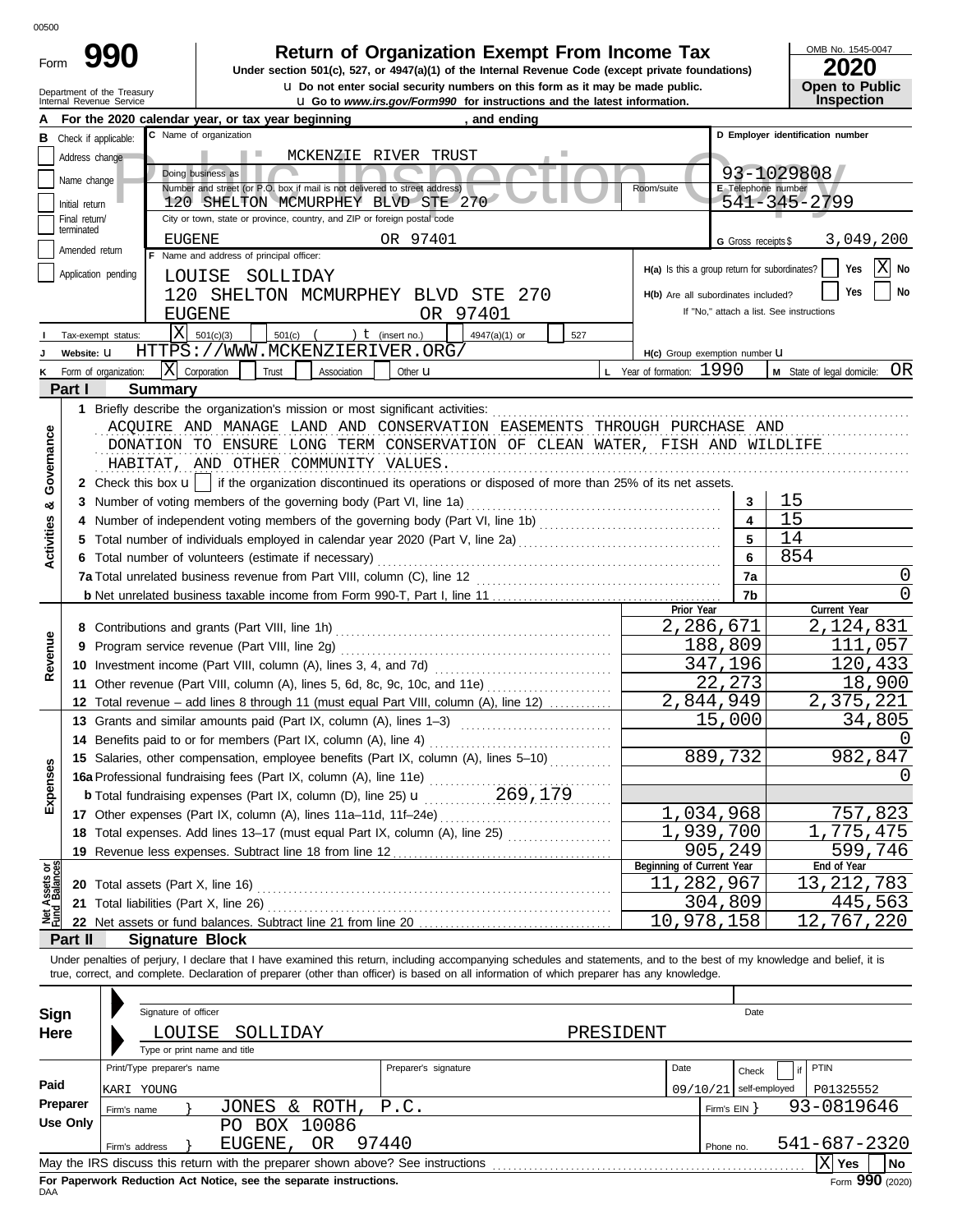|              | 93-1029808<br>Form 990 (2020) MCKENZIE RIVER TRUST                                                                                                                                                                                                                                                                                                                                                                                                                                                                                                                                                                                                                                             | Page 2 |
|--------------|------------------------------------------------------------------------------------------------------------------------------------------------------------------------------------------------------------------------------------------------------------------------------------------------------------------------------------------------------------------------------------------------------------------------------------------------------------------------------------------------------------------------------------------------------------------------------------------------------------------------------------------------------------------------------------------------|--------|
|              | <b>Statement of Program Service Accomplishments</b><br>Part III                                                                                                                                                                                                                                                                                                                                                                                                                                                                                                                                                                                                                                |        |
|              | Check if Schedule O contains a response or note to any line in this Part III                                                                                                                                                                                                                                                                                                                                                                                                                                                                                                                                                                                                                   |        |
| 1.           | Briefly describe the organization's mission:<br>ACOUIRE AND MANAGE<br>LAND AND CONSERVATION EASEMENTS<br>THROUGH PURCHASE AND<br>LONG<br>TERM CONSERVATION OF CLEAN WATER, FISH AND WILDLIFE<br>DONATION TO ENSURE<br>HABITAT, AND OTHER COMMUNITY VALUES.                                                                                                                                                                                                                                                                                                                                                                                                                                     |        |
| $\mathbf{2}$ | Did the organization undertake any significant program services during the year which were not listed on the<br>Yes $ X $ No<br>prior Form 990 or 990-EZ?                                                                                                                                                                                                                                                                                                                                                                                                                                                                                                                                      |        |
|              | If "Yes," describe these new services on Schedule O.                                                                                                                                                                                                                                                                                                                                                                                                                                                                                                                                                                                                                                           |        |
| 3            | Did the organization cease conducting, or make significant changes in how it conducts, any program                                                                                                                                                                                                                                                                                                                                                                                                                                                                                                                                                                                             |        |
|              | Yes<br>services?                                                                                                                                                                                                                                                                                                                                                                                                                                                                                                                                                                                                                                                                               | $X$ No |
|              | If "Yes," describe these changes on Schedule O.                                                                                                                                                                                                                                                                                                                                                                                                                                                                                                                                                                                                                                                |        |
| 4            | Describe the organization's program service accomplishments for each of its three largest program services, as measured by<br>expenses. Section 501(c)(3) and 501(c)(4) organizations are required to report the amount of grants and allocations to others,                                                                                                                                                                                                                                                                                                                                                                                                                                   |        |
|              | the total expenses, and revenue, if any, for each program service reported.                                                                                                                                                                                                                                                                                                                                                                                                                                                                                                                                                                                                                    |        |
|              |                                                                                                                                                                                                                                                                                                                                                                                                                                                                                                                                                                                                                                                                                                |        |
|              | 738,649<br>111,057)<br>including grants of \$<br>4a (Code:<br>) (Expenses \$<br>) (Revenue \$<br>ACQUISITION OF LAND OR INTEREST IN LAND THROUGH PURCHASES OR DONATIONS<br>MANAGEMENT AND RESTORATION ACTIVITIES<br>FROM WILLING LANDOWNERS.<br>ON<br>APPROXIMATELY 2,459 ACRES OF OWNED LANDS<br>IN WESTERN OREGON.<br>THE<br>TRUST ALSO<br>MONITORED 35 CONSERVATION EASEMENTS COVERING 4,383 ACRES THROUGHOUT THE<br>SERVICE AREA.<br>CONDUCT EDUCATIONAL AND<br>INFORMATIONAL MEETINGS<br>WITH LANDOWNERS<br>AND<br>CONSERVATION PARTNERS THROUGHOUT SERVICE AREA.<br>PARTICIPATE<br>IN STRATEGIC<br>CONSERVATION PLANNING EFFORTS WITH AGENCY AND OTHER PARTNERS<br>IN WESTERN<br>OREGON. |        |
|              |                                                                                                                                                                                                                                                                                                                                                                                                                                                                                                                                                                                                                                                                                                |        |
|              | 399,688<br>34,805<br>including grants of \$<br>4b (Code:<br>) (Expenses \$<br>) (Revenue \$<br>CONDUCT TOURS OF OWNED PROPERTIES AND EASEMENTS FOR THE PUBLIC.<br>PUBLISH<br>MATERIALS ABOUT LAND PROTECTION AND RESTORATION, AND PARTICIPATE<br>IN STATE-<br>WIDE LAND CONSERVATION EFFORTS.<br>SHARE<br>IMAGES AND<br>STORIES FROM MRT LANDS<br>AND REPRESENT THE VALUES<br>OF LAND CONSERVATION<br>THROUGH THE MEDIA,<br>- IN<br>WORK WITH COMMUNITY MEMBERS AND COMMUNITY SUPPORT<br>COMMUNITY MEETINGS.<br>ORGANIZATIONS WORKING TO STABILIZE AND RE-BUILD THE<br>MCKENZIE<br>VALLEY AFTER<br>SEPTEMBER 2020 HOLIDAY FARM FIRE                                                            |        |
|              |                                                                                                                                                                                                                                                                                                                                                                                                                                                                                                                                                                                                                                                                                                |        |
|              | including grants of \$<br>) (Revenue \$<br>4c (Code:<br>) (Expenses \$                                                                                                                                                                                                                                                                                                                                                                                                                                                                                                                                                                                                                         |        |
|              | N/A                                                                                                                                                                                                                                                                                                                                                                                                                                                                                                                                                                                                                                                                                            |        |
|              |                                                                                                                                                                                                                                                                                                                                                                                                                                                                                                                                                                                                                                                                                                |        |
|              |                                                                                                                                                                                                                                                                                                                                                                                                                                                                                                                                                                                                                                                                                                |        |
|              |                                                                                                                                                                                                                                                                                                                                                                                                                                                                                                                                                                                                                                                                                                |        |
|              |                                                                                                                                                                                                                                                                                                                                                                                                                                                                                                                                                                                                                                                                                                |        |
|              |                                                                                                                                                                                                                                                                                                                                                                                                                                                                                                                                                                                                                                                                                                |        |
|              |                                                                                                                                                                                                                                                                                                                                                                                                                                                                                                                                                                                                                                                                                                |        |
|              |                                                                                                                                                                                                                                                                                                                                                                                                                                                                                                                                                                                                                                                                                                |        |
|              |                                                                                                                                                                                                                                                                                                                                                                                                                                                                                                                                                                                                                                                                                                |        |
|              |                                                                                                                                                                                                                                                                                                                                                                                                                                                                                                                                                                                                                                                                                                |        |
|              | 4d Other program services (Describe on Schedule O.)                                                                                                                                                                                                                                                                                                                                                                                                                                                                                                                                                                                                                                            |        |
|              | (Expenses \$<br>including grants of \$<br>(Revenue \$                                                                                                                                                                                                                                                                                                                                                                                                                                                                                                                                                                                                                                          |        |
| DAA          | 1,138,337<br><b>4e</b> Total program service expenses <b>u</b><br>Form 990 (2020)                                                                                                                                                                                                                                                                                                                                                                                                                                                                                                                                                                                                              |        |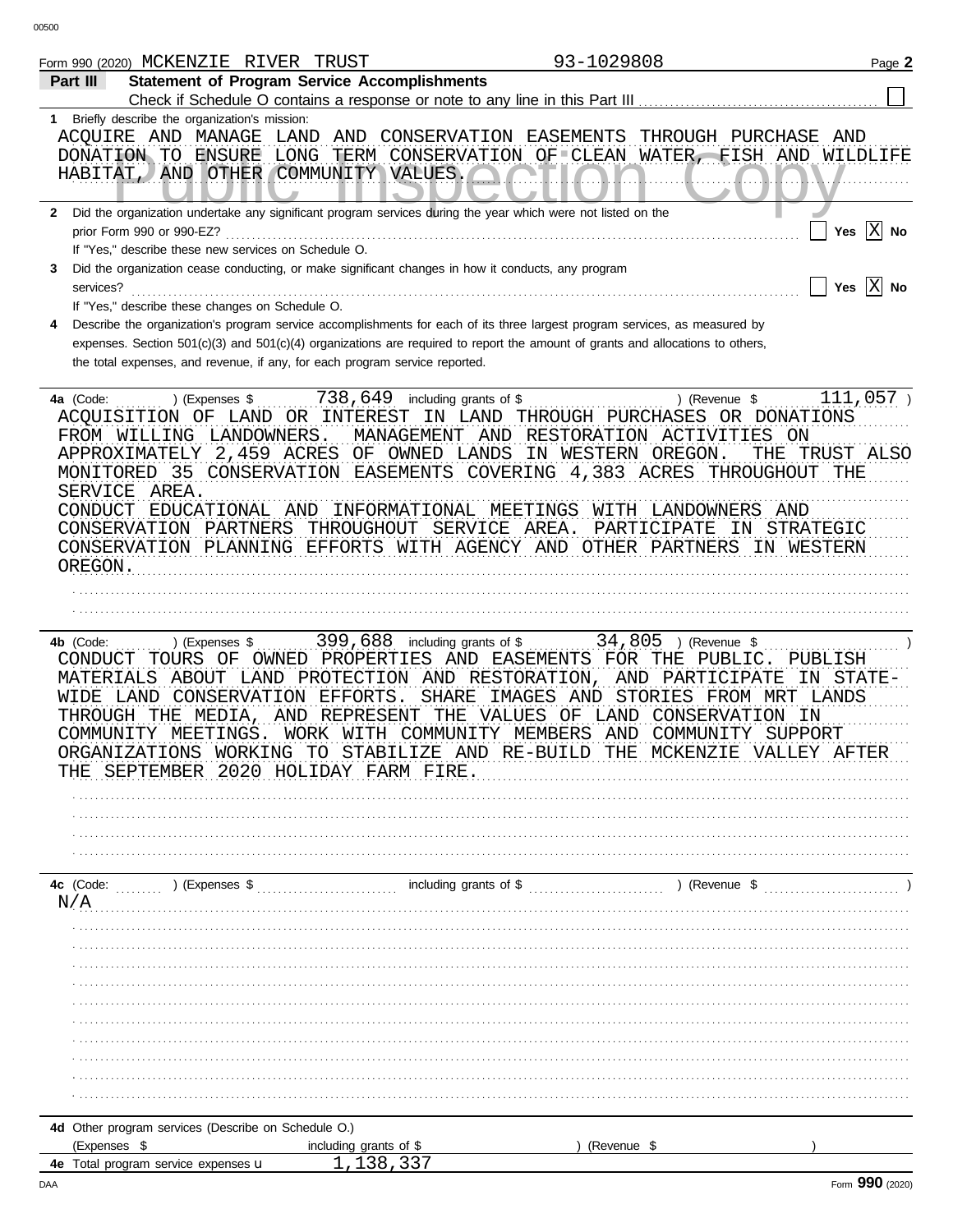00500

**Part IV Checklist of Required Schedules**

|  | Form 990 | . (2020) | MCKENZIE<br>.<br>п. | תהזזדר<br>VLN<br>RT 1<br>- - - | TRUST | <b>POUL</b> | Page |
|--|----------|----------|---------------------|--------------------------------|-------|-------------|------|
|--|----------|----------|---------------------|--------------------------------|-------|-------------|------|

| Is the organization described in section 501(c)(3) or 4947(a)(1) (other than a private foundation)? If "Yes,"<br>1<br>complete Schedule A<br>Is the organization required to complete Schedule B, Schedule of Contributors (see instructions)?<br>2<br>Did the organization engage in direct or indirect political campaign activities on behalf of or in opposition to<br>3<br>candidates for public office? If "Yes," complete Schedule C, Part I<br>Section 501(c)(3) organizations. Did the organization engage in lobbying activities, or have a section 501(h)<br>4<br>election in effect during the tax year? If "Yes," complete Schedule C, Part II<br>Is the organization a section $501(c)(4)$ , $501(c)(5)$ , or $501(c)(6)$ organization that receives membership dues,<br>5<br>assessments, or similar amounts as defined in Revenue Procedure 98-19? If "Yes," complete Schedule C, Part III<br>Did the organization maintain any donor advised funds or any similar funds or accounts for which donors<br>6<br>have the right to provide advice on the distribution or investment of amounts in such funds or accounts? If<br>"Yes," complete Schedule D, Part I<br>Did the organization receive or hold a conservation easement, including easements to preserve open space,<br>7<br>the environment, historic land areas, or historic structures? If "Yes," complete Schedule D, Part II<br>Did the organization maintain collections of works of art, historical treasures, or other similar assets? If "Yes,"<br>8<br>complete Schedule D, Part III<br>Did the organization report an amount in Part X, line 21, for escrow or custodial account liability, serve as a<br>9<br>custodian for amounts not listed in Part X; or provide credit counseling, debt management, credit repair, or<br>debt negotiation services? If "Yes," complete Schedule D, Part IV<br>Did the organization, directly or through a related organization, hold assets in donor-restricted endowments<br>10<br>or in quasi endowments? If "Yes," complete Schedule D, Part V<br>If the organization's answer to any of the following questions is "Yes," then complete Schedule D, Parts VI,<br>11<br>VII, VIII, IX, or X as applicable.<br>Did the organization report an amount for land, buildings, and equipment in Part X, line 10? If "Yes,"<br>complete Schedule D, Part VI<br>Did the organization report an amount for investments-other securities in Part X, line 12, that is 5% or more<br>b<br>of its total assets reported in Part X, line 16? If "Yes," complete Schedule D, Part VII<br>Did the organization report an amount for investments—program related in Part X, line 13, that is 5% or more<br>of its total assets reported in Part X, line 16? If "Yes," complete Schedule D, Part VIII<br>Did the organization report an amount for other assets in Part X, line 15, that is 5% or more of its total assets<br>d<br>reported in Part X, line 16? If "Yes," complete Schedule D, Part IX<br>Did the organization report an amount for other liabilities in Part X, line 25? If "Yes," complete Schedule D, Part X<br>Did the organization's separate or consolidated financial statements for the tax year include a footnote that addresses<br>f<br>the organization's liability for uncertain tax positions under FIN 48 (ASC 740)? If "Yes," complete Schedule D, Part X<br>12a Did the organization obtain separate, independent audited financial statements for the tax year? If "Yes," complete<br>Schedule D, Parts XI and XII<br>Was the organization included in consolidated, independent audited financial statements for the tax year? It<br>"Yes," and if the organization answered "No" to line 12a, then completing Schedule D, Parts XI and XII is optional<br>13<br>Did the organization maintain an office, employees, or agents outside of the United States?<br>14a<br>Did the organization have aggregate revenues or expenses of more than \$10,000 from grantmaking,<br>b<br>fundraising, business, investment, and program service activities outside the United States, or aggregate | 1<br>$\mathbf{2}$<br>3<br>4<br>5<br>6<br>7<br>8<br>9<br>10<br>11a  <br>11b<br>11c<br>11d<br>11e<br>11f<br>12a | X<br>$\mathbf X$<br>Χ<br>Χ<br>Χ<br>Χ | Χ<br>Χ<br>Χ<br>Χ<br>Χ<br>Χ |
|----------------------------------------------------------------------------------------------------------------------------------------------------------------------------------------------------------------------------------------------------------------------------------------------------------------------------------------------------------------------------------------------------------------------------------------------------------------------------------------------------------------------------------------------------------------------------------------------------------------------------------------------------------------------------------------------------------------------------------------------------------------------------------------------------------------------------------------------------------------------------------------------------------------------------------------------------------------------------------------------------------------------------------------------------------------------------------------------------------------------------------------------------------------------------------------------------------------------------------------------------------------------------------------------------------------------------------------------------------------------------------------------------------------------------------------------------------------------------------------------------------------------------------------------------------------------------------------------------------------------------------------------------------------------------------------------------------------------------------------------------------------------------------------------------------------------------------------------------------------------------------------------------------------------------------------------------------------------------------------------------------------------------------------------------------------------------------------------------------------------------------------------------------------------------------------------------------------------------------------------------------------------------------------------------------------------------------------------------------------------------------------------------------------------------------------------------------------------------------------------------------------------------------------------------------------------------------------------------------------------------------------------------------------------------------------------------------------------------------------------------------------------------------------------------------------------------------------------------------------------------------------------------------------------------------------------------------------------------------------------------------------------------------------------------------------------------------------------------------------------------------------------------------------------------------------------------------------------------------------------------------------------------------------------------------------------------------------------------------------------------------------------------------------------------------------------------------------------------------------------------------------------------------------------------------------------------------------------------------------------------------------------------------------------------------------------------------------------------------------------------------------------------------------------------------------------------------------------------------------------------------------------------------------------------------------------------------------------------------------------------------------------------------------------------------------------------------------------------------------------------------------|---------------------------------------------------------------------------------------------------------------|--------------------------------------|----------------------------|
|                                                                                                                                                                                                                                                                                                                                                                                                                                                                                                                                                                                                                                                                                                                                                                                                                                                                                                                                                                                                                                                                                                                                                                                                                                                                                                                                                                                                                                                                                                                                                                                                                                                                                                                                                                                                                                                                                                                                                                                                                                                                                                                                                                                                                                                                                                                                                                                                                                                                                                                                                                                                                                                                                                                                                                                                                                                                                                                                                                                                                                                                                                                                                                                                                                                                                                                                                                                                                                                                                                                                                                                                                                                                                                                                                                                                                                                                                                                                                                                                                                                                                                                                        |                                                                                                               |                                      |                            |
|                                                                                                                                                                                                                                                                                                                                                                                                                                                                                                                                                                                                                                                                                                                                                                                                                                                                                                                                                                                                                                                                                                                                                                                                                                                                                                                                                                                                                                                                                                                                                                                                                                                                                                                                                                                                                                                                                                                                                                                                                                                                                                                                                                                                                                                                                                                                                                                                                                                                                                                                                                                                                                                                                                                                                                                                                                                                                                                                                                                                                                                                                                                                                                                                                                                                                                                                                                                                                                                                                                                                                                                                                                                                                                                                                                                                                                                                                                                                                                                                                                                                                                                                        |                                                                                                               |                                      |                            |
|                                                                                                                                                                                                                                                                                                                                                                                                                                                                                                                                                                                                                                                                                                                                                                                                                                                                                                                                                                                                                                                                                                                                                                                                                                                                                                                                                                                                                                                                                                                                                                                                                                                                                                                                                                                                                                                                                                                                                                                                                                                                                                                                                                                                                                                                                                                                                                                                                                                                                                                                                                                                                                                                                                                                                                                                                                                                                                                                                                                                                                                                                                                                                                                                                                                                                                                                                                                                                                                                                                                                                                                                                                                                                                                                                                                                                                                                                                                                                                                                                                                                                                                                        |                                                                                                               |                                      |                            |
|                                                                                                                                                                                                                                                                                                                                                                                                                                                                                                                                                                                                                                                                                                                                                                                                                                                                                                                                                                                                                                                                                                                                                                                                                                                                                                                                                                                                                                                                                                                                                                                                                                                                                                                                                                                                                                                                                                                                                                                                                                                                                                                                                                                                                                                                                                                                                                                                                                                                                                                                                                                                                                                                                                                                                                                                                                                                                                                                                                                                                                                                                                                                                                                                                                                                                                                                                                                                                                                                                                                                                                                                                                                                                                                                                                                                                                                                                                                                                                                                                                                                                                                                        |                                                                                                               |                                      |                            |
|                                                                                                                                                                                                                                                                                                                                                                                                                                                                                                                                                                                                                                                                                                                                                                                                                                                                                                                                                                                                                                                                                                                                                                                                                                                                                                                                                                                                                                                                                                                                                                                                                                                                                                                                                                                                                                                                                                                                                                                                                                                                                                                                                                                                                                                                                                                                                                                                                                                                                                                                                                                                                                                                                                                                                                                                                                                                                                                                                                                                                                                                                                                                                                                                                                                                                                                                                                                                                                                                                                                                                                                                                                                                                                                                                                                                                                                                                                                                                                                                                                                                                                                                        |                                                                                                               |                                      |                            |
|                                                                                                                                                                                                                                                                                                                                                                                                                                                                                                                                                                                                                                                                                                                                                                                                                                                                                                                                                                                                                                                                                                                                                                                                                                                                                                                                                                                                                                                                                                                                                                                                                                                                                                                                                                                                                                                                                                                                                                                                                                                                                                                                                                                                                                                                                                                                                                                                                                                                                                                                                                                                                                                                                                                                                                                                                                                                                                                                                                                                                                                                                                                                                                                                                                                                                                                                                                                                                                                                                                                                                                                                                                                                                                                                                                                                                                                                                                                                                                                                                                                                                                                                        |                                                                                                               |                                      |                            |
|                                                                                                                                                                                                                                                                                                                                                                                                                                                                                                                                                                                                                                                                                                                                                                                                                                                                                                                                                                                                                                                                                                                                                                                                                                                                                                                                                                                                                                                                                                                                                                                                                                                                                                                                                                                                                                                                                                                                                                                                                                                                                                                                                                                                                                                                                                                                                                                                                                                                                                                                                                                                                                                                                                                                                                                                                                                                                                                                                                                                                                                                                                                                                                                                                                                                                                                                                                                                                                                                                                                                                                                                                                                                                                                                                                                                                                                                                                                                                                                                                                                                                                                                        |                                                                                                               |                                      |                            |
|                                                                                                                                                                                                                                                                                                                                                                                                                                                                                                                                                                                                                                                                                                                                                                                                                                                                                                                                                                                                                                                                                                                                                                                                                                                                                                                                                                                                                                                                                                                                                                                                                                                                                                                                                                                                                                                                                                                                                                                                                                                                                                                                                                                                                                                                                                                                                                                                                                                                                                                                                                                                                                                                                                                                                                                                                                                                                                                                                                                                                                                                                                                                                                                                                                                                                                                                                                                                                                                                                                                                                                                                                                                                                                                                                                                                                                                                                                                                                                                                                                                                                                                                        |                                                                                                               |                                      |                            |
|                                                                                                                                                                                                                                                                                                                                                                                                                                                                                                                                                                                                                                                                                                                                                                                                                                                                                                                                                                                                                                                                                                                                                                                                                                                                                                                                                                                                                                                                                                                                                                                                                                                                                                                                                                                                                                                                                                                                                                                                                                                                                                                                                                                                                                                                                                                                                                                                                                                                                                                                                                                                                                                                                                                                                                                                                                                                                                                                                                                                                                                                                                                                                                                                                                                                                                                                                                                                                                                                                                                                                                                                                                                                                                                                                                                                                                                                                                                                                                                                                                                                                                                                        |                                                                                                               |                                      |                            |
|                                                                                                                                                                                                                                                                                                                                                                                                                                                                                                                                                                                                                                                                                                                                                                                                                                                                                                                                                                                                                                                                                                                                                                                                                                                                                                                                                                                                                                                                                                                                                                                                                                                                                                                                                                                                                                                                                                                                                                                                                                                                                                                                                                                                                                                                                                                                                                                                                                                                                                                                                                                                                                                                                                                                                                                                                                                                                                                                                                                                                                                                                                                                                                                                                                                                                                                                                                                                                                                                                                                                                                                                                                                                                                                                                                                                                                                                                                                                                                                                                                                                                                                                        |                                                                                                               |                                      |                            |
|                                                                                                                                                                                                                                                                                                                                                                                                                                                                                                                                                                                                                                                                                                                                                                                                                                                                                                                                                                                                                                                                                                                                                                                                                                                                                                                                                                                                                                                                                                                                                                                                                                                                                                                                                                                                                                                                                                                                                                                                                                                                                                                                                                                                                                                                                                                                                                                                                                                                                                                                                                                                                                                                                                                                                                                                                                                                                                                                                                                                                                                                                                                                                                                                                                                                                                                                                                                                                                                                                                                                                                                                                                                                                                                                                                                                                                                                                                                                                                                                                                                                                                                                        |                                                                                                               |                                      |                            |
|                                                                                                                                                                                                                                                                                                                                                                                                                                                                                                                                                                                                                                                                                                                                                                                                                                                                                                                                                                                                                                                                                                                                                                                                                                                                                                                                                                                                                                                                                                                                                                                                                                                                                                                                                                                                                                                                                                                                                                                                                                                                                                                                                                                                                                                                                                                                                                                                                                                                                                                                                                                                                                                                                                                                                                                                                                                                                                                                                                                                                                                                                                                                                                                                                                                                                                                                                                                                                                                                                                                                                                                                                                                                                                                                                                                                                                                                                                                                                                                                                                                                                                                                        |                                                                                                               |                                      |                            |
|                                                                                                                                                                                                                                                                                                                                                                                                                                                                                                                                                                                                                                                                                                                                                                                                                                                                                                                                                                                                                                                                                                                                                                                                                                                                                                                                                                                                                                                                                                                                                                                                                                                                                                                                                                                                                                                                                                                                                                                                                                                                                                                                                                                                                                                                                                                                                                                                                                                                                                                                                                                                                                                                                                                                                                                                                                                                                                                                                                                                                                                                                                                                                                                                                                                                                                                                                                                                                                                                                                                                                                                                                                                                                                                                                                                                                                                                                                                                                                                                                                                                                                                                        |                                                                                                               |                                      |                            |
|                                                                                                                                                                                                                                                                                                                                                                                                                                                                                                                                                                                                                                                                                                                                                                                                                                                                                                                                                                                                                                                                                                                                                                                                                                                                                                                                                                                                                                                                                                                                                                                                                                                                                                                                                                                                                                                                                                                                                                                                                                                                                                                                                                                                                                                                                                                                                                                                                                                                                                                                                                                                                                                                                                                                                                                                                                                                                                                                                                                                                                                                                                                                                                                                                                                                                                                                                                                                                                                                                                                                                                                                                                                                                                                                                                                                                                                                                                                                                                                                                                                                                                                                        |                                                                                                               |                                      |                            |
|                                                                                                                                                                                                                                                                                                                                                                                                                                                                                                                                                                                                                                                                                                                                                                                                                                                                                                                                                                                                                                                                                                                                                                                                                                                                                                                                                                                                                                                                                                                                                                                                                                                                                                                                                                                                                                                                                                                                                                                                                                                                                                                                                                                                                                                                                                                                                                                                                                                                                                                                                                                                                                                                                                                                                                                                                                                                                                                                                                                                                                                                                                                                                                                                                                                                                                                                                                                                                                                                                                                                                                                                                                                                                                                                                                                                                                                                                                                                                                                                                                                                                                                                        |                                                                                                               |                                      |                            |
|                                                                                                                                                                                                                                                                                                                                                                                                                                                                                                                                                                                                                                                                                                                                                                                                                                                                                                                                                                                                                                                                                                                                                                                                                                                                                                                                                                                                                                                                                                                                                                                                                                                                                                                                                                                                                                                                                                                                                                                                                                                                                                                                                                                                                                                                                                                                                                                                                                                                                                                                                                                                                                                                                                                                                                                                                                                                                                                                                                                                                                                                                                                                                                                                                                                                                                                                                                                                                                                                                                                                                                                                                                                                                                                                                                                                                                                                                                                                                                                                                                                                                                                                        |                                                                                                               |                                      |                            |
|                                                                                                                                                                                                                                                                                                                                                                                                                                                                                                                                                                                                                                                                                                                                                                                                                                                                                                                                                                                                                                                                                                                                                                                                                                                                                                                                                                                                                                                                                                                                                                                                                                                                                                                                                                                                                                                                                                                                                                                                                                                                                                                                                                                                                                                                                                                                                                                                                                                                                                                                                                                                                                                                                                                                                                                                                                                                                                                                                                                                                                                                                                                                                                                                                                                                                                                                                                                                                                                                                                                                                                                                                                                                                                                                                                                                                                                                                                                                                                                                                                                                                                                                        |                                                                                                               |                                      |                            |
|                                                                                                                                                                                                                                                                                                                                                                                                                                                                                                                                                                                                                                                                                                                                                                                                                                                                                                                                                                                                                                                                                                                                                                                                                                                                                                                                                                                                                                                                                                                                                                                                                                                                                                                                                                                                                                                                                                                                                                                                                                                                                                                                                                                                                                                                                                                                                                                                                                                                                                                                                                                                                                                                                                                                                                                                                                                                                                                                                                                                                                                                                                                                                                                                                                                                                                                                                                                                                                                                                                                                                                                                                                                                                                                                                                                                                                                                                                                                                                                                                                                                                                                                        |                                                                                                               |                                      |                            |
|                                                                                                                                                                                                                                                                                                                                                                                                                                                                                                                                                                                                                                                                                                                                                                                                                                                                                                                                                                                                                                                                                                                                                                                                                                                                                                                                                                                                                                                                                                                                                                                                                                                                                                                                                                                                                                                                                                                                                                                                                                                                                                                                                                                                                                                                                                                                                                                                                                                                                                                                                                                                                                                                                                                                                                                                                                                                                                                                                                                                                                                                                                                                                                                                                                                                                                                                                                                                                                                                                                                                                                                                                                                                                                                                                                                                                                                                                                                                                                                                                                                                                                                                        |                                                                                                               |                                      |                            |
|                                                                                                                                                                                                                                                                                                                                                                                                                                                                                                                                                                                                                                                                                                                                                                                                                                                                                                                                                                                                                                                                                                                                                                                                                                                                                                                                                                                                                                                                                                                                                                                                                                                                                                                                                                                                                                                                                                                                                                                                                                                                                                                                                                                                                                                                                                                                                                                                                                                                                                                                                                                                                                                                                                                                                                                                                                                                                                                                                                                                                                                                                                                                                                                                                                                                                                                                                                                                                                                                                                                                                                                                                                                                                                                                                                                                                                                                                                                                                                                                                                                                                                                                        |                                                                                                               |                                      |                            |
|                                                                                                                                                                                                                                                                                                                                                                                                                                                                                                                                                                                                                                                                                                                                                                                                                                                                                                                                                                                                                                                                                                                                                                                                                                                                                                                                                                                                                                                                                                                                                                                                                                                                                                                                                                                                                                                                                                                                                                                                                                                                                                                                                                                                                                                                                                                                                                                                                                                                                                                                                                                                                                                                                                                                                                                                                                                                                                                                                                                                                                                                                                                                                                                                                                                                                                                                                                                                                                                                                                                                                                                                                                                                                                                                                                                                                                                                                                                                                                                                                                                                                                                                        |                                                                                                               |                                      |                            |
|                                                                                                                                                                                                                                                                                                                                                                                                                                                                                                                                                                                                                                                                                                                                                                                                                                                                                                                                                                                                                                                                                                                                                                                                                                                                                                                                                                                                                                                                                                                                                                                                                                                                                                                                                                                                                                                                                                                                                                                                                                                                                                                                                                                                                                                                                                                                                                                                                                                                                                                                                                                                                                                                                                                                                                                                                                                                                                                                                                                                                                                                                                                                                                                                                                                                                                                                                                                                                                                                                                                                                                                                                                                                                                                                                                                                                                                                                                                                                                                                                                                                                                                                        |                                                                                                               |                                      |                            |
|                                                                                                                                                                                                                                                                                                                                                                                                                                                                                                                                                                                                                                                                                                                                                                                                                                                                                                                                                                                                                                                                                                                                                                                                                                                                                                                                                                                                                                                                                                                                                                                                                                                                                                                                                                                                                                                                                                                                                                                                                                                                                                                                                                                                                                                                                                                                                                                                                                                                                                                                                                                                                                                                                                                                                                                                                                                                                                                                                                                                                                                                                                                                                                                                                                                                                                                                                                                                                                                                                                                                                                                                                                                                                                                                                                                                                                                                                                                                                                                                                                                                                                                                        |                                                                                                               |                                      |                            |
|                                                                                                                                                                                                                                                                                                                                                                                                                                                                                                                                                                                                                                                                                                                                                                                                                                                                                                                                                                                                                                                                                                                                                                                                                                                                                                                                                                                                                                                                                                                                                                                                                                                                                                                                                                                                                                                                                                                                                                                                                                                                                                                                                                                                                                                                                                                                                                                                                                                                                                                                                                                                                                                                                                                                                                                                                                                                                                                                                                                                                                                                                                                                                                                                                                                                                                                                                                                                                                                                                                                                                                                                                                                                                                                                                                                                                                                                                                                                                                                                                                                                                                                                        |                                                                                                               |                                      |                            |
|                                                                                                                                                                                                                                                                                                                                                                                                                                                                                                                                                                                                                                                                                                                                                                                                                                                                                                                                                                                                                                                                                                                                                                                                                                                                                                                                                                                                                                                                                                                                                                                                                                                                                                                                                                                                                                                                                                                                                                                                                                                                                                                                                                                                                                                                                                                                                                                                                                                                                                                                                                                                                                                                                                                                                                                                                                                                                                                                                                                                                                                                                                                                                                                                                                                                                                                                                                                                                                                                                                                                                                                                                                                                                                                                                                                                                                                                                                                                                                                                                                                                                                                                        |                                                                                                               |                                      |                            |
|                                                                                                                                                                                                                                                                                                                                                                                                                                                                                                                                                                                                                                                                                                                                                                                                                                                                                                                                                                                                                                                                                                                                                                                                                                                                                                                                                                                                                                                                                                                                                                                                                                                                                                                                                                                                                                                                                                                                                                                                                                                                                                                                                                                                                                                                                                                                                                                                                                                                                                                                                                                                                                                                                                                                                                                                                                                                                                                                                                                                                                                                                                                                                                                                                                                                                                                                                                                                                                                                                                                                                                                                                                                                                                                                                                                                                                                                                                                                                                                                                                                                                                                                        |                                                                                                               |                                      |                            |
|                                                                                                                                                                                                                                                                                                                                                                                                                                                                                                                                                                                                                                                                                                                                                                                                                                                                                                                                                                                                                                                                                                                                                                                                                                                                                                                                                                                                                                                                                                                                                                                                                                                                                                                                                                                                                                                                                                                                                                                                                                                                                                                                                                                                                                                                                                                                                                                                                                                                                                                                                                                                                                                                                                                                                                                                                                                                                                                                                                                                                                                                                                                                                                                                                                                                                                                                                                                                                                                                                                                                                                                                                                                                                                                                                                                                                                                                                                                                                                                                                                                                                                                                        |                                                                                                               |                                      | Χ                          |
|                                                                                                                                                                                                                                                                                                                                                                                                                                                                                                                                                                                                                                                                                                                                                                                                                                                                                                                                                                                                                                                                                                                                                                                                                                                                                                                                                                                                                                                                                                                                                                                                                                                                                                                                                                                                                                                                                                                                                                                                                                                                                                                                                                                                                                                                                                                                                                                                                                                                                                                                                                                                                                                                                                                                                                                                                                                                                                                                                                                                                                                                                                                                                                                                                                                                                                                                                                                                                                                                                                                                                                                                                                                                                                                                                                                                                                                                                                                                                                                                                                                                                                                                        |                                                                                                               |                                      |                            |
|                                                                                                                                                                                                                                                                                                                                                                                                                                                                                                                                                                                                                                                                                                                                                                                                                                                                                                                                                                                                                                                                                                                                                                                                                                                                                                                                                                                                                                                                                                                                                                                                                                                                                                                                                                                                                                                                                                                                                                                                                                                                                                                                                                                                                                                                                                                                                                                                                                                                                                                                                                                                                                                                                                                                                                                                                                                                                                                                                                                                                                                                                                                                                                                                                                                                                                                                                                                                                                                                                                                                                                                                                                                                                                                                                                                                                                                                                                                                                                                                                                                                                                                                        |                                                                                                               |                                      | Χ                          |
|                                                                                                                                                                                                                                                                                                                                                                                                                                                                                                                                                                                                                                                                                                                                                                                                                                                                                                                                                                                                                                                                                                                                                                                                                                                                                                                                                                                                                                                                                                                                                                                                                                                                                                                                                                                                                                                                                                                                                                                                                                                                                                                                                                                                                                                                                                                                                                                                                                                                                                                                                                                                                                                                                                                                                                                                                                                                                                                                                                                                                                                                                                                                                                                                                                                                                                                                                                                                                                                                                                                                                                                                                                                                                                                                                                                                                                                                                                                                                                                                                                                                                                                                        |                                                                                                               |                                      | X                          |
|                                                                                                                                                                                                                                                                                                                                                                                                                                                                                                                                                                                                                                                                                                                                                                                                                                                                                                                                                                                                                                                                                                                                                                                                                                                                                                                                                                                                                                                                                                                                                                                                                                                                                                                                                                                                                                                                                                                                                                                                                                                                                                                                                                                                                                                                                                                                                                                                                                                                                                                                                                                                                                                                                                                                                                                                                                                                                                                                                                                                                                                                                                                                                                                                                                                                                                                                                                                                                                                                                                                                                                                                                                                                                                                                                                                                                                                                                                                                                                                                                                                                                                                                        |                                                                                                               |                                      |                            |
|                                                                                                                                                                                                                                                                                                                                                                                                                                                                                                                                                                                                                                                                                                                                                                                                                                                                                                                                                                                                                                                                                                                                                                                                                                                                                                                                                                                                                                                                                                                                                                                                                                                                                                                                                                                                                                                                                                                                                                                                                                                                                                                                                                                                                                                                                                                                                                                                                                                                                                                                                                                                                                                                                                                                                                                                                                                                                                                                                                                                                                                                                                                                                                                                                                                                                                                                                                                                                                                                                                                                                                                                                                                                                                                                                                                                                                                                                                                                                                                                                                                                                                                                        |                                                                                                               |                                      | Χ                          |
|                                                                                                                                                                                                                                                                                                                                                                                                                                                                                                                                                                                                                                                                                                                                                                                                                                                                                                                                                                                                                                                                                                                                                                                                                                                                                                                                                                                                                                                                                                                                                                                                                                                                                                                                                                                                                                                                                                                                                                                                                                                                                                                                                                                                                                                                                                                                                                                                                                                                                                                                                                                                                                                                                                                                                                                                                                                                                                                                                                                                                                                                                                                                                                                                                                                                                                                                                                                                                                                                                                                                                                                                                                                                                                                                                                                                                                                                                                                                                                                                                                                                                                                                        |                                                                                                               |                                      |                            |
|                                                                                                                                                                                                                                                                                                                                                                                                                                                                                                                                                                                                                                                                                                                                                                                                                                                                                                                                                                                                                                                                                                                                                                                                                                                                                                                                                                                                                                                                                                                                                                                                                                                                                                                                                                                                                                                                                                                                                                                                                                                                                                                                                                                                                                                                                                                                                                                                                                                                                                                                                                                                                                                                                                                                                                                                                                                                                                                                                                                                                                                                                                                                                                                                                                                                                                                                                                                                                                                                                                                                                                                                                                                                                                                                                                                                                                                                                                                                                                                                                                                                                                                                        |                                                                                                               | Χ                                    |                            |
|                                                                                                                                                                                                                                                                                                                                                                                                                                                                                                                                                                                                                                                                                                                                                                                                                                                                                                                                                                                                                                                                                                                                                                                                                                                                                                                                                                                                                                                                                                                                                                                                                                                                                                                                                                                                                                                                                                                                                                                                                                                                                                                                                                                                                                                                                                                                                                                                                                                                                                                                                                                                                                                                                                                                                                                                                                                                                                                                                                                                                                                                                                                                                                                                                                                                                                                                                                                                                                                                                                                                                                                                                                                                                                                                                                                                                                                                                                                                                                                                                                                                                                                                        |                                                                                                               |                                      |                            |
|                                                                                                                                                                                                                                                                                                                                                                                                                                                                                                                                                                                                                                                                                                                                                                                                                                                                                                                                                                                                                                                                                                                                                                                                                                                                                                                                                                                                                                                                                                                                                                                                                                                                                                                                                                                                                                                                                                                                                                                                                                                                                                                                                                                                                                                                                                                                                                                                                                                                                                                                                                                                                                                                                                                                                                                                                                                                                                                                                                                                                                                                                                                                                                                                                                                                                                                                                                                                                                                                                                                                                                                                                                                                                                                                                                                                                                                                                                                                                                                                                                                                                                                                        | 12 <sub>b</sub>                                                                                               |                                      | Χ                          |
|                                                                                                                                                                                                                                                                                                                                                                                                                                                                                                                                                                                                                                                                                                                                                                                                                                                                                                                                                                                                                                                                                                                                                                                                                                                                                                                                                                                                                                                                                                                                                                                                                                                                                                                                                                                                                                                                                                                                                                                                                                                                                                                                                                                                                                                                                                                                                                                                                                                                                                                                                                                                                                                                                                                                                                                                                                                                                                                                                                                                                                                                                                                                                                                                                                                                                                                                                                                                                                                                                                                                                                                                                                                                                                                                                                                                                                                                                                                                                                                                                                                                                                                                        | 13                                                                                                            |                                      | Χ                          |
|                                                                                                                                                                                                                                                                                                                                                                                                                                                                                                                                                                                                                                                                                                                                                                                                                                                                                                                                                                                                                                                                                                                                                                                                                                                                                                                                                                                                                                                                                                                                                                                                                                                                                                                                                                                                                                                                                                                                                                                                                                                                                                                                                                                                                                                                                                                                                                                                                                                                                                                                                                                                                                                                                                                                                                                                                                                                                                                                                                                                                                                                                                                                                                                                                                                                                                                                                                                                                                                                                                                                                                                                                                                                                                                                                                                                                                                                                                                                                                                                                                                                                                                                        | 14a                                                                                                           |                                      | Χ                          |
|                                                                                                                                                                                                                                                                                                                                                                                                                                                                                                                                                                                                                                                                                                                                                                                                                                                                                                                                                                                                                                                                                                                                                                                                                                                                                                                                                                                                                                                                                                                                                                                                                                                                                                                                                                                                                                                                                                                                                                                                                                                                                                                                                                                                                                                                                                                                                                                                                                                                                                                                                                                                                                                                                                                                                                                                                                                                                                                                                                                                                                                                                                                                                                                                                                                                                                                                                                                                                                                                                                                                                                                                                                                                                                                                                                                                                                                                                                                                                                                                                                                                                                                                        |                                                                                                               |                                      |                            |
|                                                                                                                                                                                                                                                                                                                                                                                                                                                                                                                                                                                                                                                                                                                                                                                                                                                                                                                                                                                                                                                                                                                                                                                                                                                                                                                                                                                                                                                                                                                                                                                                                                                                                                                                                                                                                                                                                                                                                                                                                                                                                                                                                                                                                                                                                                                                                                                                                                                                                                                                                                                                                                                                                                                                                                                                                                                                                                                                                                                                                                                                                                                                                                                                                                                                                                                                                                                                                                                                                                                                                                                                                                                                                                                                                                                                                                                                                                                                                                                                                                                                                                                                        |                                                                                                               |                                      |                            |
| foreign investments valued at \$100,000 or more? If "Yes," complete Schedule F, Parts I and IV [[[[[[[[[[[[[[[[                                                                                                                                                                                                                                                                                                                                                                                                                                                                                                                                                                                                                                                                                                                                                                                                                                                                                                                                                                                                                                                                                                                                                                                                                                                                                                                                                                                                                                                                                                                                                                                                                                                                                                                                                                                                                                                                                                                                                                                                                                                                                                                                                                                                                                                                                                                                                                                                                                                                                                                                                                                                                                                                                                                                                                                                                                                                                                                                                                                                                                                                                                                                                                                                                                                                                                                                                                                                                                                                                                                                                                                                                                                                                                                                                                                                                                                                                                                                                                                                                        | 14 <sub>b</sub>                                                                                               |                                      | Χ                          |
| Did the organization report on Part IX, column (A), line 3, more than \$5,000 of grants or other assistance to or<br>15                                                                                                                                                                                                                                                                                                                                                                                                                                                                                                                                                                                                                                                                                                                                                                                                                                                                                                                                                                                                                                                                                                                                                                                                                                                                                                                                                                                                                                                                                                                                                                                                                                                                                                                                                                                                                                                                                                                                                                                                                                                                                                                                                                                                                                                                                                                                                                                                                                                                                                                                                                                                                                                                                                                                                                                                                                                                                                                                                                                                                                                                                                                                                                                                                                                                                                                                                                                                                                                                                                                                                                                                                                                                                                                                                                                                                                                                                                                                                                                                                |                                                                                                               |                                      |                            |
| for any foreign organization? If "Yes," complete Schedule F, Parts II and IV                                                                                                                                                                                                                                                                                                                                                                                                                                                                                                                                                                                                                                                                                                                                                                                                                                                                                                                                                                                                                                                                                                                                                                                                                                                                                                                                                                                                                                                                                                                                                                                                                                                                                                                                                                                                                                                                                                                                                                                                                                                                                                                                                                                                                                                                                                                                                                                                                                                                                                                                                                                                                                                                                                                                                                                                                                                                                                                                                                                                                                                                                                                                                                                                                                                                                                                                                                                                                                                                                                                                                                                                                                                                                                                                                                                                                                                                                                                                                                                                                                                           | 15                                                                                                            |                                      | Χ                          |
| 16<br>Did the organization report on Part IX, column (A), line 3, more than \$5,000 of aggregate grants or other                                                                                                                                                                                                                                                                                                                                                                                                                                                                                                                                                                                                                                                                                                                                                                                                                                                                                                                                                                                                                                                                                                                                                                                                                                                                                                                                                                                                                                                                                                                                                                                                                                                                                                                                                                                                                                                                                                                                                                                                                                                                                                                                                                                                                                                                                                                                                                                                                                                                                                                                                                                                                                                                                                                                                                                                                                                                                                                                                                                                                                                                                                                                                                                                                                                                                                                                                                                                                                                                                                                                                                                                                                                                                                                                                                                                                                                                                                                                                                                                                       |                                                                                                               |                                      |                            |
| assistance to or for foreign individuals? If "Yes," complete Schedule F, Parts III and IV                                                                                                                                                                                                                                                                                                                                                                                                                                                                                                                                                                                                                                                                                                                                                                                                                                                                                                                                                                                                                                                                                                                                                                                                                                                                                                                                                                                                                                                                                                                                                                                                                                                                                                                                                                                                                                                                                                                                                                                                                                                                                                                                                                                                                                                                                                                                                                                                                                                                                                                                                                                                                                                                                                                                                                                                                                                                                                                                                                                                                                                                                                                                                                                                                                                                                                                                                                                                                                                                                                                                                                                                                                                                                                                                                                                                                                                                                                                                                                                                                                              | 16                                                                                                            |                                      | Χ                          |
| 17<br>Did the organization report a total of more than \$15,000 of expenses for professional fundraising services on                                                                                                                                                                                                                                                                                                                                                                                                                                                                                                                                                                                                                                                                                                                                                                                                                                                                                                                                                                                                                                                                                                                                                                                                                                                                                                                                                                                                                                                                                                                                                                                                                                                                                                                                                                                                                                                                                                                                                                                                                                                                                                                                                                                                                                                                                                                                                                                                                                                                                                                                                                                                                                                                                                                                                                                                                                                                                                                                                                                                                                                                                                                                                                                                                                                                                                                                                                                                                                                                                                                                                                                                                                                                                                                                                                                                                                                                                                                                                                                                                   |                                                                                                               |                                      |                            |
|                                                                                                                                                                                                                                                                                                                                                                                                                                                                                                                                                                                                                                                                                                                                                                                                                                                                                                                                                                                                                                                                                                                                                                                                                                                                                                                                                                                                                                                                                                                                                                                                                                                                                                                                                                                                                                                                                                                                                                                                                                                                                                                                                                                                                                                                                                                                                                                                                                                                                                                                                                                                                                                                                                                                                                                                                                                                                                                                                                                                                                                                                                                                                                                                                                                                                                                                                                                                                                                                                                                                                                                                                                                                                                                                                                                                                                                                                                                                                                                                                                                                                                                                        | 17                                                                                                            |                                      | Χ                          |
| Did the organization report more than \$15,000 total of fundraising event gross income and contributions on<br>18                                                                                                                                                                                                                                                                                                                                                                                                                                                                                                                                                                                                                                                                                                                                                                                                                                                                                                                                                                                                                                                                                                                                                                                                                                                                                                                                                                                                                                                                                                                                                                                                                                                                                                                                                                                                                                                                                                                                                                                                                                                                                                                                                                                                                                                                                                                                                                                                                                                                                                                                                                                                                                                                                                                                                                                                                                                                                                                                                                                                                                                                                                                                                                                                                                                                                                                                                                                                                                                                                                                                                                                                                                                                                                                                                                                                                                                                                                                                                                                                                      |                                                                                                               |                                      |                            |
| Part VIII, lines 1c and 8a? If "Yes," complete Schedule G, Part II                                                                                                                                                                                                                                                                                                                                                                                                                                                                                                                                                                                                                                                                                                                                                                                                                                                                                                                                                                                                                                                                                                                                                                                                                                                                                                                                                                                                                                                                                                                                                                                                                                                                                                                                                                                                                                                                                                                                                                                                                                                                                                                                                                                                                                                                                                                                                                                                                                                                                                                                                                                                                                                                                                                                                                                                                                                                                                                                                                                                                                                                                                                                                                                                                                                                                                                                                                                                                                                                                                                                                                                                                                                                                                                                                                                                                                                                                                                                                                                                                                                                     | 18                                                                                                            |                                      |                            |
| Did the organization report more than \$15,000 of gross income from gaming activities on Part VIII, line 9a?<br>19                                                                                                                                                                                                                                                                                                                                                                                                                                                                                                                                                                                                                                                                                                                                                                                                                                                                                                                                                                                                                                                                                                                                                                                                                                                                                                                                                                                                                                                                                                                                                                                                                                                                                                                                                                                                                                                                                                                                                                                                                                                                                                                                                                                                                                                                                                                                                                                                                                                                                                                                                                                                                                                                                                                                                                                                                                                                                                                                                                                                                                                                                                                                                                                                                                                                                                                                                                                                                                                                                                                                                                                                                                                                                                                                                                                                                                                                                                                                                                                                                     |                                                                                                               |                                      | Χ                          |
| Did the organization operate one or more hospital facilities? If "Yes," complete Schedule H                                                                                                                                                                                                                                                                                                                                                                                                                                                                                                                                                                                                                                                                                                                                                                                                                                                                                                                                                                                                                                                                                                                                                                                                                                                                                                                                                                                                                                                                                                                                                                                                                                                                                                                                                                                                                                                                                                                                                                                                                                                                                                                                                                                                                                                                                                                                                                                                                                                                                                                                                                                                                                                                                                                                                                                                                                                                                                                                                                                                                                                                                                                                                                                                                                                                                                                                                                                                                                                                                                                                                                                                                                                                                                                                                                                                                                                                                                                                                                                                                                            | 19                                                                                                            |                                      |                            |
| 20a                                                                                                                                                                                                                                                                                                                                                                                                                                                                                                                                                                                                                                                                                                                                                                                                                                                                                                                                                                                                                                                                                                                                                                                                                                                                                                                                                                                                                                                                                                                                                                                                                                                                                                                                                                                                                                                                                                                                                                                                                                                                                                                                                                                                                                                                                                                                                                                                                                                                                                                                                                                                                                                                                                                                                                                                                                                                                                                                                                                                                                                                                                                                                                                                                                                                                                                                                                                                                                                                                                                                                                                                                                                                                                                                                                                                                                                                                                                                                                                                                                                                                                                                    | 20a                                                                                                           |                                      | Χ                          |
| b<br>Did the organization report more than \$5,000 of grants or other assistance to any domestic organization or<br>21                                                                                                                                                                                                                                                                                                                                                                                                                                                                                                                                                                                                                                                                                                                                                                                                                                                                                                                                                                                                                                                                                                                                                                                                                                                                                                                                                                                                                                                                                                                                                                                                                                                                                                                                                                                                                                                                                                                                                                                                                                                                                                                                                                                                                                                                                                                                                                                                                                                                                                                                                                                                                                                                                                                                                                                                                                                                                                                                                                                                                                                                                                                                                                                                                                                                                                                                                                                                                                                                                                                                                                                                                                                                                                                                                                                                                                                                                                                                                                                                                 |                                                                                                               |                                      | Χ                          |
|                                                                                                                                                                                                                                                                                                                                                                                                                                                                                                                                                                                                                                                                                                                                                                                                                                                                                                                                                                                                                                                                                                                                                                                                                                                                                                                                                                                                                                                                                                                                                                                                                                                                                                                                                                                                                                                                                                                                                                                                                                                                                                                                                                                                                                                                                                                                                                                                                                                                                                                                                                                                                                                                                                                                                                                                                                                                                                                                                                                                                                                                                                                                                                                                                                                                                                                                                                                                                                                                                                                                                                                                                                                                                                                                                                                                                                                                                                                                                                                                                                                                                                                                        | 20b                                                                                                           |                                      |                            |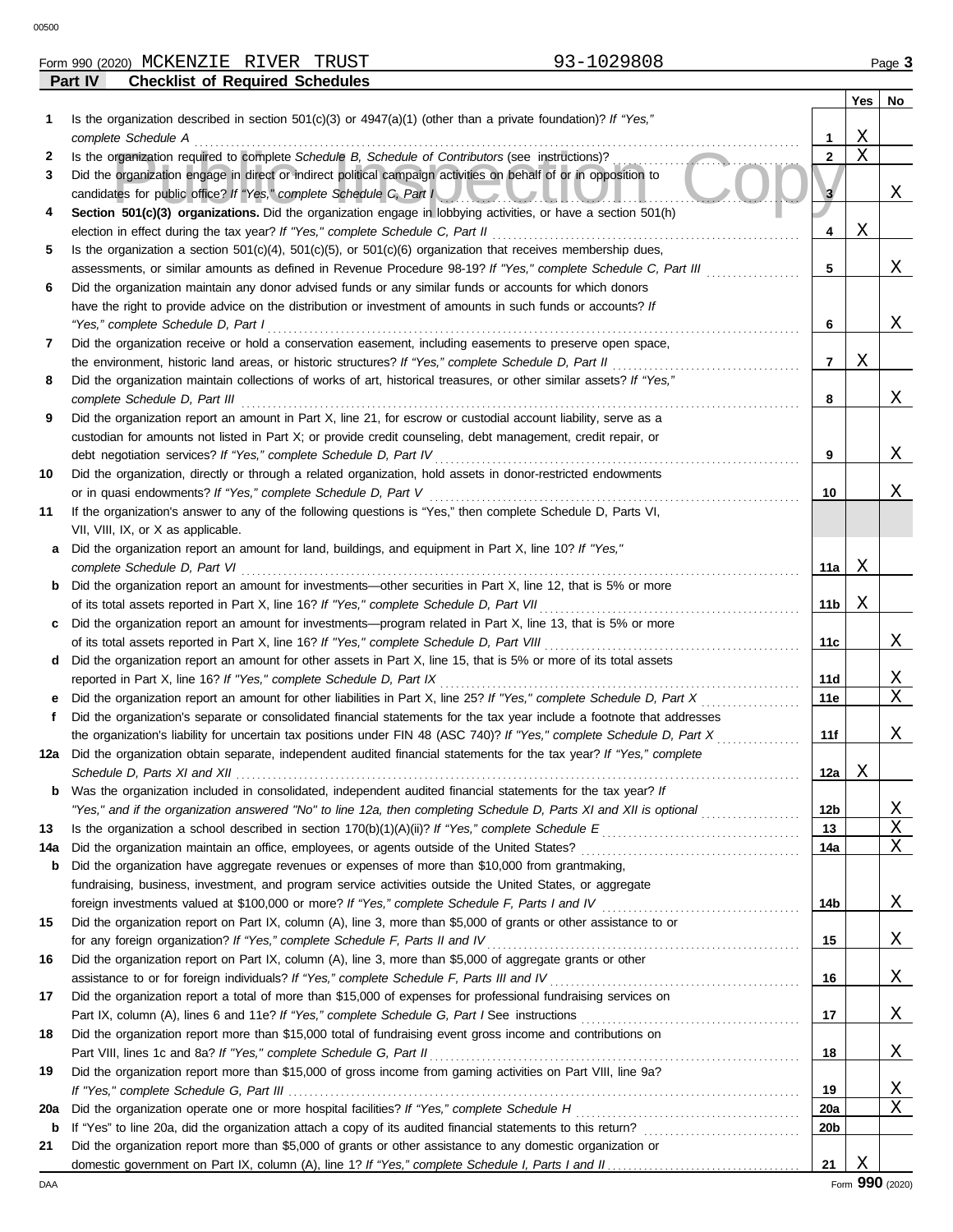|     | <b>Checklist of Required Schedules (continued)</b><br><b>Part IV</b>                                                                                              |            |     |                 |  |  |  |  |  |  |
|-----|-------------------------------------------------------------------------------------------------------------------------------------------------------------------|------------|-----|-----------------|--|--|--|--|--|--|
|     |                                                                                                                                                                   |            | Yes | No              |  |  |  |  |  |  |
| 22  | Did the organization report more than \$5,000 of grants or other assistance to or for domestic individuals on                                                     |            |     |                 |  |  |  |  |  |  |
|     | Part IX, column (A), line 2? If "Yes," complete Schedule I, Parts I and III                                                                                       | 22         |     | Χ               |  |  |  |  |  |  |
| 23  | Did the organization answer "Yes" to Part VII, Section A, line 3, 4, or 5 about compensation of the                                                               |            |     |                 |  |  |  |  |  |  |
|     | organization's current and former officers, directors, trustees, key employees, and highest compensated                                                           |            |     |                 |  |  |  |  |  |  |
|     | employees? If "Yes," complete Schedule J<br><u>LIJUVULIV</u>                                                                                                      |            |     |                 |  |  |  |  |  |  |
| 24a | Did the organization have a tax-exempt bond issue with an outstanding principal amount of more than                                                               |            |     |                 |  |  |  |  |  |  |
|     | \$100,000 as of the last day of the year, that was issued after December 31, 2002? If "Yes," answer lines 24b                                                     |            |     | Χ               |  |  |  |  |  |  |
| b   | through 24d and complete Schedule K. If "No," go to line 25a<br>Did the organization invest any proceeds of tax-exempt bonds beyond a temporary period exception? | 24a<br>24b |     |                 |  |  |  |  |  |  |
| c   | Did the organization maintain an escrow account other than a refunding escrow at any time during the year                                                         |            |     |                 |  |  |  |  |  |  |
|     | to defease any tax-exempt bonds?                                                                                                                                  | 24c        |     |                 |  |  |  |  |  |  |
| d   | Did the organization act as an "on behalf of" issuer for bonds outstanding at any time during the year?                                                           | 24d        |     |                 |  |  |  |  |  |  |
| 25а | Section 501(c)(3), 501(c)(4), and 501(c)(29) organizations. Did the organization engage in an excess benefit                                                      |            |     |                 |  |  |  |  |  |  |
|     | transaction with a disqualified person during the year? If "Yes," complete Schedule L, Part I                                                                     | 25a        |     | Χ               |  |  |  |  |  |  |
| b   | Is the organization aware that it engaged in an excess benefit transaction with a disqualified person in a prior                                                  |            |     |                 |  |  |  |  |  |  |
|     | year, and that the transaction has not been reported on any of the organization's prior Forms 990 or 990-EZ?                                                      |            |     |                 |  |  |  |  |  |  |
|     | If "Yes," complete Schedule L, Part I                                                                                                                             | 25b        |     | Χ               |  |  |  |  |  |  |
| 26  | Did the organization report any amount on Part X, line 5 or 22, for receivables from or payables to any current                                                   |            |     |                 |  |  |  |  |  |  |
|     | or former officer, director, trustee, key employee, creator or founder, substantial contributor, or 35%                                                           |            |     |                 |  |  |  |  |  |  |
|     | controlled entity or family member of any of these persons? If "Yes," complete Schedule L, Part II                                                                | 26         |     | Χ               |  |  |  |  |  |  |
| 27  | Did the organization provide a grant or other assistance to any current or former officer, director, trustee, key                                                 |            |     |                 |  |  |  |  |  |  |
|     | employee, creator or founder, substantial contributor or employee thereof, a grant selection committee                                                            |            |     |                 |  |  |  |  |  |  |
|     | member, or to a 35% controlled entity (including an employee thereof) or family member of any of these                                                            |            |     |                 |  |  |  |  |  |  |
|     | persons? If "Yes," complete Schedule L, Part III                                                                                                                  | 27         |     | Χ               |  |  |  |  |  |  |
| 28  | Was the organization a party to a business transaction with one of the following parties (see Schedule L, Part                                                    |            |     |                 |  |  |  |  |  |  |
|     | IV instructions, for applicable filing thresholds, conditions, and exceptions):                                                                                   |            |     |                 |  |  |  |  |  |  |
| а   | A current or former officer, director, trustee, key employee, creator or founder, or substantial contributor? If                                                  |            |     |                 |  |  |  |  |  |  |
|     | "Yes," complete Schedule L, Part IV                                                                                                                               | 28a        |     | Χ               |  |  |  |  |  |  |
| b   | A family member of any individual described in line 28a? If "Yes," complete Schedule L, Part IV                                                                   | 28b        |     | Χ               |  |  |  |  |  |  |
| c   | A 35% controlled entity of one or more individuals and/or organizations described in lines 28a or 28b? If<br>"Yes," complete Schedule L, Part IV                  |            |     | Χ               |  |  |  |  |  |  |
| 29  | Did the organization receive more than \$25,000 in non-cash contributions? If "Yes," complete Schedule M                                                          | 28c<br>29  | Χ   |                 |  |  |  |  |  |  |
| 30  | .<br>Did the organization receive contributions of art, historical treasures, or other similar assets, or qualified                                               |            |     |                 |  |  |  |  |  |  |
|     | conservation contributions? If "Yes," complete Schedule M                                                                                                         | 30         | Χ   |                 |  |  |  |  |  |  |
| 31  | Did the organization liquidate, terminate, or dissolve and cease operations? If "Yes," complete Schedule N, Part I                                                | 31         |     | Χ               |  |  |  |  |  |  |
| 32  | Did the organization sell, exchange, dispose of, or transfer more than 25% of its net assets? If "Yes,"                                                           |            |     |                 |  |  |  |  |  |  |
|     | complete Schedule N, Part II                                                                                                                                      | 32         |     | Χ               |  |  |  |  |  |  |
| 33  | Did the organization own 100% of an entity disregarded as separate from the organization under Regulations                                                        |            |     |                 |  |  |  |  |  |  |
|     | sections 301.7701-2 and 301.7701-3? If "Yes," complete Schedule R, Part I                                                                                         | 33         |     | Χ               |  |  |  |  |  |  |
| 34  | Was the organization related to any tax-exempt or taxable entity? If "Yes," complete Schedule R, Part II, III,                                                    |            |     |                 |  |  |  |  |  |  |
|     | or IV, and Part V, line 1                                                                                                                                         | 34         |     | $\mathbf X$     |  |  |  |  |  |  |
| 35a | Did the organization have a controlled entity within the meaning of section 512(b)(13)?                                                                           | 35a        |     | Χ               |  |  |  |  |  |  |
| b   | If "Yes" to line 35a, did the organization receive any payment from or engage in any transaction with a                                                           |            |     |                 |  |  |  |  |  |  |
|     | controlled entity within the meaning of section 512(b)(13)? If "Yes," complete Schedule R, Part V, line 2                                                         |            |     |                 |  |  |  |  |  |  |
| 36  | Section 501(c)(3) organizations. Did the organization make any transfers to an exempt non-charitable                                                              |            |     |                 |  |  |  |  |  |  |
|     | related organization? If "Yes," complete Schedule R, Part V, line 2                                                                                               | 36         |     | Χ               |  |  |  |  |  |  |
| 37  | Did the organization conduct more than 5% of its activities through an entity that is not a related organization                                                  |            |     |                 |  |  |  |  |  |  |
|     | and that is treated as a partnership for federal income tax purposes? If "Yes," complete Schedule R, Part VI                                                      | 37         |     | Χ               |  |  |  |  |  |  |
| 38  | Did the organization complete Schedule O and provide explanations in Schedule O for Part VI, lines 11b and                                                        |            |     |                 |  |  |  |  |  |  |
|     | 19? Note: All Form 990 filers are required to complete Schedule O.<br>Statements Regarding Other IRS Filings and Tax Compliance<br>Part V                         | 38         | Χ   |                 |  |  |  |  |  |  |
|     |                                                                                                                                                                   |            |     |                 |  |  |  |  |  |  |
|     |                                                                                                                                                                   |            | Yes | No              |  |  |  |  |  |  |
| 1а  | 20<br>Enter the number reported in Box 3 of Form 1096. Enter -0- if not applicable<br>1a                                                                          |            |     |                 |  |  |  |  |  |  |
| b   | $\mathbf 0$<br>1 <sub>b</sub><br>Enter the number of Forms W-2G included in line 1a. Enter -0- if not applicable                                                  |            |     |                 |  |  |  |  |  |  |
| c   | Did the organization comply with backup withholding rules for reportable payments to vendors and                                                                  |            |     |                 |  |  |  |  |  |  |
|     |                                                                                                                                                                   | 1c         |     |                 |  |  |  |  |  |  |
| DAA |                                                                                                                                                                   |            |     | Form 990 (2020) |  |  |  |  |  |  |

MCKENZIE RIVER TRUST 193-1029808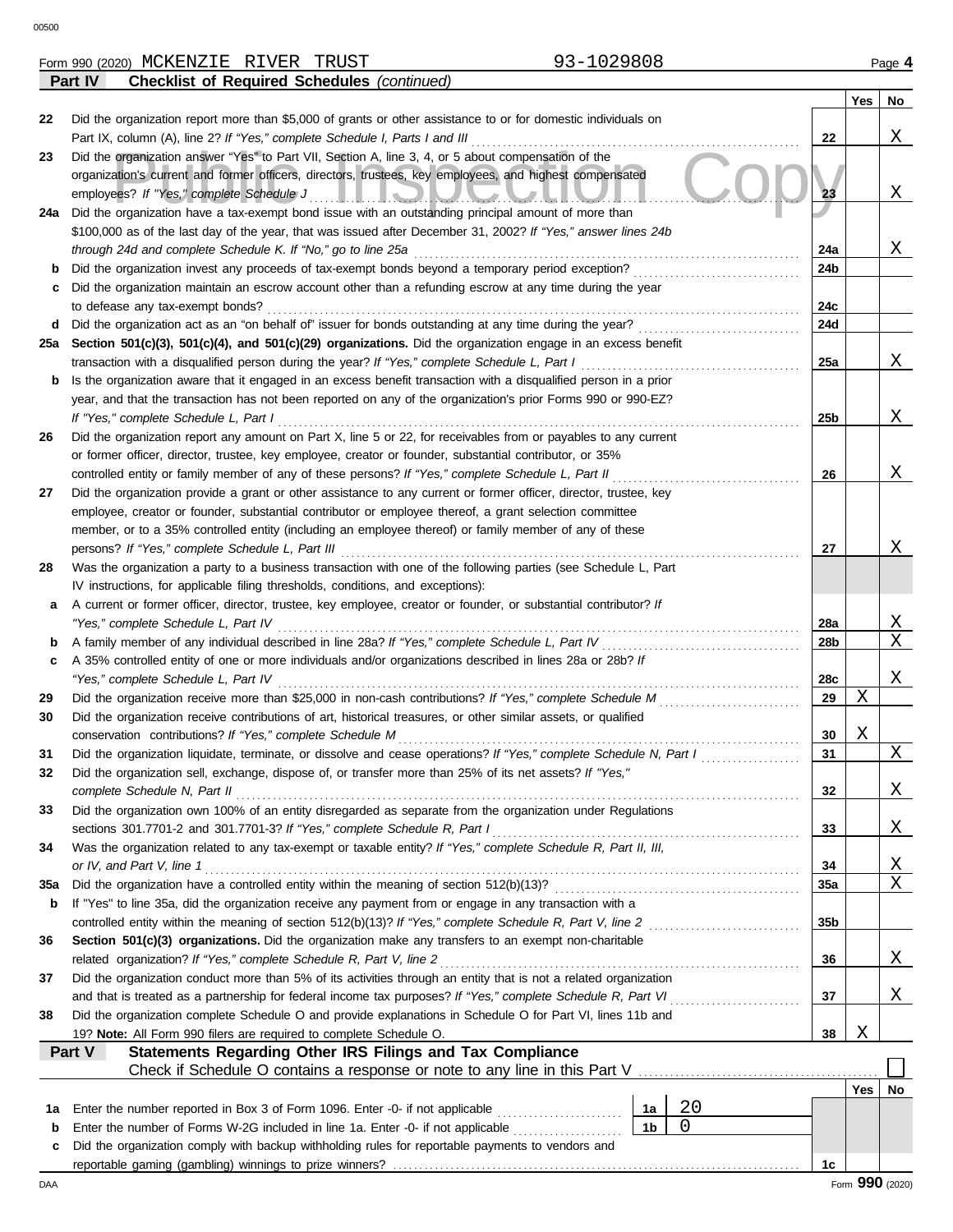|     | Statements Regarding Other IRS Filings and Tax Compliance (continued)<br>Part V                                                         |                 |          |     |                             |  |  |  |  |  |  |  |
|-----|-----------------------------------------------------------------------------------------------------------------------------------------|-----------------|----------|-----|-----------------------------|--|--|--|--|--|--|--|
|     |                                                                                                                                         |                 |          | Yes | No                          |  |  |  |  |  |  |  |
|     | 2a Enter the number of employees reported on Form W-3, Transmittal of Wage and Tax                                                      |                 |          |     |                             |  |  |  |  |  |  |  |
|     | 14<br>2a<br>Statements, filed for the calendar year ending with or within the year covered by this return                               |                 |          |     |                             |  |  |  |  |  |  |  |
| b   | If at least one is reported on line 2a, did the organization file all required federal employment tax returns?                          |                 |          |     |                             |  |  |  |  |  |  |  |
|     | Note: If the sum of lines 1a and 2a is greater than 250, you may be required to e-file (see instructions)                               |                 |          |     |                             |  |  |  |  |  |  |  |
| За  | Did the organization have unrelated business gross income of \$1,000 or more during the year?                                           |                 |          |     |                             |  |  |  |  |  |  |  |
| b   | If "Yes," has it filed a Form 990-T for this year? If "No" to line 3b, provide an explanation on Schedule O                             |                 |          |     |                             |  |  |  |  |  |  |  |
| 4a  | At any time during the calendar year, did the organization have an interest in, or a signature or other authority over,                 |                 |          |     |                             |  |  |  |  |  |  |  |
|     | a financial account in a foreign country (such as a bank account, securities account, or other financial account)?                      |                 |          |     |                             |  |  |  |  |  |  |  |
| b   | If "Yes," enter the name of the foreign country u                                                                                       |                 |          |     |                             |  |  |  |  |  |  |  |
|     | See instructions for filing requirements for FinCEN Form 114, Report of Foreign Bank and Financial Accounts (FBAR).                     |                 |          |     |                             |  |  |  |  |  |  |  |
| 5a  | Was the organization a party to a prohibited tax shelter transaction at any time during the tax year?                                   |                 | 5a       |     | $\mathbf{X}$                |  |  |  |  |  |  |  |
| b   |                                                                                                                                         |                 | 5b       |     | $\mathbf X$                 |  |  |  |  |  |  |  |
| c   | If "Yes" to line 5a or 5b, did the organization file Form 8886-T?                                                                       |                 | 5c       |     |                             |  |  |  |  |  |  |  |
| 6а  | Does the organization have annual gross receipts that are normally greater than \$100,000, and did the                                  |                 |          |     |                             |  |  |  |  |  |  |  |
|     | organization solicit any contributions that were not tax deductible as charitable contributions?                                        |                 | 6a       |     | Χ                           |  |  |  |  |  |  |  |
| b   | If "Yes," did the organization include with every solicitation an express statement that such contributions or                          |                 |          |     |                             |  |  |  |  |  |  |  |
|     | gifts were not tax deductible?                                                                                                          |                 | 6b       |     |                             |  |  |  |  |  |  |  |
| 7   | Organizations that may receive deductible contributions under section 170(c).                                                           |                 |          |     |                             |  |  |  |  |  |  |  |
| а   | Did the organization receive a payment in excess of \$75 made partly as a contribution and partly for goods                             |                 |          |     |                             |  |  |  |  |  |  |  |
|     | and services provided to the payor?                                                                                                     |                 | 7а<br>7b |     | Χ                           |  |  |  |  |  |  |  |
|     | If "Yes," did the organization notify the donor of the value of the goods or services provided?<br>b                                    |                 |          |     |                             |  |  |  |  |  |  |  |
|     | Did the organization sell, exchange, or otherwise dispose of tangible personal property for which it was<br>с                           |                 |          |     |                             |  |  |  |  |  |  |  |
|     | required to file Form 8282?<br>7d                                                                                                       |                 |          |     |                             |  |  |  |  |  |  |  |
| d   | Did the organization receive any funds, directly or indirectly, to pay premiums on a personal benefit contract?                         |                 |          |     |                             |  |  |  |  |  |  |  |
|     | е<br>Did the organization, during the year, pay premiums, directly or indirectly, on a personal benefit contract?<br>f                  |                 |          |     |                             |  |  |  |  |  |  |  |
|     | If the organization received a contribution of qualified intellectual property, did the organization file Form 8899 as required?<br>g   |                 |          |     |                             |  |  |  |  |  |  |  |
|     | If the organization received a contribution of cars, boats, airplanes, or other vehicles, did the organization file a Form 1098-C?<br>h |                 |          |     |                             |  |  |  |  |  |  |  |
|     | Sponsoring organizations maintaining donor advised funds. Did a donor advised fund maintained by the<br>8                               |                 |          |     |                             |  |  |  |  |  |  |  |
|     | sponsoring organization have excess business holdings at any time during the year?                                                      |                 |          |     |                             |  |  |  |  |  |  |  |
| 9   | Sponsoring organizations maintaining donor advised funds.                                                                               |                 |          |     |                             |  |  |  |  |  |  |  |
| а   | Did the sponsoring organization make any taxable distributions under section 4966?                                                      |                 |          |     |                             |  |  |  |  |  |  |  |
| b   | Did the sponsoring organization make a distribution to a donor, donor advisor, or related person?                                       |                 | 9a<br>9b |     | $\mathbf{X}$<br>$\mathbf X$ |  |  |  |  |  |  |  |
| 10  | Section 501(c)(7) organizations. Enter:                                                                                                 |                 |          |     |                             |  |  |  |  |  |  |  |
| а   | Initiation fees and capital contributions included on Part VIII, line 12 [11] [11] [12] [11] [12] [11] [12] [1                          | 10a             |          |     |                             |  |  |  |  |  |  |  |
|     | Gross receipts, included on Form 990, Part VIII, line 12, for public use of club facilities                                             | 10 <sub>b</sub> |          |     |                             |  |  |  |  |  |  |  |
| 11  | Section 501(c)(12) organizations. Enter:                                                                                                |                 |          |     |                             |  |  |  |  |  |  |  |
| а   | Gross income from members or shareholders                                                                                               | 11a             |          |     |                             |  |  |  |  |  |  |  |
| b   | Gross income from other sources (Do not net amounts due or paid to other sources                                                        |                 |          |     |                             |  |  |  |  |  |  |  |
|     | 11 <sub>b</sub><br>against amounts due or received from them.)                                                                          |                 |          |     |                             |  |  |  |  |  |  |  |
| 12a | Section 4947(a)(1) non-exempt charitable trusts. Is the organization filing Form 990 in lieu of Form 1041?                              |                 |          |     |                             |  |  |  |  |  |  |  |
| b   | If "Yes," enter the amount of tax-exempt interest received or accrued during the year<br>12b                                            |                 |          |     |                             |  |  |  |  |  |  |  |
| 13  | Section 501(c)(29) qualified nonprofit health insurance issuers.                                                                        |                 |          |     |                             |  |  |  |  |  |  |  |
| а   | Is the organization licensed to issue qualified health plans in more than one state?                                                    |                 | 13a      |     |                             |  |  |  |  |  |  |  |
|     | Note: See the instructions for additional information the organization must report on Schedule O.                                       |                 |          |     |                             |  |  |  |  |  |  |  |
| b   | Enter the amount of reserves the organization is required to maintain by the states in which                                            |                 |          |     |                             |  |  |  |  |  |  |  |
|     | 13 <sub>b</sub>                                                                                                                         |                 |          |     |                             |  |  |  |  |  |  |  |
| c   | Enter the amount of reserves on hand                                                                                                    | 13 <sub>c</sub> |          |     |                             |  |  |  |  |  |  |  |
| 14a | Did the organization receive any payments for indoor tanning services during the tax year?                                              |                 | 14a      |     | Χ                           |  |  |  |  |  |  |  |
| b   | If "Yes," has it filed a Form 720 to report these payments? If "No," provide an explanation on Schedule O                               |                 | 14b      |     |                             |  |  |  |  |  |  |  |
| 15  | Is the organization subject to the section 4960 tax on payment(s) of more than \$1,000,000 in remuneration or                           |                 |          |     |                             |  |  |  |  |  |  |  |
|     | excess parachute payment(s) during the year?                                                                                            |                 | 15       |     | Χ                           |  |  |  |  |  |  |  |
|     | If "Yes," see instructions and file Form 4720, Schedule N.                                                                              |                 |          |     |                             |  |  |  |  |  |  |  |
| 16  | Is the organization an educational institution subject to the section 4968 excise tax on net investment income?                         |                 | 16       |     | Χ                           |  |  |  |  |  |  |  |
|     | If "Yes," complete Form 4720, Schedule O.                                                                                               |                 |          |     |                             |  |  |  |  |  |  |  |

Form 990 (2020) Page **5** MCKENZIE RIVER TRUST 93-1029808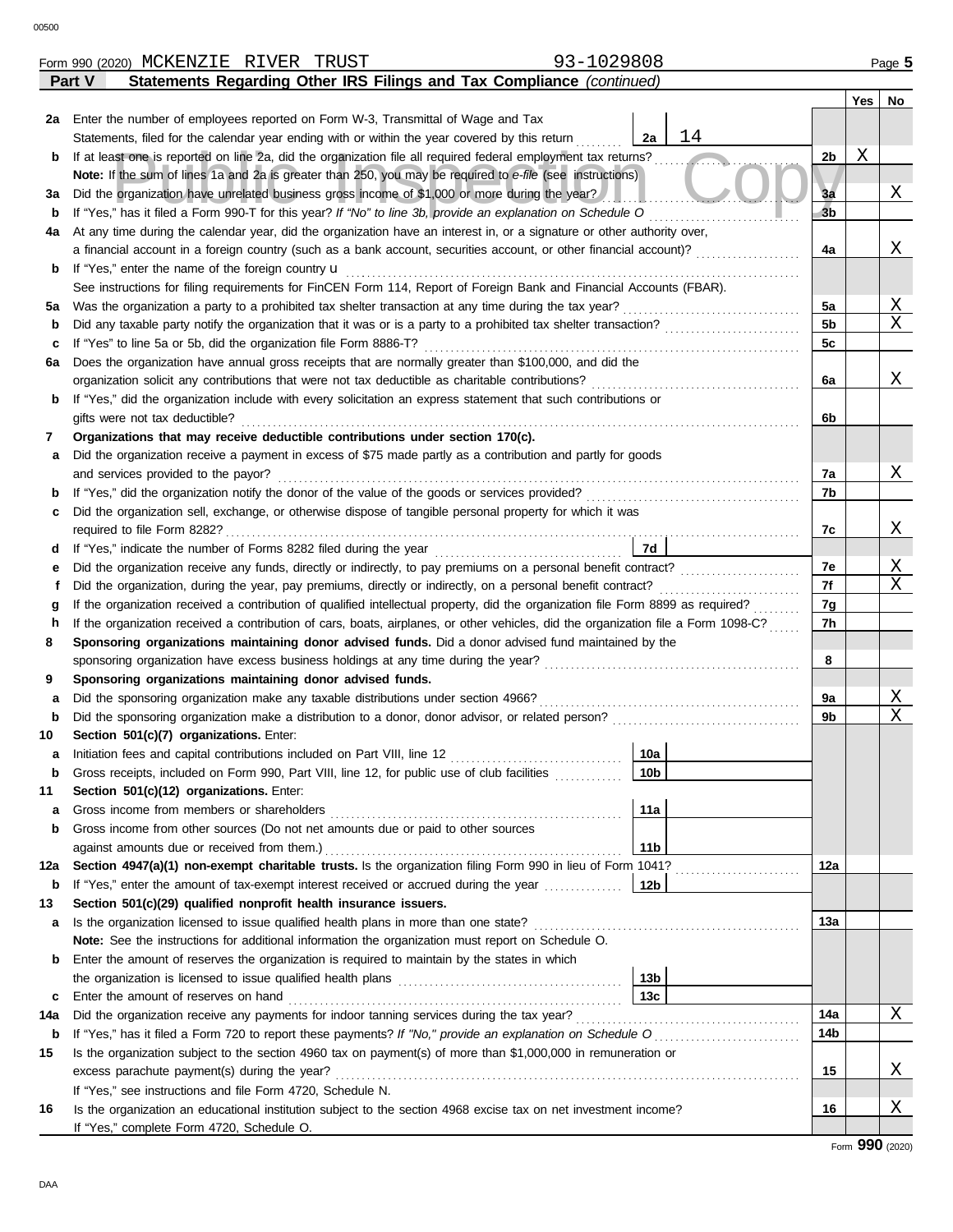|     | Part VI<br>Governance, Management, and Disclosure For each "Yes" response to lines 2 through 7b below, and for a "No"               |                         |             |                 |
|-----|-------------------------------------------------------------------------------------------------------------------------------------|-------------------------|-------------|-----------------|
|     | response to line 8a, 8b, or 10b below, describe the circumstances, processes, or changes on Schedule O. See instructions.           |                         |             |                 |
|     |                                                                                                                                     |                         |             |                 |
|     | Section A. Governing Body and Management                                                                                            |                         |             |                 |
|     |                                                                                                                                     |                         | Yes         | No              |
| 1а  | Enter the number of voting members of the governing body at the end of the tax year<br>1a                                           |                         |             |                 |
|     | If there are material differences in voting rights among members of the governing body, or                                          |                         |             |                 |
|     | if the governing body delegated broad authority to an executive committee or similar                                                |                         |             |                 |
|     | committee, explain on Schedule O.                                                                                                   |                         |             |                 |
| b   | 15<br>1b<br>Enter the number of voting members included on line 1a, above, who are independent                                      |                         |             |                 |
| 2   | Did any officer, director, trustee, or key employee have a family relationship or a business relationship with                      |                         |             |                 |
|     | any other officer, director, trustee, or key employee?                                                                              | 2                       |             | Χ               |
| 3   | Did the organization delegate control over management duties customarily performed by or under the direct                           |                         |             |                 |
|     | supervision of officers, directors, trustees, or key employees to a management company or other person?                             | 3                       |             | Χ               |
| 4   | Did the organization make any significant changes to its governing documents since the prior Form 990 was filed?                    | $\overline{\mathbf{4}}$ | $\mathbf X$ |                 |
| 5   |                                                                                                                                     | 5                       |             | Χ               |
|     | Did the organization have members or stockholders?                                                                                  | 6                       |             | X               |
| 7a  | Did the organization have members, stockholders, or other persons who had the power to elect or appoint                             |                         |             |                 |
|     | one or more members of the governing body?                                                                                          | 7a                      |             | Χ               |
| b   | Are any governance decisions of the organization reserved to (or subject to approval by) members,                                   |                         |             |                 |
|     | stockholders, or persons other than the governing body?                                                                             | 7b                      |             | Χ               |
| 8   | Did the organization contemporaneously document the meetings held or written actions undertaken during the year by the following:   |                         | Χ           |                 |
| а   | The governing body?<br>Each committee with authority to act on behalf of the governing body?                                        | 8a<br>8b                | X           |                 |
| b   |                                                                                                                                     |                         |             |                 |
| 9   | Is there any officer, director, trustee, or key employee listed in Part VII, Section A, who cannot be reached at                    | 9                       |             | Χ               |
|     | Section B. Policies (This Section B requests information about policies not required by the Internal Revenue Code.)                 |                         |             |                 |
|     |                                                                                                                                     |                         | Yes         | No              |
| 10a | Did the organization have local chapters, branches, or affiliates?                                                                  | 10a                     |             | Χ               |
| b   | If "Yes," did the organization have written policies and procedures governing the activities of such chapters,                      |                         |             |                 |
|     | affiliates, and branches to ensure their operations are consistent with the organization's exempt purposes?                         | 10 <sub>b</sub>         |             |                 |
| 11a | Has the organization provided a complete copy of this Form 990 to all members of its governing body before filing the form?         | 11a                     | Χ           |                 |
| b   | Describe in Schedule O the process, if any, used by the organization to review this Form 990.                                       |                         |             |                 |
| 12a | Did the organization have a written conflict of interest policy? If "No," go to line 13                                             | 12a                     | Χ           |                 |
| b   | Were officers, directors, or trustees, and key employees required to disclose annually interests that could give rise to conflicts? | 12 <sub>b</sub>         | X           |                 |
| c   | Did the organization regularly and consistently monitor and enforce compliance with the policy? If "Yes,"                           |                         |             |                 |
|     | describe in Schedule O how this was done                                                                                            | 12c                     | Χ           |                 |
| 13  | Did the organization have a written whistleblower policy?                                                                           | 13                      | Y.          |                 |
| 14  | Did the organization have a written document retention and destruction policy?                                                      | 14                      | Χ           |                 |
| 15  | Did the process for determining compensation of the following persons include a review and approval by                              |                         |             |                 |
|     | independent persons, comparability data, and contemporaneous substantiation of the deliberation and decision?                       |                         |             |                 |
|     |                                                                                                                                     | 15a                     | Χ           |                 |
| b   | Other officers or key employees of the organization                                                                                 | 15b                     | Χ           |                 |
|     | If "Yes" to line 15a or 15b, describe the process in Schedule O (see instructions).                                                 |                         |             |                 |
| 16a | Did the organization invest in, contribute assets to, or participate in a joint venture or similar arrangement                      |                         |             |                 |
|     | with a taxable entity during the year?                                                                                              | 16a                     |             | Χ               |
| b   | If "Yes," did the organization follow a written policy or procedure requiring the organization to evaluate its                      |                         |             |                 |
|     | participation in joint venture arrangements under applicable federal tax law, and take steps to safeguard the                       |                         |             |                 |
|     |                                                                                                                                     | 16b                     |             |                 |
|     | <b>Section C. Disclosure</b>                                                                                                        |                         |             |                 |
| 17  | List the states with which a copy of this Form 990 is required to be filed $\mathbf{u}$ OR                                          |                         |             |                 |
| 18  | Section 6104 requires an organization to make its Forms 1023 (1024 or 1024-A, if applicable), 990, and 990-T (Section 501(c)        |                         |             |                 |
|     | (3)s only) available for public inspection. Indicate how you made these available. Check all that apply.                            |                         |             |                 |
|     | $ X $ Another's website $ X $ Upon request<br>Own website<br>Other (explain on Schedule O)                                          |                         |             |                 |
| 19  | Describe on Schedule O whether (and if so, how) the organization made its governing documents, conflict of interest policy, and     |                         |             |                 |
|     | financial statements available to the public during the tax year.                                                                   |                         |             |                 |
| 20  | State the name, address, and telephone number of the person who possesses the organization's books and records u                    |                         |             |                 |
|     | 120 SHELTON MCMURPHEY BLVD, STE 270<br>MCKENZIE RIVER TRUST                                                                         |                         |             |                 |
|     | OR 97401<br>EUGENE                                                                                                                  | 541-345-2799            |             |                 |
| DAA |                                                                                                                                     |                         |             | Form 990 (2020) |

Form 990 (2020) Page **6** MCKENZIE RIVER TRUST 93-1029808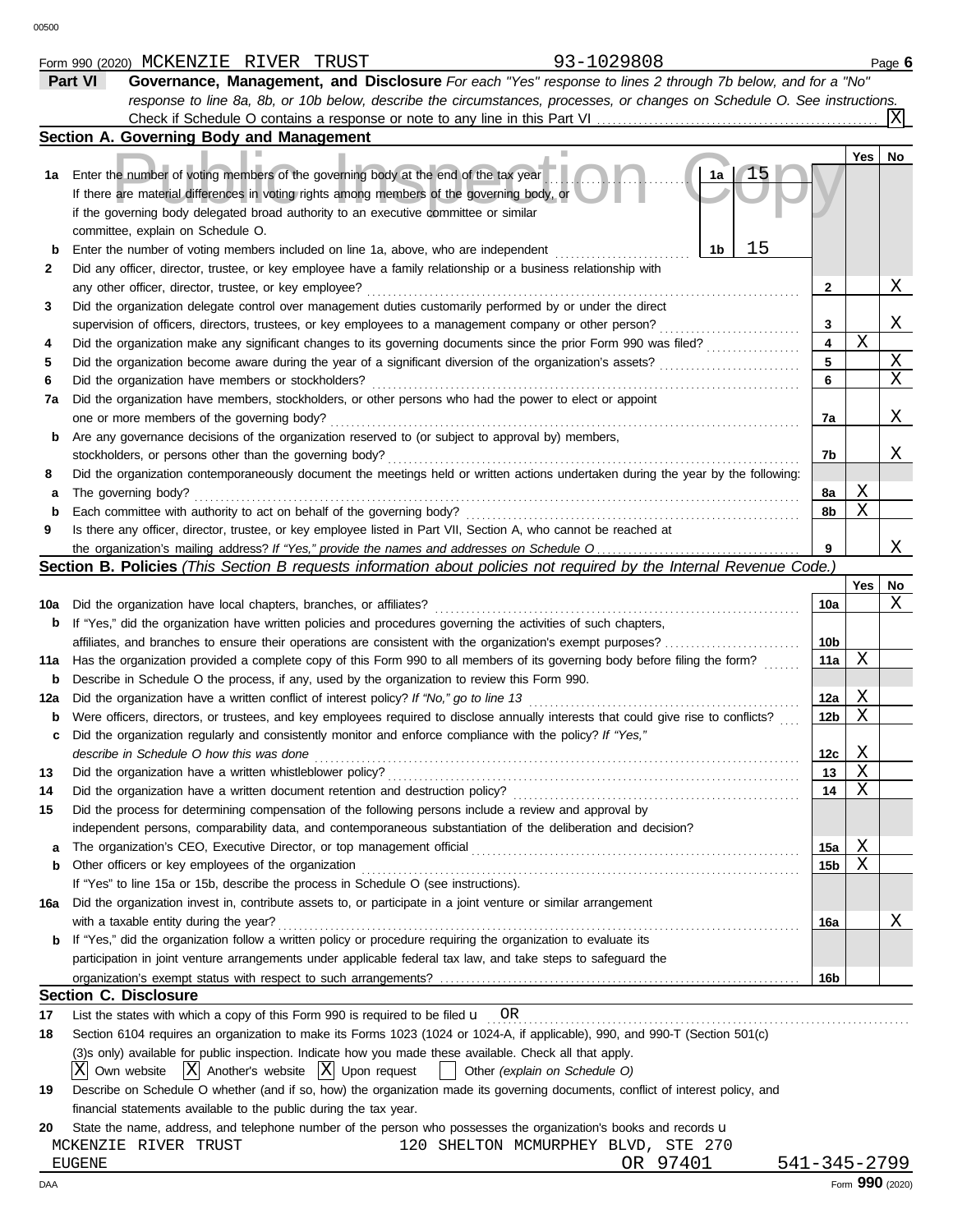|  | Form | 990 (2020) | MCKENZIE | תהזדר<br>VLIN<br>고고 | <b>TUDITOT</b><br>ד כחש | 0000<br>70 U C | Page |
|--|------|------------|----------|---------------------|-------------------------|----------------|------|
|--|------|------------|----------|---------------------|-------------------------|----------------|------|

| <b>Independent Contractors</b>                                                                                                                                                                                                                                                                                                                                                                                                                                                                                                                          |                                                               |                       |                      |          |                 |                                                                                                 |        | Check if Schedule O contains a response or note to any line in this Part VII     |                                                                                       |                                                                                     |
|---------------------------------------------------------------------------------------------------------------------------------------------------------------------------------------------------------------------------------------------------------------------------------------------------------------------------------------------------------------------------------------------------------------------------------------------------------------------------------------------------------------------------------------------------------|---------------------------------------------------------------|-----------------------|----------------------|----------|-----------------|-------------------------------------------------------------------------------------------------|--------|----------------------------------------------------------------------------------|---------------------------------------------------------------------------------------|-------------------------------------------------------------------------------------|
| Section A.                                                                                                                                                                                                                                                                                                                                                                                                                                                                                                                                              |                                                               |                       |                      |          |                 |                                                                                                 |        | Officers, Directors, Trustees, Key Employees, and Highest Compensated Employees  |                                                                                       |                                                                                     |
| 1a Complete this table for all persons required to be listed. Report compensation for the calendar year ending with or within the<br>organization's tax year.<br>List all of the organization's current officers, directors, trustees (whether individuals or organizations), regardless of amount of<br>compensation. Enter -0- in columns (D), (E), and (F) if no compensation was paid.<br>• List all of the organization's current key employees, if any. See instructions for definition of "key employee."                                        |                                                               |                       |                      |          |                 |                                                                                                 |        |                                                                                  |                                                                                       |                                                                                     |
| • List the organization's five current highest compensated employees (other than an officer, director, trustee, or key employee)<br>who received reportable compensation (Box 5 of Form W-2 and/or Box 7 of Form 1099-MISC) of more than \$100,000 from the<br>organization and any related organizations.                                                                                                                                                                                                                                              |                                                               |                       |                      |          |                 |                                                                                                 |        |                                                                                  |                                                                                       |                                                                                     |
| • List all of the organization's former officers, key employees, and highest compensated employees who received more than<br>\$100,000 of reportable compensation from the organization and any related organizations.<br>• List all of the organization's former directors or trustees that received, in the capacity as a former director or trustee of the<br>organization, more than \$10,000 of reportable compensation from the organization and any related organizations.<br>See instructions for the order in which to list the persons above. |                                                               |                       |                      |          |                 |                                                                                                 |        |                                                                                  |                                                                                       |                                                                                     |
| Check this box if neither the organization nor any related organization compensated any current officer, director, or trustee.                                                                                                                                                                                                                                                                                                                                                                                                                          |                                                               |                       |                      |          |                 |                                                                                                 |        |                                                                                  |                                                                                       |                                                                                     |
| (A)<br>Name and title                                                                                                                                                                                                                                                                                                                                                                                                                                                                                                                                   | (B)<br>Average<br>hours<br>per week<br>(list any<br>hours for |                       |                      | Position | (C)             | (do not check more than one<br>box, unless person is both an<br>officer and a director/trustee) |        | (D)<br>Reportable<br>compensation<br>from the<br>organization<br>(W-2/1099-MISC) | (E)<br>Reportable<br>compensation<br>from related<br>organizations<br>(W-2/1099-MISC) | (F)<br>Estimated amount<br>of other<br>compensation<br>from the<br>organization and |
|                                                                                                                                                                                                                                                                                                                                                                                                                                                                                                                                                         | related<br>organizations<br>below<br>dotted line)             | Individual<br>trustee | nstitutional trustee | Officer  | Key<br>employee | Highest compensated<br>employee                                                                 | Former |                                                                                  |                                                                                       | related organizations                                                               |
| (1) LOUISE<br>SOLLIDAY                                                                                                                                                                                                                                                                                                                                                                                                                                                                                                                                  | 5.00                                                          |                       |                      |          |                 |                                                                                                 |        |                                                                                  |                                                                                       |                                                                                     |
| PRESIDENT                                                                                                                                                                                                                                                                                                                                                                                                                                                                                                                                               | 0.00                                                          | Χ                     |                      | Χ        |                 |                                                                                                 |        | 0                                                                                | 0                                                                                     | 0                                                                                   |
| (2) JIM REGALI                                                                                                                                                                                                                                                                                                                                                                                                                                                                                                                                          |                                                               |                       |                      |          |                 |                                                                                                 |        |                                                                                  |                                                                                       |                                                                                     |
| VICE PRESIDENT                                                                                                                                                                                                                                                                                                                                                                                                                                                                                                                                          | 3.00<br>0.00                                                  | Χ                     |                      | Χ        |                 |                                                                                                 |        | 0                                                                                | 0                                                                                     | 0                                                                                   |
| (3) CHRISTIAN<br>BECK                                                                                                                                                                                                                                                                                                                                                                                                                                                                                                                                   | 3.00                                                          |                       |                      |          |                 |                                                                                                 |        |                                                                                  |                                                                                       |                                                                                     |
| SECRETARY<br>(4) SHOSHANA<br>COHEN                                                                                                                                                                                                                                                                                                                                                                                                                                                                                                                      | 0.00                                                          | Χ                     |                      | Χ        |                 |                                                                                                 |        | 0                                                                                | 0                                                                                     | 0                                                                                   |
|                                                                                                                                                                                                                                                                                                                                                                                                                                                                                                                                                         | 3.00                                                          |                       |                      |          |                 |                                                                                                 |        |                                                                                  |                                                                                       |                                                                                     |
| TREASURER                                                                                                                                                                                                                                                                                                                                                                                                                                                                                                                                               | 0.00                                                          | Χ                     |                      | Χ        |                 |                                                                                                 |        | 0                                                                                | 0                                                                                     | 0                                                                                   |
| (5) DOUG DUPRIEST                                                                                                                                                                                                                                                                                                                                                                                                                                                                                                                                       | 2.00                                                          |                       |                      |          |                 |                                                                                                 |        |                                                                                  |                                                                                       |                                                                                     |
| DIRECTOR<br>(6) BEN MILLER                                                                                                                                                                                                                                                                                                                                                                                                                                                                                                                              | 0.00                                                          | Χ                     |                      |          |                 |                                                                                                 |        | 0                                                                                | 0                                                                                     | 0                                                                                   |
|                                                                                                                                                                                                                                                                                                                                                                                                                                                                                                                                                         | 2.00                                                          |                       |                      |          |                 |                                                                                                 |        |                                                                                  |                                                                                       |                                                                                     |
| <b>DIRECTOR</b>                                                                                                                                                                                                                                                                                                                                                                                                                                                                                                                                         | 0.00                                                          | Χ                     |                      |          |                 |                                                                                                 |        | 0                                                                                | 0                                                                                     | 0                                                                                   |
| (7) BEV HOLLANDER                                                                                                                                                                                                                                                                                                                                                                                                                                                                                                                                       | 2.00                                                          |                       |                      |          |                 |                                                                                                 |        |                                                                                  |                                                                                       |                                                                                     |
| <b>DIRECTOR</b>                                                                                                                                                                                                                                                                                                                                                                                                                                                                                                                                         | 0.00                                                          | Χ                     |                      |          |                 |                                                                                                 |        | 0                                                                                | 0                                                                                     | $\boldsymbol{0}$                                                                    |
| (8) CHARLIE<br>ZENNACHE                                                                                                                                                                                                                                                                                                                                                                                                                                                                                                                                 |                                                               |                       |                      |          |                 |                                                                                                 |        |                                                                                  |                                                                                       |                                                                                     |
|                                                                                                                                                                                                                                                                                                                                                                                                                                                                                                                                                         | 2.00                                                          |                       |                      |          |                 |                                                                                                 |        |                                                                                  |                                                                                       |                                                                                     |
| <b>DIRECTOR</b><br>(9) MARIAH ACTON                                                                                                                                                                                                                                                                                                                                                                                                                                                                                                                     | 0.00                                                          | Χ                     |                      |          |                 |                                                                                                 |        | 0                                                                                | 0                                                                                     | $\boldsymbol{0}$                                                                    |
|                                                                                                                                                                                                                                                                                                                                                                                                                                                                                                                                                         | 2.00                                                          |                       |                      |          |                 |                                                                                                 |        |                                                                                  |                                                                                       |                                                                                     |
| <b>DIRECTOR</b>                                                                                                                                                                                                                                                                                                                                                                                                                                                                                                                                         | 0.00                                                          | Χ                     |                      |          |                 |                                                                                                 |        | 0                                                                                | 0                                                                                     | 0                                                                                   |
| (10) TOM BARKIN                                                                                                                                                                                                                                                                                                                                                                                                                                                                                                                                         | 2.00                                                          |                       |                      |          |                 |                                                                                                 |        |                                                                                  |                                                                                       |                                                                                     |
| <b>DIRECTOR</b>                                                                                                                                                                                                                                                                                                                                                                                                                                                                                                                                         | 0.00                                                          | Χ                     |                      |          |                 |                                                                                                 |        | 0                                                                                | 0                                                                                     | 0                                                                                   |
| (11) LINDA CARNINE                                                                                                                                                                                                                                                                                                                                                                                                                                                                                                                                      |                                                               |                       |                      |          |                 |                                                                                                 |        |                                                                                  |                                                                                       |                                                                                     |
| <b>DIRECTOR</b>                                                                                                                                                                                                                                                                                                                                                                                                                                                                                                                                         | 2.00<br>0.00                                                  | Χ                     |                      |          |                 |                                                                                                 |        | 0                                                                                | 0                                                                                     | $\mathsf{O}$                                                                        |

**Part VII Compensation of Officers, Directors, Trustees, Key Employees, Highest Compensated Employees, and**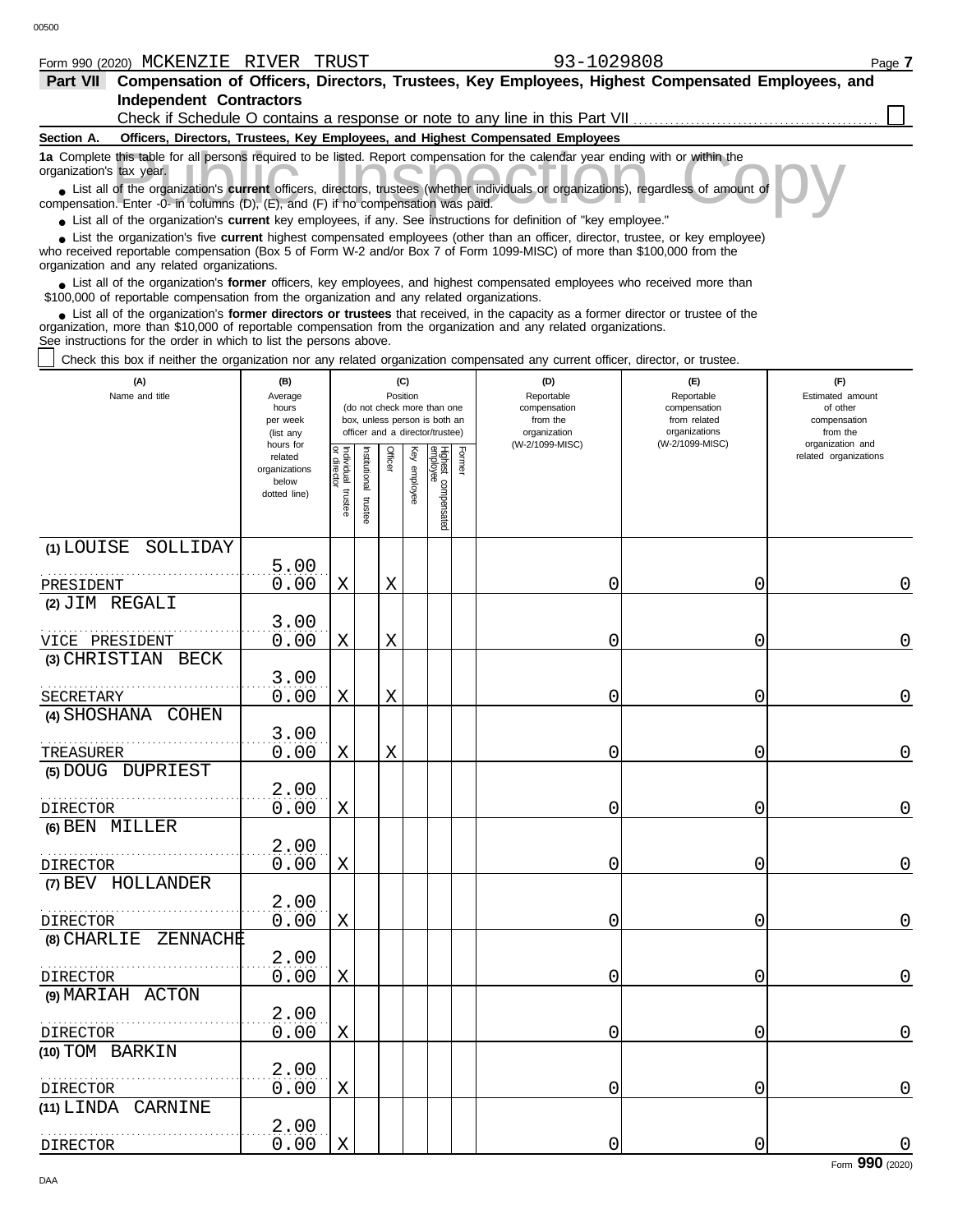| <b>Part VII</b>         | Form 990 (2020) MCKENZIE RIVER TRUST                                                                                                                                  |                                                                |                                                                                                                    |                       |                                                               |              |                                                                    |                                                                 | 93-1029808<br>Section A. Officers, Directors, Trustees, Key Employees, and Highest Compensated Employees (continued)                                                                                                                                                                                                                                                                                                                           |                                | Page 8                                    |
|-------------------------|-----------------------------------------------------------------------------------------------------------------------------------------------------------------------|----------------------------------------------------------------|--------------------------------------------------------------------------------------------------------------------|-----------------------|---------------------------------------------------------------|--------------|--------------------------------------------------------------------|-----------------------------------------------------------------|------------------------------------------------------------------------------------------------------------------------------------------------------------------------------------------------------------------------------------------------------------------------------------------------------------------------------------------------------------------------------------------------------------------------------------------------|--------------------------------|-------------------------------------------|
|                         | (A)<br>(B)<br>Name and title<br>Average<br>hours<br>per week<br>(list any                                                                                             |                                                                | (C)<br>Position<br>(do not check more than one<br>box, unless person is both an<br>officer and a director/trustee) |                       | (D)<br>Reportable<br>compensation<br>from the<br>organization |              | (E)<br>Reportable<br>compensation<br>from related<br>organizations | (F)<br>Estimated amount<br>of other<br>compensation<br>from the |                                                                                                                                                                                                                                                                                                                                                                                                                                                |                                |                                           |
|                         |                                                                                                                                                                       | hours for<br>related<br>organizations<br>below<br>dotted line) | Individual<br>or director<br>trustee                                                                               | Institutional trustee | Officer<br>$\overline{\phantom{a}}$                           | Key employee | <b>Highest</b> cc<br>employee<br>compensated                       | Former                                                          | (W-2/1099-MISC)                                                                                                                                                                                                                                                                                                                                                                                                                                | (W-2/1099-MISC)                | organization and<br>related organizations |
| (12)<br>BOB             | WARREN                                                                                                                                                                |                                                                |                                                                                                                    |                       |                                                               |              |                                                                    |                                                                 |                                                                                                                                                                                                                                                                                                                                                                                                                                                |                                |                                           |
| <b>DIRECTOR</b><br>(13) | JASON JOHNSON                                                                                                                                                         | 2.00<br>0.00                                                   | Χ                                                                                                                  |                       |                                                               |              |                                                                    |                                                                 | 0                                                                                                                                                                                                                                                                                                                                                                                                                                              | 0                              | 0                                         |
| <b>DIRECTOR</b>         |                                                                                                                                                                       | 2.00<br>0.00                                                   | Χ                                                                                                                  |                       |                                                               |              |                                                                    |                                                                 | 0                                                                                                                                                                                                                                                                                                                                                                                                                                              | 0                              | 0                                         |
| (14)                    | ALISON DEAK                                                                                                                                                           | 2.00                                                           |                                                                                                                    |                       |                                                               |              |                                                                    |                                                                 |                                                                                                                                                                                                                                                                                                                                                                                                                                                |                                |                                           |
| <b>DIRECTOR</b><br>(15) | ANN FIDANQUE                                                                                                                                                          | 0.00<br>2.00                                                   | Χ                                                                                                                  |                       |                                                               |              |                                                                    |                                                                 | 0                                                                                                                                                                                                                                                                                                                                                                                                                                              | 0                              | 0                                         |
| <b>DIRECTOR</b><br>(16) | JOE MOLL                                                                                                                                                              | 0.00                                                           | Χ                                                                                                                  |                       |                                                               |              |                                                                    |                                                                 | 0                                                                                                                                                                                                                                                                                                                                                                                                                                              | 0                              | 0                                         |
|                         | EXECUTIVE DIRECTOR                                                                                                                                                    | 40.00<br>0.00                                                  |                                                                                                                    |                       | X                                                             |              |                                                                    |                                                                 | 88,637                                                                                                                                                                                                                                                                                                                                                                                                                                         | 0                              | 10,883                                    |
|                         |                                                                                                                                                                       |                                                                |                                                                                                                    |                       |                                                               |              |                                                                    |                                                                 |                                                                                                                                                                                                                                                                                                                                                                                                                                                |                                |                                           |
|                         |                                                                                                                                                                       |                                                                |                                                                                                                    |                       |                                                               |              |                                                                    |                                                                 |                                                                                                                                                                                                                                                                                                                                                                                                                                                |                                |                                           |
|                         |                                                                                                                                                                       |                                                                |                                                                                                                    |                       |                                                               |              |                                                                    |                                                                 |                                                                                                                                                                                                                                                                                                                                                                                                                                                |                                |                                           |
|                         |                                                                                                                                                                       |                                                                |                                                                                                                    |                       |                                                               |              |                                                                    | u                                                               | 88,637                                                                                                                                                                                                                                                                                                                                                                                                                                         |                                | 10,883                                    |
| d                       | c Total from continuation sheets to Part VII, Section A                                                                                                               |                                                                |                                                                                                                    |                       |                                                               |              |                                                                    | u<br>$\mathbf u$                                                | 88,637                                                                                                                                                                                                                                                                                                                                                                                                                                         |                                | 10,883                                    |
| 2                       | reportable compensation from the organization $\mathbf{u}$ 0                                                                                                          |                                                                |                                                                                                                    |                       |                                                               |              |                                                                    |                                                                 | Total number of individuals (including but not limited to those listed above) who received more than \$100,000 of                                                                                                                                                                                                                                                                                                                              |                                |                                           |
| 3<br>4<br>5             |                                                                                                                                                                       |                                                                |                                                                                                                    |                       |                                                               |              |                                                                    |                                                                 | Did the organization list any former officer, director, trustee, key employee, or highest compensated<br>For any individual listed on line 1a, is the sum of reportable compensation and other compensation from the<br>organization and related organizations greater than \$150,000? If "Yes," complete Schedule J for such<br>Did any person listed on line 1a receive or accrue compensation from any unrelated organization or individual |                                | Yes<br>No<br>Χ<br>3<br>Χ<br>4             |
|                         | <b>Section B. Independent Contractors</b>                                                                                                                             |                                                                |                                                                                                                    |                       |                                                               |              |                                                                    |                                                                 |                                                                                                                                                                                                                                                                                                                                                                                                                                                |                                | Χ<br>5                                    |
| 1                       |                                                                                                                                                                       |                                                                |                                                                                                                    |                       |                                                               |              |                                                                    |                                                                 | Complete this table for your five highest compensated independent contractors that received more than \$100,000 of                                                                                                                                                                                                                                                                                                                             |                                |                                           |
|                         |                                                                                                                                                                       | (A)<br>Name and business address                               |                                                                                                                    |                       |                                                               |              |                                                                    |                                                                 | compensation from the organization. Report compensation for the calendar year ending with or within the organization's tax year.                                                                                                                                                                                                                                                                                                               | (B)<br>Description of services | (C)<br>Compensation                       |
|                         |                                                                                                                                                                       |                                                                |                                                                                                                    |                       |                                                               |              |                                                                    |                                                                 |                                                                                                                                                                                                                                                                                                                                                                                                                                                |                                |                                           |
|                         |                                                                                                                                                                       |                                                                |                                                                                                                    |                       |                                                               |              |                                                                    |                                                                 |                                                                                                                                                                                                                                                                                                                                                                                                                                                |                                |                                           |
|                         |                                                                                                                                                                       |                                                                |                                                                                                                    |                       |                                                               |              |                                                                    |                                                                 |                                                                                                                                                                                                                                                                                                                                                                                                                                                |                                |                                           |
|                         |                                                                                                                                                                       |                                                                |                                                                                                                    |                       |                                                               |              |                                                                    |                                                                 |                                                                                                                                                                                                                                                                                                                                                                                                                                                |                                |                                           |
| $\mathbf{2}$            | Total number of independent contractors (including but not limited to those listed above) who<br>received more than \$100,000 of compensation from the organization u |                                                                |                                                                                                                    |                       |                                                               |              |                                                                    |                                                                 |                                                                                                                                                                                                                                                                                                                                                                                                                                                |                                |                                           |

DAA Form **990** (2020) received more than \$100,000 of compensation from the organization u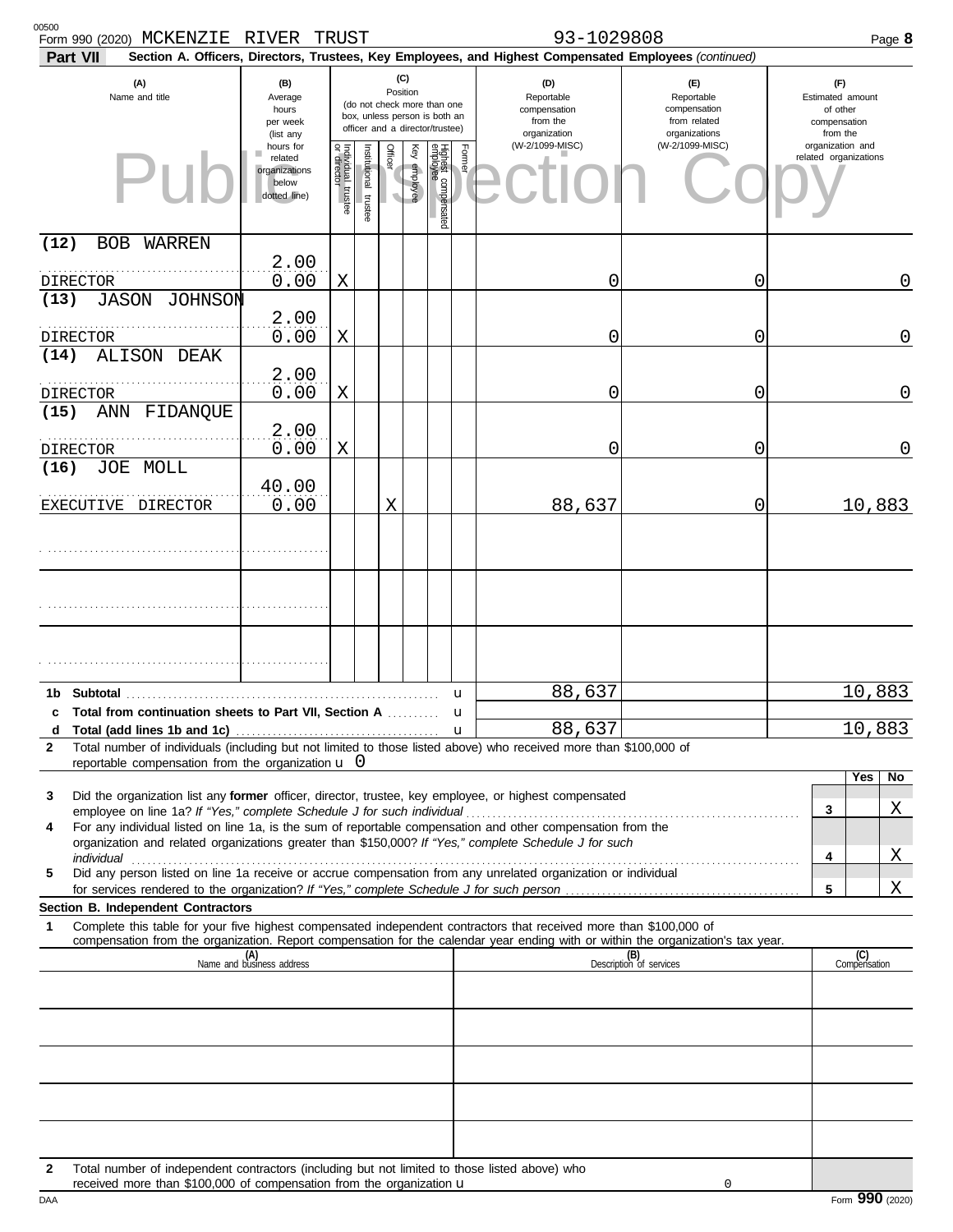**Part VIII Statement of Revenue**

#### Check if Schedule O contains a response or note to any line in this Part VIII **(A) (B) (C) (D)** Total revenue Related or exempt Unrelated Revenue excluded function revenue business revenue from tax under sections 512-514 Public Inspection Copy <u>ិទី</u> **Contributions, Gifts, Grants and Other Similar Amounts 1a** Federated campaigns **. . . . . . . . . . . . 1a** Gifts, Grant<br>nilar Amount: **1b b** Membership dues . . . . . . . . . . . . . . . . . . . **1c c** Fundraising events **. . . . . . . . . . . . . .** . . **1d d** Related organizations . . . . . . . . . . . . . Contributions,<br>and Other Simi **1e e** Government grants (contributions) . . . . . . . . . . . . **f** All other contributions, gifts, grants, and similar amounts not included above ........ **1f** 2,124,831 **1g** \$ . . . . . . . . . . . . . . . . . . . . . 77,117 **g** Noncash contributions included in lines 1a-1f . . . . . 2,124,831 **h Total.** Add lines 1a–1f . . . . . . . . . . . . . . . . . . . . . . . . . . . . . . . . . . . . . . . . u Business Code . . . . . . . . . . . . . . . . . . . . . . . . . . . . . . . . . . . . . . . . . . . . . . . . . . . . . . . **2a** CONTRACT REVENUE 900099 111,057 111,057 Program Service<br>Revenue **Program Service b c** . . . . . . . . . . . . . . . . . . . . . . . . . . . . . . . . . . . . . . . . . . . . . . . . . . . . . . . **d** . . . . . . . . . . . . . . . . . . . . . . . . . . . . . . . . . . . . . . . . . . . . . . . . . . . . . . . **e** . . . . . . . . . . . . . . . . . . . . . . . . . . . . . . . . . . . . . . . . . . . . . . . . . . . . . . . **f** All other program service revenue . . . . . . . . . . . . . . . . . . . 111,057 **g Total.** Add lines 2a–2f . . . . . . . . . . . . . . . . . . . . . . . . . . . . . . . . . . . . . . . . u **3** Investment income (including dividends, interest, and 97,170 97,170 other similar amounts) . . . . . . . . . . . . . . . . . . . . . . . . . . . . . . . . . . . . . . . u Income from investment of tax-exempt bond proceeds **4** u **5** Royalties ..... u (i) Real (ii) Personal 18,400 **6a 6a** Gross rents **6b b** Less: rental expenses 18,400 **6c c** Rental inc. or (loss) 18,400 18,400 **d** Net rental income or (loss) . . . . . . . . . . . . . . . . . . . . . . . . . . . . . . . . . . . u **7a** Gross amount from (i) Securities (ii) Other sales of assets 697,242 **7a** other than inventory Revenue **b** Less: cost or other **Other Revenue 7b** 673,979 basis and sales exps. **7c** 23,263 **c** Gain or (loss) **Other** 23,263 23,263 **d** u Net gain or (loss) . . . . . . . . . . . . . . . . . . . . . . . . . . . . . . . . . . . . . . . . . . . . . **8a** Gross income from fundraising events (not including \$ . . . . . . . . . . . . . . . . . . . . . . of contributions reported on line 1c). See Part IV, line 18 . . . . . . . . . . . . . . . . . . . . **8a 8b b** Less: direct expenses . . . . . . . . . . . . . u **c** Net income or (loss) from fundraising events ............... **9a** Gross income from gaming activities. See Part IV, line 19 . . . . . . . . . . . . . . . . . . . . **9a 9b b** Less: direct expenses ............... u Net income or (loss) from gaming activities . . . . . . . . . . . . . . . . . . **c** 10a Gross sales of inventory, less returns and allowances ......... **10a 10b b** Less: cost of goods sold  $\ldots$ Net income or (loss) from sales of inventory . . . . . . . . . . . . . . . . . **c** u Business Code **Revenue Miscellaneous** . . . . . . . . . . . . . . . . . . . . . . . . . . . . . . . . . . . . . . . . . . . . . . . . . . . . . . . OTHER INCOME 900099 500 500 **11a** . . . . . . . . . . . . . . . . . . . . . . . . . . . . . . . . . . . . . . . . . . . . . . . . . . . . . . . **b c d** All other revenue . . . . . . . . . . . . . . . . . . . . . . . . . . . . . . . . . . . . . 500 u **e Total.** Add lines 11a–11d . . . . . . . . . . . . . . . . . . . . . . . . . . . . . . . . . . . . 2,375,221 134,320 0 116,070 u **12 Total revenue.** See instructions ................................

Form **990** (2020)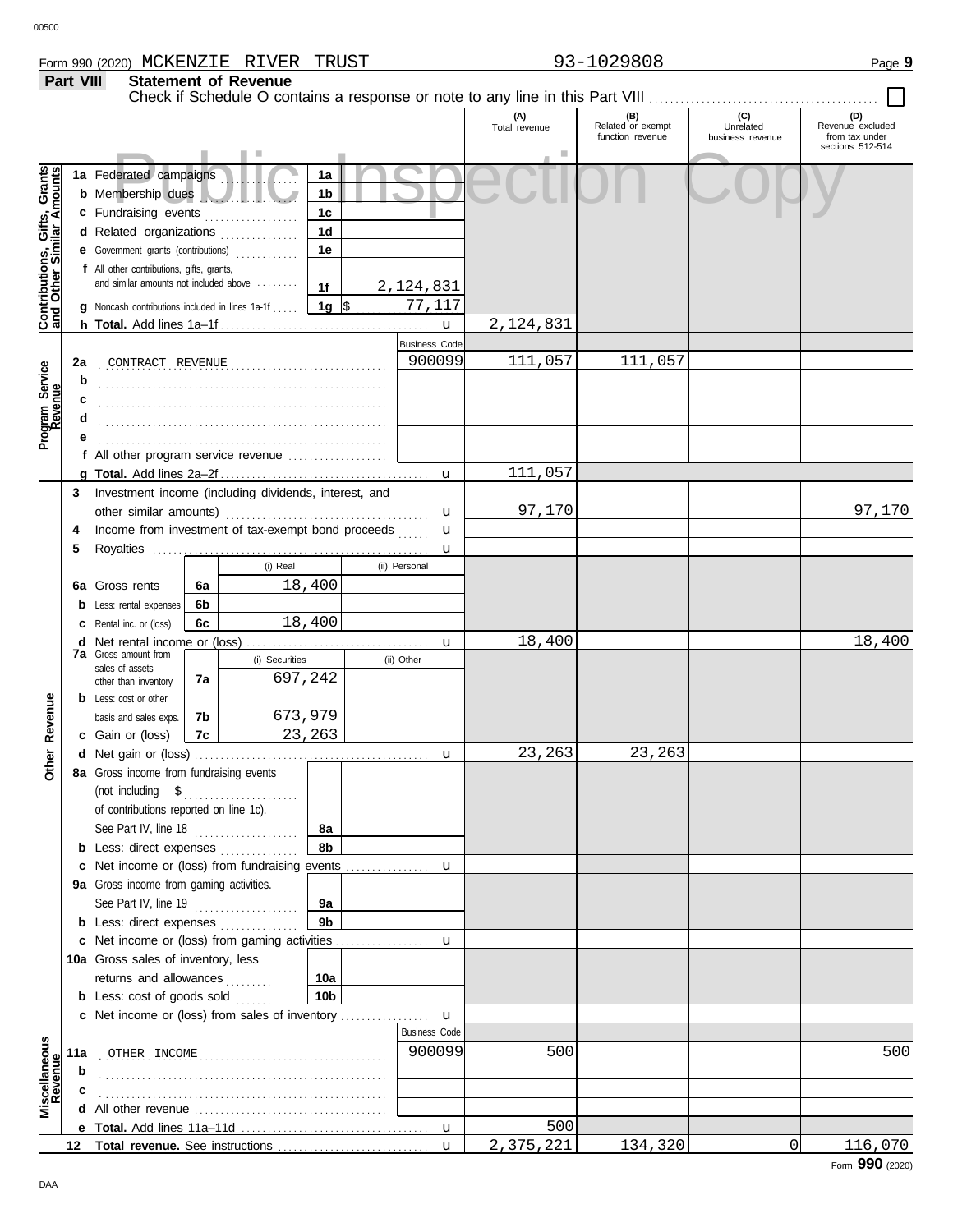### **Part IX Statement of Functional Expenses** Form 990 (2020) Page **10** MCKENZIE RIVER TRUST 93-1029808

|              | Section 501(c)(3) and 501(c)(4) organizations must complete all columns. All other organizations must complete column (A). |                       |                        |                  |                         |
|--------------|----------------------------------------------------------------------------------------------------------------------------|-----------------------|------------------------|------------------|-------------------------|
|              | Check if Schedule O contains a response or note to any line in this Part IX                                                |                       |                        | (C)              | (D)                     |
|              | Do not include amounts reported on lines 6b,<br>7b, 8b, 9b, and 10b of Part VIII.                                          | (A)<br>Total expenses | (B)<br>Program service | Management and   | Fundraising             |
| $\mathbf 1$  | Grants and other assistance to domestic organizations                                                                      |                       | expenses               | general expenses | expenses                |
|              |                                                                                                                            | 34,805                | 34,805                 |                  |                         |
| $\mathbf{2}$ | and domestic governments. See Part IV, line 21<br>Grants and other assistance to domestic                                  |                       |                        |                  |                         |
|              | individuals. See Part IV, line 22                                                                                          |                       |                        |                  |                         |
| 3            | Grants and other assistance to foreign                                                                                     |                       |                        |                  |                         |
|              | organizations, foreign governments, and foreign                                                                            |                       |                        |                  |                         |
|              | individuals. See Part IV, lines 15 and 16                                                                                  |                       |                        |                  |                         |
| 4            | Benefits paid to or for members                                                                                            |                       |                        |                  |                         |
| 5            | Compensation of current officers, directors,                                                                               |                       |                        |                  |                         |
|              | trustees, and key employees                                                                                                | 99,521                | 33,480                 | 50,592           | 15,449                  |
| 6            | Compensation not included above to disqualified                                                                            |                       |                        |                  |                         |
|              | persons (as defined under section 4958(f)(1)) and                                                                          |                       |                        |                  |                         |
|              | persons described in section 4958(c)(3)(B)                                                                                 |                       |                        |                  |                         |
| 7            | Other salaries and wages                                                                                                   | 719,460               | 407,569                | 172,880          | 139,011                 |
| 8            | Pension plan accruals and contributions (include                                                                           |                       |                        |                  |                         |
|              | section 401(k) and 403(b) employer contributions)                                                                          | 22,428                | 12,871                 | 5,253            | 4,304                   |
| 9            | Other employee benefits                                                                                                    | 77,509                | 43,792                 | 18,950           | 14,767                  |
| 10           | Payroll taxes                                                                                                              | 63,929                | 34,798                 | 17,154           | 11,977                  |
| 11           | Fees for services (nonemployees):                                                                                          |                       |                        |                  |                         |
| a            |                                                                                                                            |                       |                        |                  |                         |
| b            | Legal                                                                                                                      | 371                   | 208                    | 69               | 94                      |
| с            |                                                                                                                            | 19,295                | 10,819                 | 3,573            | 4,903                   |
| d            |                                                                                                                            |                       |                        |                  |                         |
| е            | Professional fundraising services. See Part IV, line 17                                                                    |                       |                        |                  |                         |
| f            | Investment management fees                                                                                                 | 47,833                |                        | 47,833           |                         |
| g            | Other. (If line 11g amount exceeds 10% of line 25, column                                                                  |                       |                        |                  |                         |
|              | (A) amount, list line 11g expenses on Schedule O.)                                                                         | 77,019                | 43,185                 | 14,261           | <u>19,573</u><br>10,315 |
| 12           | Advertising and promotion                                                                                                  | 36,143                | 25,365                 | 463              |                         |
| 13           |                                                                                                                            | 41,731                | 25,940                 | 3,818            | 11,973                  |
| 14           | Information technology                                                                                                     |                       |                        |                  |                         |
| 15           |                                                                                                                            |                       |                        |                  |                         |
| 16           |                                                                                                                            | 68,177                | 36,944                 | 18,336           | 12,897                  |
| 17           | Travel                                                                                                                     | 15,318                | 14,427                 | 184              | 707                     |
| 18           | Payments of travel or entertainment expenses                                                                               |                       |                        |                  |                         |
|              | for any federal, state, or local public officials                                                                          |                       |                        |                  |                         |
| 19<br>20     | Conferences, conventions, and meetings                                                                                     |                       |                        |                  |                         |
| 21           |                                                                                                                            |                       |                        |                  |                         |
| 22           | Payments to affiliates<br>Depreciation, depletion, and amortization                                                        | 53,791                | 52,104                 | 1,687            |                         |
| 23           |                                                                                                                            | 23,950                | 16,568                 | 4,432            | 2,950                   |
| 24           | Other expenses. Itemize expenses not covered                                                                               |                       |                        |                  |                         |
|              | above (List miscellaneous expenses on line 24e. If                                                                         |                       |                        |                  |                         |
|              | line 24e amount exceeds 10% of line 25, column                                                                             |                       |                        |                  |                         |
|              | (A) amount, list line 24e expenses on Schedule O.)                                                                         |                       |                        |                  |                         |
| a            | LAND MANAGEMENT EXPENSE                                                                                                    | 289,578               | 289,578                |                  |                         |
| b            | OTHER                                                                                                                      | 42,760                | 18,609                 | 6,200            | 17,951                  |
| c            | PROPERTY TAXES                                                                                                             | 19,186                | 19,186                 |                  |                         |
| d            | EVENT EXPENSE                                                                                                              | 11,864                | 11,224                 |                  | 640                     |
| е            | All other expenses                                                                                                         | 10,807                | 6,865                  | 2,274            | 1,668                   |
| 25           | Total functional expenses. Add lines 1 through 24e                                                                         | 1,775,475             | 1,138,337              | 367,959          | 269,179                 |
| 26           | Joint costs. Complete this line only if the                                                                                |                       |                        |                  |                         |
|              | organization reported in column (B) joint costs<br>from a combined educational campaign and                                |                       |                        |                  |                         |
|              | fundraising solicitation. Check here $\mathbf{u}$     if                                                                   |                       |                        |                  |                         |
|              | following SOP 98-2 (ASC 958-720)                                                                                           |                       |                        |                  |                         |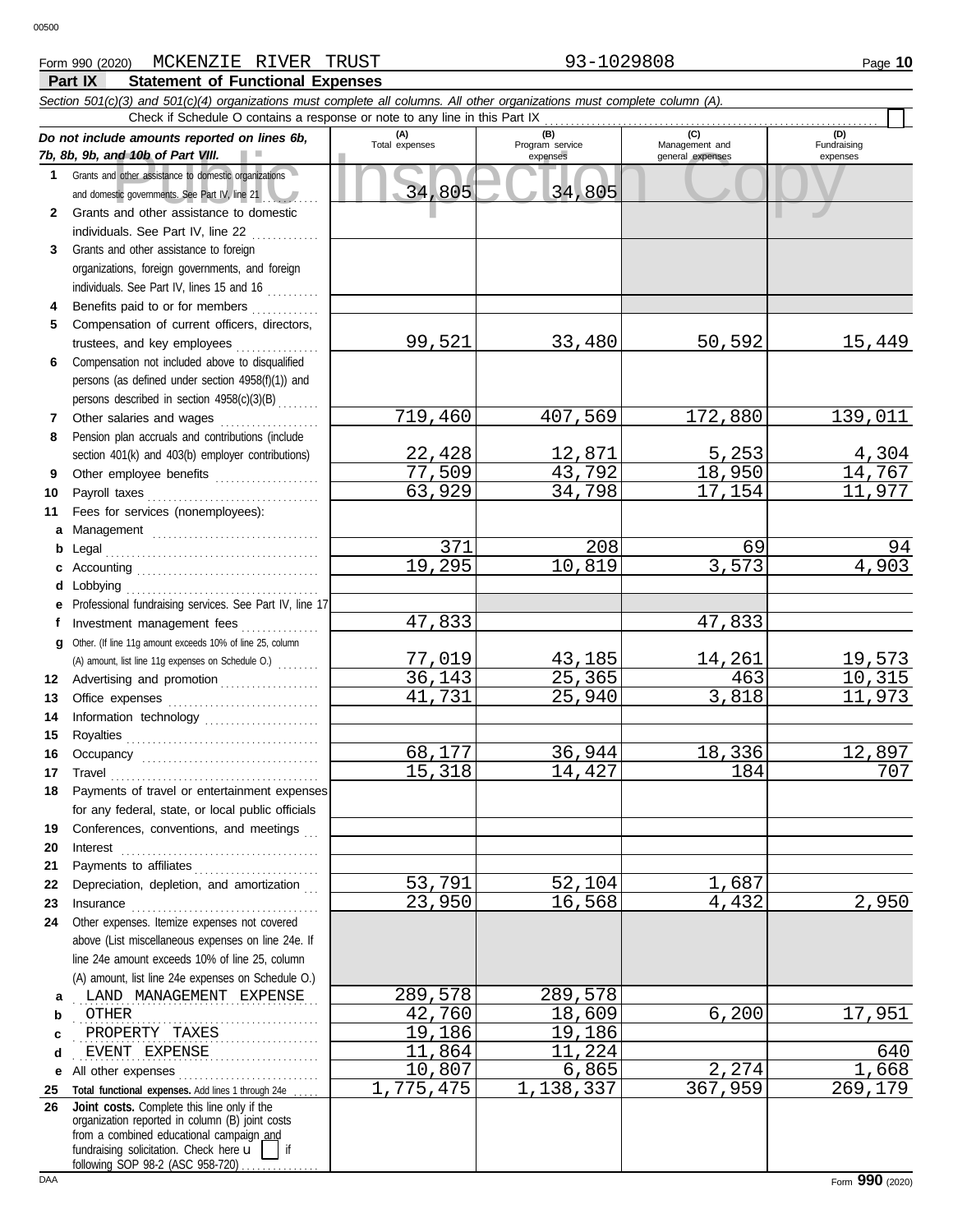00500

## Form 990 (2020) Page **11** MCKENZIE RIVER TRUST 93-1029808

# **Part X Balance Sheet**

Check if Schedule O contains a response or note to any line in this Part X.

|                             |    |                                                                                        |                 |           | (A)                    |                | (B)                    |
|-----------------------------|----|----------------------------------------------------------------------------------------|-----------------|-----------|------------------------|----------------|------------------------|
|                             |    |                                                                                        |                 |           | Beginning of year      |                | End of year            |
|                             | 1  | Cash-non-interest-bearing                                                              |                 |           | 108,765                | 1              | 37,691                 |
|                             | 2  | Savings and temporary cash investments                                                 |                 |           | 1,687,456              | $\sqrt{2}$     | 1,840,847              |
|                             | 3  |                                                                                        |                 |           | 454,180                | 3              | 455,100                |
|                             | 4  | Accounts receivable, net                                                               |                 |           |                        | 4              | 170,560                |
|                             | 5  | Loans and other receivables from any current or former officer, director,              |                 |           |                        |                |                        |
|                             |    | trustee, key employee, creator or founder, substantial contributor, or 35%             |                 |           |                        |                |                        |
|                             |    | controlled entity or family member of any of these persons                             |                 |           |                        | 5              |                        |
|                             | 6  | Loans and other receivables from other disqualified persons (as defined                |                 |           |                        |                |                        |
|                             |    |                                                                                        |                 |           |                        | 6              |                        |
| Assets                      | 7  |                                                                                        |                 |           |                        | $\overline{7}$ |                        |
|                             | 8  | Inventories for sale or use                                                            |                 |           |                        | 8              |                        |
|                             | 9  | Prepaid expenses and deferred charges                                                  |                 |           | 3,000                  | 9              | 3,000                  |
|                             |    | 10a Land, buildings, and equipment: cost or other                                      |                 |           |                        |                |                        |
|                             |    |                                                                                        |                 | 4,731,991 |                        |                |                        |
|                             |    | <b>b</b> Less: accumulated depreciation                                                | 10 <sub>b</sub> | 337,731   | 3,985,370              | 10c            | 4,394,260              |
|                             | 11 |                                                                                        |                 |           | $\overline{4,423,017}$ | 11             | $\overline{5,648,063}$ |
|                             | 12 | Investments-other securities. See Part IV, line 11                                     |                 |           | 621,179                | 12             | 663,262                |
|                             | 13 |                                                                                        |                 |           |                        | 13             |                        |
|                             | 14 | Intangible assets                                                                      |                 |           |                        | 14             |                        |
|                             | 15 | Other assets. See Part IV, line 11                                                     |                 |           |                        | 15             |                        |
|                             | 16 |                                                                                        |                 |           | 11,282,967             | 16             | 13, 212, 783           |
|                             | 17 |                                                                                        |                 |           | 104,809                | 17             | 75,003                 |
|                             | 18 |                                                                                        |                 |           |                        | 18             |                        |
|                             | 19 | Deferred revenue                                                                       |                 |           |                        | 19             | 170,560                |
|                             | 20 |                                                                                        |                 |           |                        | 20             |                        |
|                             | 21 | Escrow or custodial account liability. Complete Part IV of Schedule D                  |                 |           |                        | 21             |                        |
|                             | 22 | Loans and other payables to any current or former officer, director,                   |                 |           |                        |                |                        |
| Liabilities                 |    | trustee, key employee, creator or founder, substantial contributor, or 35%             |                 |           |                        |                |                        |
|                             |    | controlled entity or family member of any of these persons                             |                 |           |                        | 22             |                        |
|                             | 23 |                                                                                        |                 | 23        |                        |                |                        |
|                             | 24 | Unsecured notes and loans payable to unrelated third parties                           |                 |           | 200,000                | 24             | 200,000                |
|                             | 25 | Other liabilities (including federal income tax, payables to related third             |                 |           |                        |                |                        |
|                             |    | parties, and other liabilities not included on lines 17-24). Complete Part X           |                 |           |                        |                |                        |
|                             |    | of Schedule D                                                                          |                 |           | 304,809                | 25<br>26       | 445,563                |
|                             | 26 | Organizations that follow FASB ASC 958, check here $\mathbf{u}[\overline{\mathrm{X}}]$ |                 |           |                        |                |                        |
|                             |    | and complete lines 27, 28, 32, and 33.                                                 |                 |           |                        |                |                        |
|                             | 27 | Net assets without donor restrictions                                                  |                 |           | 6,071,090              | 27             | 6,999,910              |
|                             | 28 | Net assets with donor restrictions                                                     |                 |           | 4,907,068              | 28             | 5,767,310              |
|                             |    | Organizations that do not follow FASB ASC 958, check here u                            |                 |           |                        |                |                        |
|                             |    | and complete lines 29 through 33.                                                      |                 |           |                        |                |                        |
|                             | 29 | Capital stock or trust principal, or current funds                                     |                 |           |                        | 29             |                        |
| Net Assets or Fund Balances | 30 | Paid-in or capital surplus, or land, building, or equipment fund                       |                 |           |                        | 30             |                        |
|                             | 31 | Retained earnings, endowment, accumulated income, or other funds                       |                 |           |                        | 31             |                        |
|                             | 32 | Total net assets or fund balances                                                      |                 |           | 10,978,158             | 32             | 12,767,220             |
|                             | 33 |                                                                                        |                 |           | 11,282,967             | 33             | 13, 212, 783           |
|                             |    |                                                                                        |                 |           |                        |                | <b>OOO</b>             |

Form **990** (2020)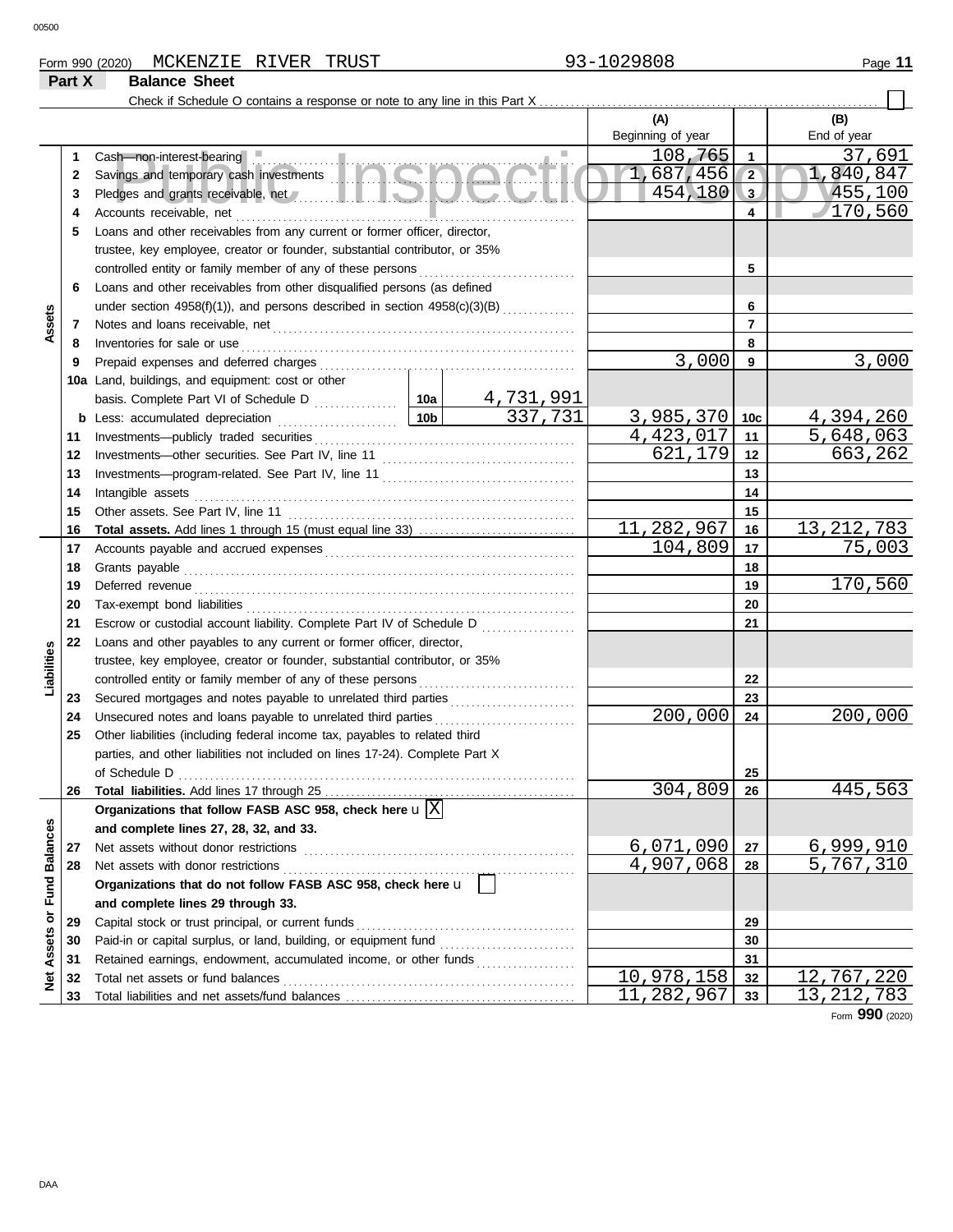|    | 93-1029808<br>Form 990 (2020) MCKENZIE RIVER TRUST                                                                                                                                                                                   |                         |    |            | Page 12 |
|----|--------------------------------------------------------------------------------------------------------------------------------------------------------------------------------------------------------------------------------------|-------------------------|----|------------|---------|
|    | Part XI<br><b>Reconciliation of Net Assets</b>                                                                                                                                                                                       |                         |    |            |         |
|    |                                                                                                                                                                                                                                      |                         |    |            |         |
| 1  |                                                                                                                                                                                                                                      | $\mathbf{1}$            |    | 2,375,221  |         |
| 2  |                                                                                                                                                                                                                                      | $\overline{2}$          |    | 1,775,475  |         |
| 3  | Revenue less expenses. Subtract line 2 from line 1                                                                                                                                                                                   | $\overline{\mathbf{3}}$ |    | 599,746    |         |
| 4  | Revenue less expenses. Subtract line 2 from line 1<br>Net assets or fund balances at beginning of year (must equal Part X, line 32, column (A))                                                                                      | $\overline{4}$          |    | 10,978,158 |         |
| 5  | Net unrealized gains (losses) on investments <b>the contract of the contract of the contract of the contract of the contract of the contract of the contract of the contract of the contract of the contract of the contract of </b> | 5 <sub>1</sub>          |    | 1,189,316  |         |
| 6  |                                                                                                                                                                                                                                      | 6                       |    |            |         |
| 7  | Investment expenses                                                                                                                                                                                                                  | $\overline{7}$          |    |            |         |
| 8  | Prior period adjustments                                                                                                                                                                                                             | 8                       |    |            |         |
| 9  | Other changes in net assets or fund balances (explain on Schedule O)                                                                                                                                                                 | 9                       |    |            |         |
| 10 | Net assets or fund balances at end of year. Combine lines 3 through 9 (must equal Part X, line                                                                                                                                       |                         |    |            |         |
|    |                                                                                                                                                                                                                                      | 10                      |    | 12,767,220 |         |
|    | <b>Financial Statements and Reporting</b><br>Part XII                                                                                                                                                                                |                         |    |            |         |
|    |                                                                                                                                                                                                                                      |                         |    |            |         |
|    |                                                                                                                                                                                                                                      |                         |    | Yes        | No      |
| 1  | X<br>Cash<br>Accounting method used to prepare the Form 990:<br>Accrual<br>Other                                                                                                                                                     |                         |    |            |         |
|    | If the organization changed its method of accounting from a prior year or checked "Other," explain in                                                                                                                                |                         |    |            |         |
|    | Schedule O.                                                                                                                                                                                                                          |                         |    |            |         |
|    | 2a Were the organization's financial statements compiled or reviewed by an independent accountant?                                                                                                                                   |                         | 2a |            | Χ       |
|    | If "Yes," check a box below to indicate whether the financial statements for the year were compiled or                                                                                                                               |                         |    |            |         |
|    | reviewed on a separate basis, consolidated basis, or both:                                                                                                                                                                           |                         |    |            |         |
|    | Consolidated basis<br>Separate basis<br>Both consolidated and separate basis<br>$\perp$                                                                                                                                              |                         |    |            |         |
|    | <b>b</b> Were the organization's financial statements audited by an independent accountant?                                                                                                                                          |                         | 2b | Χ          |         |
|    | If "Yes," check a box below to indicate whether the financial statements for the year were audited on a                                                                                                                              |                         |    |            |         |
|    | separate basis, consolidated basis, or both:                                                                                                                                                                                         |                         |    |            |         |
|    | X Separate basis<br>  Consolidated basis<br>  Both consolidated and separate basis                                                                                                                                                   |                         |    |            |         |
|    | If "Yes" to line 2a or 2b, does the organization have a committee that assumes responsibility for oversight of                                                                                                                       |                         |    |            |         |
|    | the audit, review, or compilation of its financial statements and selection of an independent accountant?                                                                                                                            |                         | 2с | Χ          |         |
|    | If the organization changed either its oversight process or selection process during the tax year, explain on                                                                                                                        |                         |    |            |         |
|    | Schedule O.                                                                                                                                                                                                                          |                         |    |            |         |
|    | 3a As a result of a federal award, was the organization required to undergo an audit or audits as set forth in the                                                                                                                   |                         |    |            |         |
|    | Single Audit Act and OMB Circular A-133?                                                                                                                                                                                             |                         | За |            | Χ       |
|    | <b>b</b> If "Yes," did the organization undergo the required audit or audits? If the organization did not undergo the                                                                                                                |                         |    |            |         |
|    | required audit or audits, explain why on Schedule O and describe any steps taken to undergo such audits                                                                                                                              |                         | 3b |            |         |

Form **990** (2020)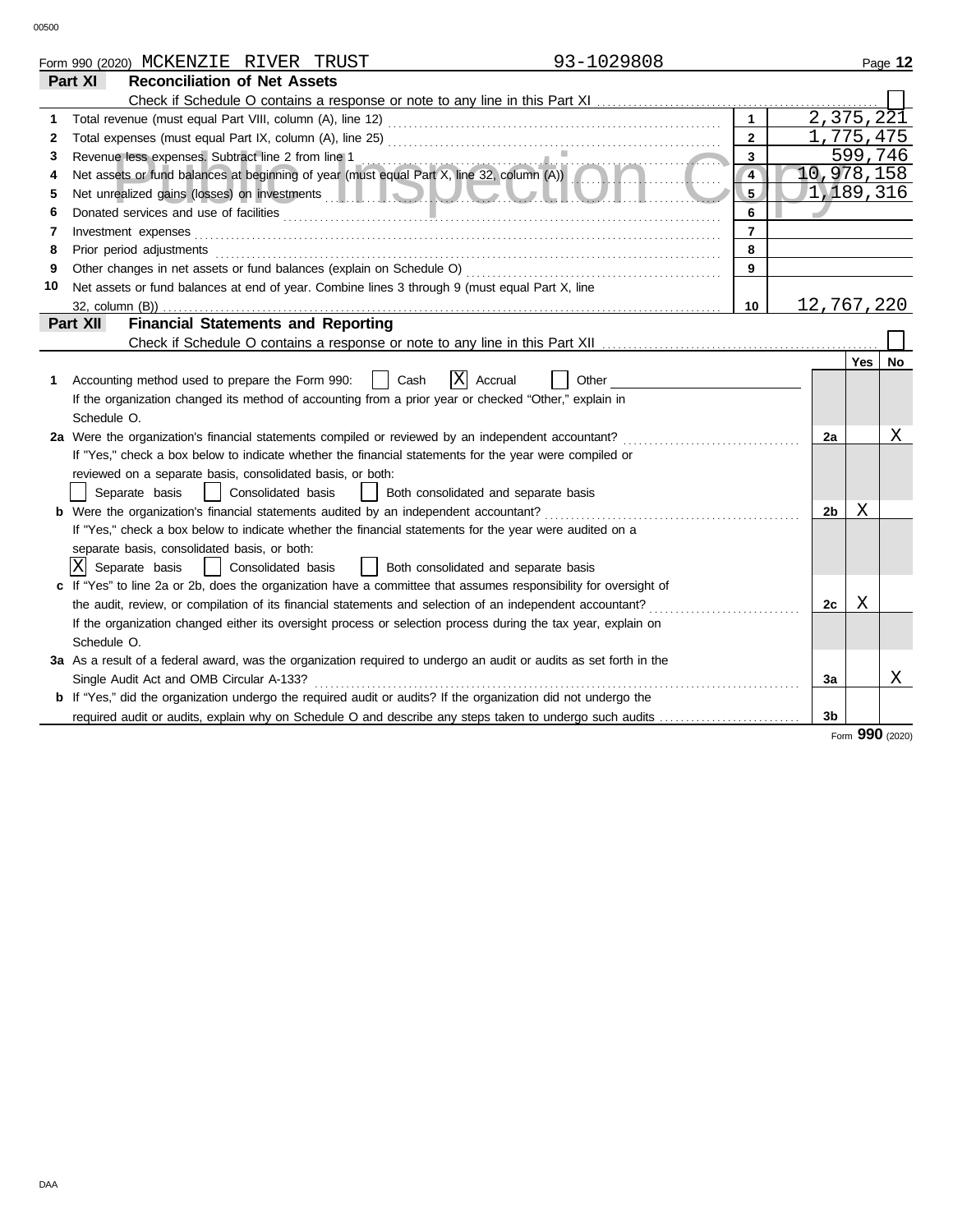00500

| <b>UUCUU</b><br><b>SCHEDULE A</b>          |                                                            | <b>Public Charity Status and Public Support</b>                                                                                                                                                                                                                                                                                                                                                    |                                                      |    |                                                                   | OMB No. 1545-0047                    |
|--------------------------------------------|------------------------------------------------------------|----------------------------------------------------------------------------------------------------------------------------------------------------------------------------------------------------------------------------------------------------------------------------------------------------------------------------------------------------------------------------------------------------|------------------------------------------------------|----|-------------------------------------------------------------------|--------------------------------------|
| (Form 990 or 990-EZ)                       |                                                            | Complete if the organization is a section $501(c)(3)$ organization or a section $4947(a)(1)$ nonexempt charitable trust.                                                                                                                                                                                                                                                                           |                                                      |    |                                                                   | 2020                                 |
| Department of the Treasury                 |                                                            | La Attach to Form 990 or Form 990-EZ.                                                                                                                                                                                                                                                                                                                                                              |                                                      |    |                                                                   | Open to Public                       |
| Internal Revenue Service                   |                                                            | <b>u</b> Go to www.irs.gov/Form990 for instructions and the latest information.                                                                                                                                                                                                                                                                                                                    |                                                      |    |                                                                   | Inspection                           |
| Name of the organization<br>Part I         | MCKENZIE RIVER TRUST                                       | Reason for Public Charity Status. (All organizations must complete this part.)                                                                                                                                                                                                                                                                                                                     |                                                      |    | Employer identification number<br>93-1029808<br>See instructions. |                                      |
|                                            |                                                            | The organization is not a private foundation because it is: (For lines 1 through 12, check only one box.)                                                                                                                                                                                                                                                                                          |                                                      |    |                                                                   |                                      |
| 1                                          |                                                            | A church, convention of churches, or association of churches described in section 170(b)(1)(A)(i).                                                                                                                                                                                                                                                                                                 |                                                      |    |                                                                   |                                      |
| 2                                          |                                                            | A school described in section 170(b)(1)(A)(ii). (Attach Schedule E (Form 990 or 990-EZ).)                                                                                                                                                                                                                                                                                                          |                                                      |    |                                                                   |                                      |
| 3<br>4                                     |                                                            | A hospital or a cooperative hospital service organization described in section 170(b)(1)(A)(iii).                                                                                                                                                                                                                                                                                                  |                                                      |    |                                                                   |                                      |
| city, and state:                           |                                                            | A medical research organization operated in conjunction with a hospital described in section 170(b)(1)(A)(iii). Enter the hospital's name,                                                                                                                                                                                                                                                         |                                                      |    |                                                                   |                                      |
| 5                                          |                                                            | An organization operated for the benefit of a college or university owned or operated by a governmental unit described in                                                                                                                                                                                                                                                                          |                                                      |    |                                                                   |                                      |
|                                            | section 170(b)(1)(A)(iv). (Complete Part II.)              |                                                                                                                                                                                                                                                                                                                                                                                                    |                                                      |    |                                                                   |                                      |
| 6                                          |                                                            | A federal, state, or local government or governmental unit described in section 170(b)(1)(A)(v).                                                                                                                                                                                                                                                                                                   |                                                      |    |                                                                   |                                      |
| X<br>7                                     | described in section 170(b)(1)(A)(vi). (Complete Part II.) | An organization that normally receives a substantial part of its support from a governmental unit or from the general public                                                                                                                                                                                                                                                                       |                                                      |    |                                                                   |                                      |
| 8                                          |                                                            | A community trust described in section 170(b)(1)(A)(vi). (Complete Part II.)                                                                                                                                                                                                                                                                                                                       |                                                      |    |                                                                   |                                      |
| 9<br>university:                           |                                                            | An agricultural research organization described in section 170(b)(1)(A)(ix) operated in conjunction with a land-grant college<br>or university or a non-land-grant college of agriculture (see instructions). Enter the name, city, and state of the college or                                                                                                                                    |                                                      |    |                                                                   |                                      |
| 10                                         |                                                            | An organization that normally receives: (1) more than 33 1/3% of its support from contributions, membership fees, and gross<br>receipts from activities related to its exempt functions, subject to certain exceptions; and (2) no more than 331/3% of its<br>support from gross investment income and unrelated business taxable income (less section 511 tax) from businesses                    |                                                      |    |                                                                   |                                      |
| 11                                         |                                                            | acquired by the organization after June 30, 1975. See section 509(a)(2). (Complete Part III.)<br>An organization organized and operated exclusively to test for public safety. See section 509(a)(4).                                                                                                                                                                                              |                                                      |    |                                                                   |                                      |
| 12                                         |                                                            | An organization organized and operated exclusively for the benefit of, to perform the functions of, or to carry out the purposes<br>of one or more publicly supported organizations described in section 509(a)(1) or section 509(a)(2). See section 509(a)(3).<br>Check the box in lines 12a through 12d that describes the type of supporting organization and complete lines 12e, 12f, and 12g. |                                                      |    |                                                                   |                                      |
| a                                          |                                                            | Type I. A supporting organization operated, supervised, or controlled by its supported organization(s), typically by giving<br>the supported organization(s) the power to regularly appoint or elect a majority of the directors or trustees of the<br>supporting organization. You must complete Part IV, Sections A and B.                                                                       |                                                      |    |                                                                   |                                      |
| b                                          |                                                            | Type II. A supporting organization supervised or controlled in connection with its supported organization(s), by having<br>control or management of the supporting organization vested in the same persons that control or manage the supported<br>organization(s). You must complete Part IV, Sections A and C.                                                                                   |                                                      |    |                                                                   |                                      |
| с                                          |                                                            | Type III functionally integrated. A supporting organization operated in connection with, and functionally integrated with,<br>its supported organization(s) (see instructions). You must complete Part IV, Sections A, D, and E.                                                                                                                                                                   |                                                      |    |                                                                   |                                      |
| d                                          |                                                            | Type III non-functionally integrated. A supporting organization operated in connection with its supported organization(s)<br>that is not functionally integrated. The organization generally must satisfy a distribution requirement and an attentiveness<br>requirement (see instructions). You must complete Part IV, Sections A and D, and Part V.                                              |                                                      |    |                                                                   |                                      |
| е                                          |                                                            | Check this box if the organization received a written determination from the IRS that it is a Type I, Type II, Type III<br>functionally integrated, or Type III non-functionally integrated supporting organization.                                                                                                                                                                               |                                                      |    |                                                                   |                                      |
| f                                          | Enter the number of supported organizations                |                                                                                                                                                                                                                                                                                                                                                                                                    |                                                      |    |                                                                   |                                      |
| g<br>(i) Name of supported<br>organization | (ii) EIN                                                   | Provide the following information about the supported organization(s).<br>(iii) Type of organization<br>(described on lines 1-10                                                                                                                                                                                                                                                                   | (iv) Is the organization<br>listed in your governing |    | (v) Amount of monetary<br>support (see                            | (vi) Amount of<br>other support (see |
|                                            |                                                            | above (see instructions))                                                                                                                                                                                                                                                                                                                                                                          | document?                                            |    | instructions)                                                     | instructions)                        |
|                                            |                                                            |                                                                                                                                                                                                                                                                                                                                                                                                    | Yes                                                  | No |                                                                   |                                      |
| (A)                                        |                                                            |                                                                                                                                                                                                                                                                                                                                                                                                    |                                                      |    |                                                                   |                                      |
| (B)                                        |                                                            |                                                                                                                                                                                                                                                                                                                                                                                                    |                                                      |    |                                                                   |                                      |
| (C)                                        |                                                            |                                                                                                                                                                                                                                                                                                                                                                                                    |                                                      |    |                                                                   |                                      |
| (D)                                        |                                                            |                                                                                                                                                                                                                                                                                                                                                                                                    |                                                      |    |                                                                   |                                      |
| (E)                                        |                                                            |                                                                                                                                                                                                                                                                                                                                                                                                    |                                                      |    |                                                                   |                                      |
| <b>Total</b>                               |                                                            |                                                                                                                                                                                                                                                                                                                                                                                                    |                                                      |    |                                                                   |                                      |

**For Paperwork Reduction Act Notice, see the Instructions for Form 990 or 990-EZ.**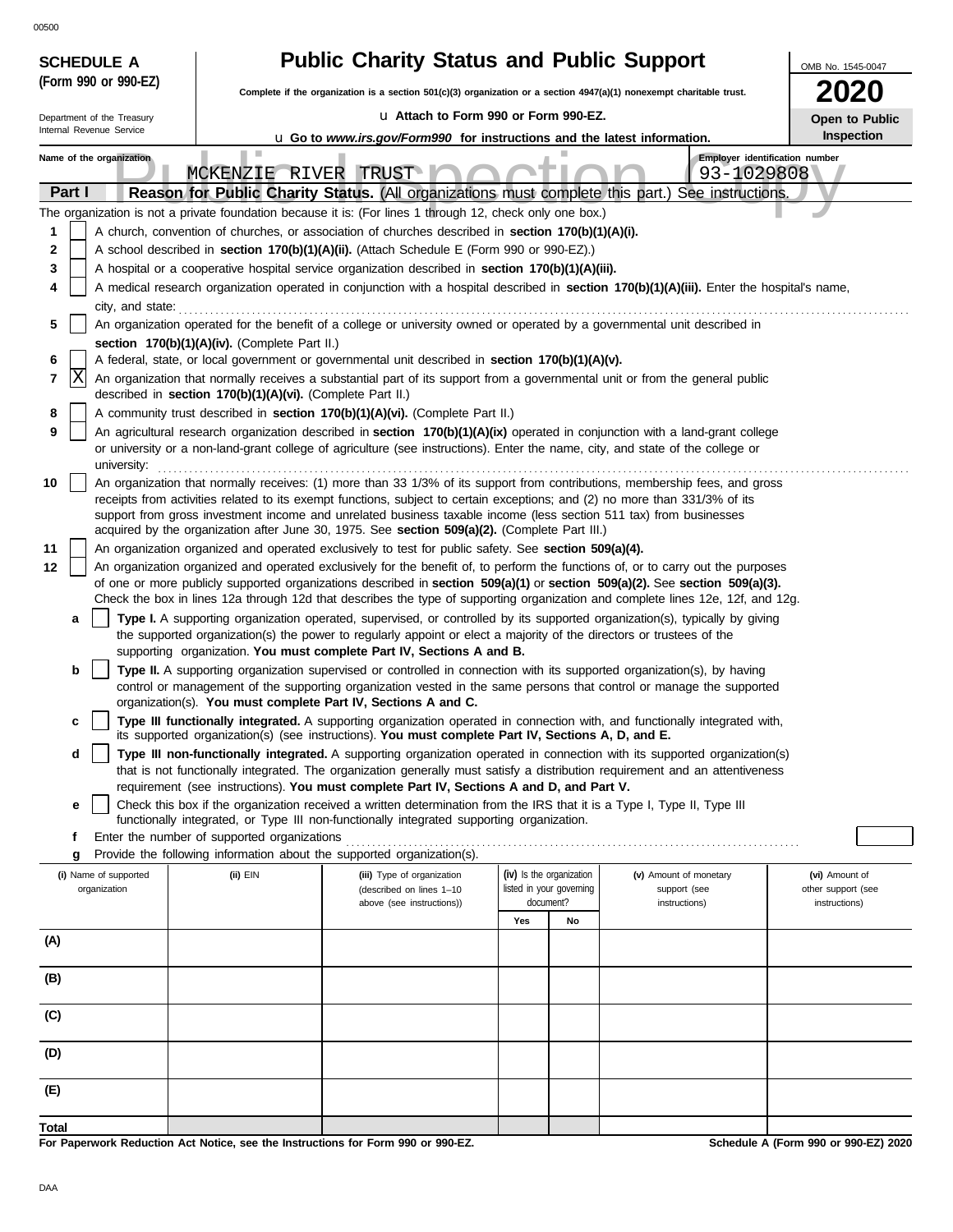# Schedule A (Form 990 or 990-EZ) 2020 Page **2** MCKENZIE RIVER TRUST 93-1029808

**Section A. Public Support** (Complete only if you checked the box on line 5, 7, or 8 of Part I or if the organization failed to qualify under **Part II** Support Schedule for Organizations Described in Sections 170(b)(1)(A)(iv) and 170(b)(1)(A)(vi) Part III. If the organization fails to qualify under the tests listed below, please complete Part III.)

|              | əecuvii A. Fubiic əuppoll                                                                                                                                                                                                                         |           |            |            |            |            |              |
|--------------|---------------------------------------------------------------------------------------------------------------------------------------------------------------------------------------------------------------------------------------------------|-----------|------------|------------|------------|------------|--------------|
|              | Calendar year (or fiscal year beginning in)<br>$\mathbf{u}$                                                                                                                                                                                       | (a) 2016  | (b) $2017$ | $(c)$ 2018 | $(d)$ 2019 | (e) $2020$ | (f) Total    |
| 1            | Gifts, grants, contributions, and<br>membership fees received. (Do not                                                                                                                                                                            |           |            |            |            |            |              |
|              | include any "unusual grants.")                                                                                                                                                                                                                    | 2,011,830 | 6,129,905  | 990,263    | 2,286,671  | 2,124,831  | 13,543,500   |
| $\mathbf{2}$ | Tax revenues levied for the<br>organization's benefit and either paid<br>to or expended on its behalf                                                                                                                                             |           |            |            |            |            |              |
| 3            | The value of services or facilities<br>furnished by a governmental unit to the<br>organization without charge                                                                                                                                     |           |            |            |            |            |              |
| 4            | Total. Add lines 1 through 3                                                                                                                                                                                                                      | 2,011,830 | 6,129,905  | 990,263    | 2,286,671  | 2,124,831  | 13,543,500   |
| 5            | The portion of total contributions by<br>each person (other than a<br>governmental unit or publicly<br>supported organization) included on<br>line 1 that exceeds 2% of the amount<br>shown on line 11, column (f)                                |           |            |            |            |            | 12,173       |
| 6            | Public support. Subtract line 5 from line 4                                                                                                                                                                                                       |           |            |            |            |            | 13,531,327   |
|              | <b>Section B. Total Support</b>                                                                                                                                                                                                                   |           |            |            |            |            |              |
|              | Calendar year (or fiscal year beginning in)<br>$\mathbf{u}$                                                                                                                                                                                       | (a) 2016  | (b) $2017$ | $(c)$ 2018 | $(d)$ 2019 | (e) $2020$ | (f) Total    |
| 7            | Amounts from line 4<br>.                                                                                                                                                                                                                          | 2,011,830 | 6,129,905  | 990,263    | 2,286,671  | 2,124,831  | 13,543,500   |
| 8            | Gross income from interest, dividends,<br>payments received on securities loans,<br>rents, royalties, and income from                                                                                                                             | 104,934   | 169,078    | 272,304    | 127,340    | 115,570    | 789,226      |
| 9            | Net income from unrelated business<br>activities, whether or not the business<br>is regularly carried on                                                                                                                                          |           |            |            |            |            |              |
| 10           | Other income. Do not include gain or<br>loss from the sale of capital assets                                                                                                                                                                      |           |            |            |            | 500        | 500          |
| 11           | Total support. Add lines 7 through 10                                                                                                                                                                                                             |           |            |            |            |            | 14, 333, 226 |
| 12           | Gross receipts from related activities, etc. (see instructions)                                                                                                                                                                                   |           |            |            |            | 12         | 994,320      |
| 13           | First 5 years. If the Form 990 is for the organization's first, second, third, fourth, or fifth tax year as a section 501(c)(3)                                                                                                                   |           |            |            |            |            |              |
|              | organization, check this box and stop here                                                                                                                                                                                                        |           |            |            |            |            |              |
|              | Section C. Computation of Public Support Percentage                                                                                                                                                                                               |           |            |            |            |            |              |
| 14           | Public support percentage for 2020 (line 6, column (f) divided by line 11, column (f)) [[[[[[[[[[[[[[[[[[[[[[                                                                                                                                     |           |            |            |            | 14         | 94.41%       |
| 15           | Public support percentage from 2019 Schedule A, Part II, line 14                                                                                                                                                                                  |           |            |            |            | 15         | 93.72%       |
| 16a          | 33 1/3% support test-2020. If the organization did not check the box on line 13, and line 14 is 33 1/3% or more, check this                                                                                                                       |           |            |            |            |            |              |
|              | box and stop here. The organization qualifies as a publicly supported organization [11] content content content of the content of the state of the state of the state of the state of the state of the state of the state of t                    |           |            |            |            |            | $\mathbf{X}$ |
| b            | 33 1/3% support test-2019. If the organization did not check a box on line 13 or 16a, and line 15 is 33 1/3% or more, check                                                                                                                       |           |            |            |            |            |              |
|              | this box and stop here. The organization qualifies as a publicly supported organization                                                                                                                                                           |           |            |            |            |            |              |
| 17a          | 10%-facts-and-circumstances test-2020. If the organization did not check a box on line 13, 16a, or 16b, and line 14 is<br>10% or more, and if the organization meets the "facts-and-circumstances" test, check this box and stop here. Explain in |           |            |            |            |            |              |
|              | Part VI how the organization meets the "facts-and-circumstances" test. The organization qualifies as a publicly supported                                                                                                                         |           |            |            |            |            |              |
|              | organization                                                                                                                                                                                                                                      |           |            |            |            |            |              |
| b            | 10%-facts-and-circumstances test-2019. If the organization did not check a box on line 13, 16a, 16b, or 17a, and line                                                                                                                             |           |            |            |            |            |              |
|              | 15 is 10% or more, and if the organization meets the "facts-and-circumstances" test, check this box and stop here. Explain                                                                                                                        |           |            |            |            |            |              |
|              | in Part VI how the organization meets the "facts-and-circumstances" test. The organization qualifies as a publicly supported                                                                                                                      |           |            |            |            |            |              |
|              | organization                                                                                                                                                                                                                                      |           |            |            |            |            |              |
| 18           | Private foundation. If the organization did not check a box on line 13, 16a, 16b, 17a, or 17b, check this box and see                                                                                                                             |           |            |            |            |            |              |
|              | instructions                                                                                                                                                                                                                                      |           |            |            |            |            |              |
|              |                                                                                                                                                                                                                                                   |           |            |            |            |            |              |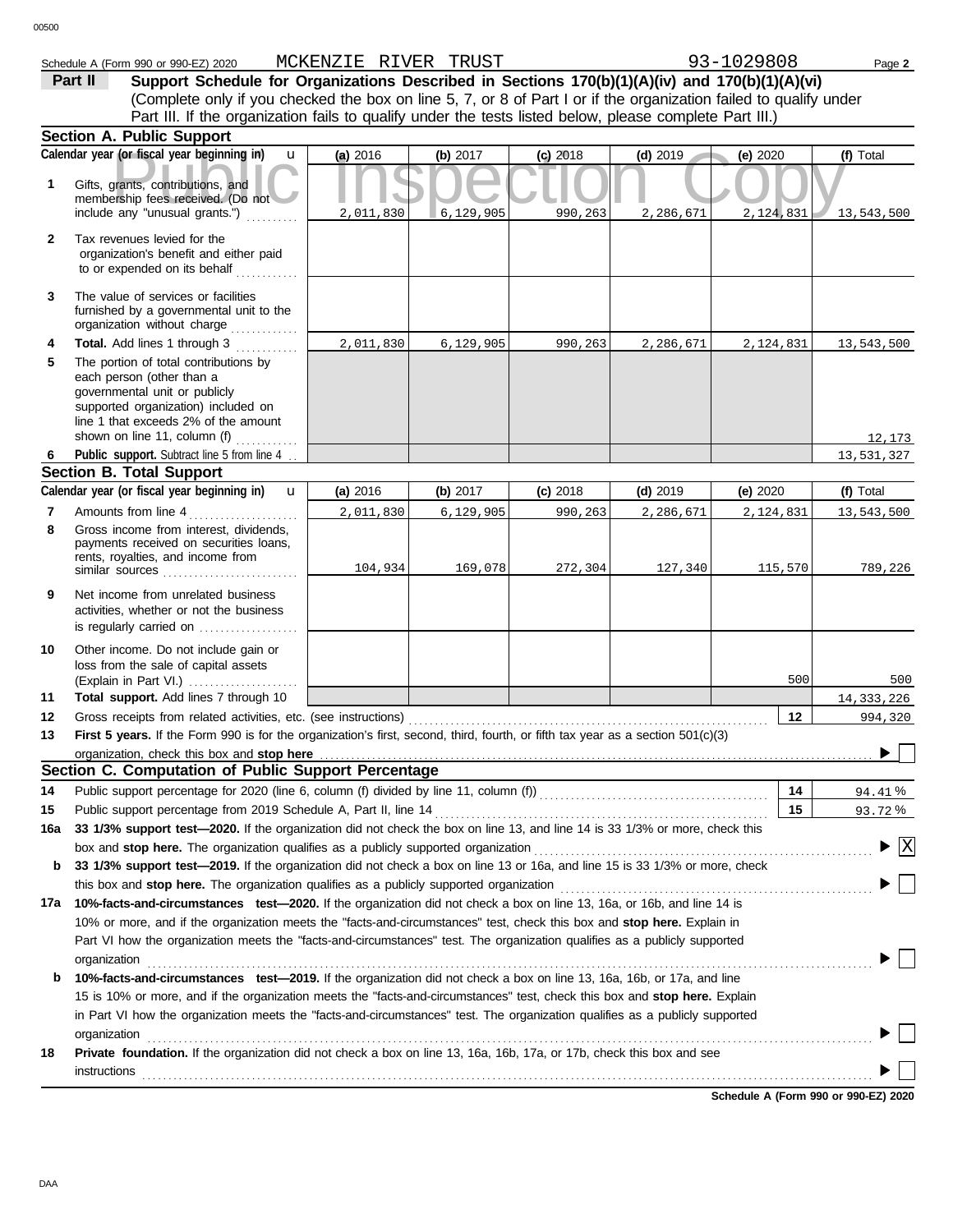## Schedule A (Form 990 or 990-EZ) 2020 Page **3** MCKENZIE RIVER TRUST 93-1029808

**Part III** Support Schedule for Organizations Described in Section 509(a)(2) (Complete only if you checked the box on line 10 of Part I or if the organization failed to qualify under Part II. If the organization fails to qualify under the tests listed below, please complete Part II.)

|     | <b>Section A. Public Support</b>                                                                                                                                                       |          |            |            |            |          |                          |
|-----|----------------------------------------------------------------------------------------------------------------------------------------------------------------------------------------|----------|------------|------------|------------|----------|--------------------------|
|     | Calendar year (or fiscal year beginning in)<br>u                                                                                                                                       | (a) 2016 | (b) $2017$ | $(c)$ 2018 | $(d)$ 2019 | (e) 2020 | (f) Total                |
| 1   | Gifts, grants, contributions, and membership fees<br>received. (Do not include any "unusual grants.")                                                                                  |          |            |            |            |          |                          |
| 2   | Gross receipts from admissions, merchandise<br>sold or services performed, or facilities<br>furnished in any activity that is related to the<br>organization's fax-exempt purpose      |          |            |            |            |          |                          |
| 3   | Gross receipts from activities that are not an<br>unrelated trade or business under section 513                                                                                        |          |            |            |            |          |                          |
| 4   | Tax revenues levied for the<br>organization's benefit and either paid<br>to or expended on its behalf                                                                                  |          |            |            |            |          |                          |
| 5   | The value of services or facilities<br>furnished by a governmental unit to the<br>organization without charge                                                                          |          |            |            |            |          |                          |
| 6   | Total. Add lines 1 through 5                                                                                                                                                           |          |            |            |            |          |                          |
|     | 7a Amounts included on lines 1, 2, and 3<br>received from disqualified persons                                                                                                         |          |            |            |            |          |                          |
| b   | Amounts included on lines 2 and 3<br>received from other than disqualified<br>persons that exceed the greater of \$5,000<br>or 1% of the amount on line 13 for the year $\frac{1}{11}$ |          |            |            |            |          |                          |
| c   | Add lines 7a and 7b                                                                                                                                                                    |          |            |            |            |          |                          |
| 8   | Public support. (Subtract line 7c from<br>line $6.$ )                                                                                                                                  |          |            |            |            |          |                          |
|     | <b>Section B. Total Support</b>                                                                                                                                                        |          |            |            |            |          |                          |
|     | Calendar year (or fiscal year beginning in)<br>$\mathbf{u}$                                                                                                                            | (a) 2016 | (b) $2017$ | $(c)$ 2018 | $(d)$ 2019 | (e) 2020 | (f) Total                |
| 9   | Amounts from line 6                                                                                                                                                                    |          |            |            |            |          |                          |
| 10a | Gross income from interest, dividends,<br>payments received on securities loans, rents,<br>royalties, and income from similar sources                                                  |          |            |            |            |          |                          |
| b   | Unrelated business taxable income (less<br>section 511 taxes) from businesses<br>acquired after June 30, 1975                                                                          |          |            |            |            |          |                          |
|     | Add lines 10a and 10b                                                                                                                                                                  |          |            |            |            |          |                          |
| 11  | Net income from unrelated business<br>activities not included in line 10b, whether<br>or not the business is regularly carried on                                                      |          |            |            |            |          |                          |
| 12  | Other income. Do not include gain or<br>loss from the sale of capital assets<br>(Explain in Part VI.)                                                                                  |          |            |            |            |          |                          |
| 13  | Total support. (Add lines 9, 10c, 11,                                                                                                                                                  |          |            |            |            |          |                          |
|     | and 12.) $\ldots$                                                                                                                                                                      |          |            |            |            |          |                          |
| 14  | First 5 years. If the Form 990 is for the organization's first, second, third, fourth, or fifth tax year as a section 501(c)(3)                                                        |          |            |            |            |          |                          |
|     | organization, check this box and stop here                                                                                                                                             |          |            |            |            |          |                          |
|     | Section C. Computation of Public Support Percentage                                                                                                                                    |          |            |            |            | 15       |                          |
| 15  |                                                                                                                                                                                        |          |            |            |            | 16       | %<br>%                   |
| 16  | Section D. Computation of Investment Income Percentage                                                                                                                                 |          |            |            |            |          |                          |
| 17  | Investment income percentage for 2020 (line 10c, column (f), divided by line 13, column (f)) [[[[[[[[[[[[[[[[[                                                                         |          |            |            |            | 17       | %                        |
| 18  |                                                                                                                                                                                        |          |            |            |            | 18       | %                        |
| 19a | 33 1/3% support tests-2020. If the organization did not check the box on line 14, and line 15 is more than 33 1/3%, and line                                                           |          |            |            |            |          |                          |
|     |                                                                                                                                                                                        |          |            |            |            |          | $\overline{\phantom{a}}$ |
| b   | 33 1/3% support tests-2019. If the organization did not check a box on line 14 or line 19a, and line 16 is more than 33 1/3%, and                                                      |          |            |            |            |          |                          |
|     |                                                                                                                                                                                        |          |            |            |            |          | $\mathbf{L}$             |
| 20  |                                                                                                                                                                                        |          |            |            |            |          |                          |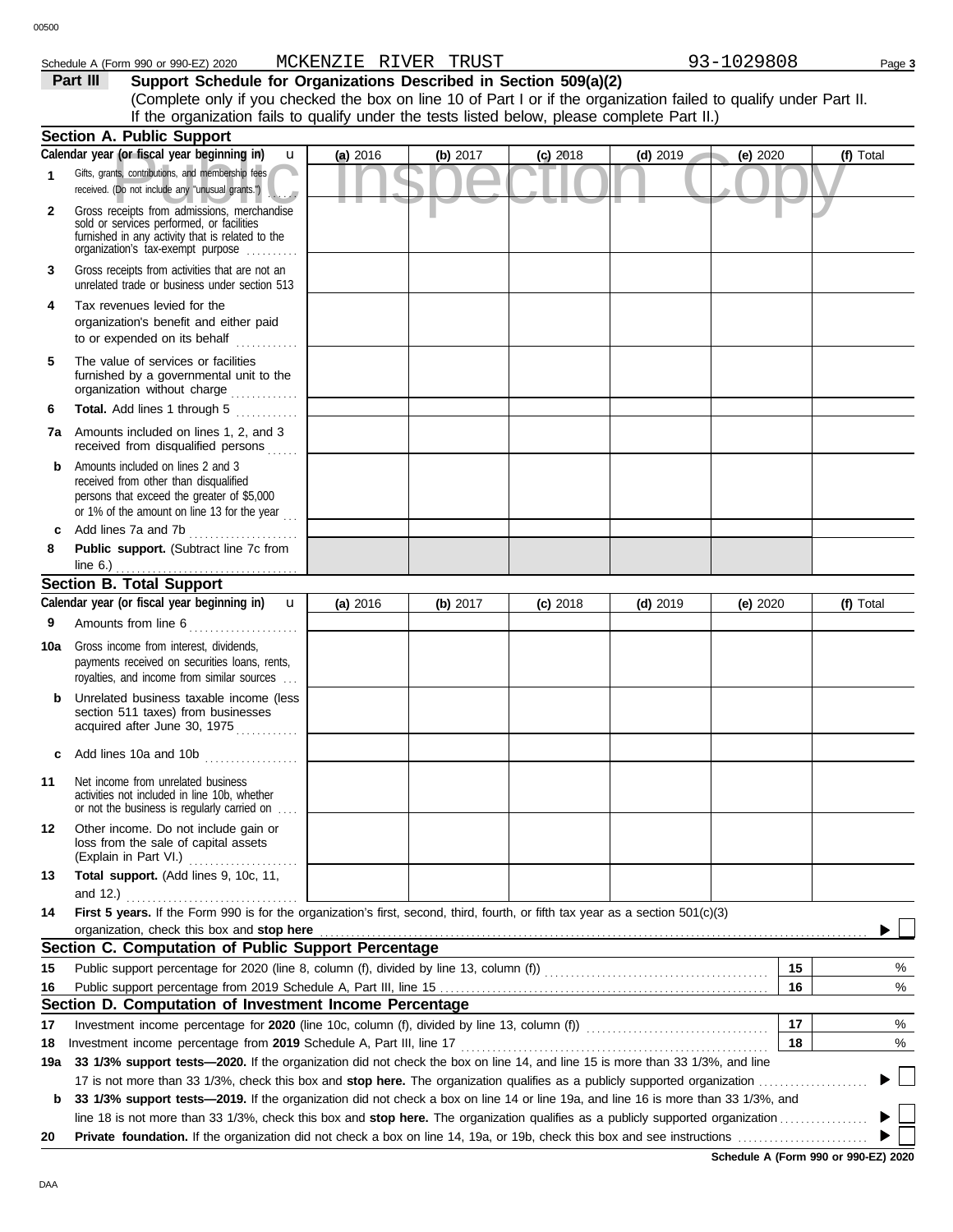| 00500 | 93-1029808<br>MCKENZIE RIVER TRUST                                                                                                                                                                                                |                |           |
|-------|-----------------------------------------------------------------------------------------------------------------------------------------------------------------------------------------------------------------------------------|----------------|-----------|
|       | Schedule A (Form 990 or 990-EZ) 2020<br><b>Supporting Organizations</b><br>Part IV                                                                                                                                                |                | Page 4    |
|       | (Complete only if you checked a box in line 12 on Part I. If you checked box 12a, Part I, complete Sections A                                                                                                                     |                |           |
|       | and B. If you checked box 12b, Part I, complete Sections A and C. If you checked box 12c, Part I, complete                                                                                                                        |                |           |
|       | Sections A, D, and E. If you checked box 12d, Part I, complete Sections A and D, and complete Part V.)                                                                                                                            |                |           |
|       | <b>Section A. All Supporting Organizations</b>                                                                                                                                                                                    |                |           |
|       |                                                                                                                                                                                                                                   |                | Yes<br>No |
| 1     | Are all of the organization's supported organizations listed by name in the organization's governing<br>documents? If "No," describe in Part VI how the supported organizations are designated. If designated by                  |                |           |
|       | class or purpose, describe the designation. If historic and continuing relationship, explain.                                                                                                                                     | 1              |           |
| 2     | Did the organization have any supported organization that does not have an IRS determination of status                                                                                                                            |                |           |
|       | under section 509(a)(1) or (2)? If "Yes," explain in Part VI how the organization determined that the supported                                                                                                                   |                |           |
|       | organization was described in section 509(a)(1) or (2).                                                                                                                                                                           | 2              |           |
| За    | Did the organization have a supported organization described in section $501(c)(4)$ , (5), or (6)? If "Yes," answer                                                                                                               |                |           |
|       | lines 3b and 3c below.                                                                                                                                                                                                            | 3a             |           |
| b     | Did the organization confirm that each supported organization qualified under section $501(c)(4)$ , $(5)$ , or $(6)$ and                                                                                                          |                |           |
|       | satisfied the public support tests under section 509(a)(2)? If "Yes," describe in Part VI when and how the                                                                                                                        |                |           |
|       | organization made the determination.                                                                                                                                                                                              | 3b             |           |
| c     | Did the organization ensure that all support to such organizations was used exclusively for section $170(c)(2)(B)$                                                                                                                |                |           |
|       | purposes? If "Yes," explain in Part VI what controls the organization put in place to ensure such use.                                                                                                                            | 3c             |           |
| 4a    | Was any supported organization not organized in the United States ("foreign supported organization")? If                                                                                                                          |                |           |
|       | "Yes," and if you checked 12a or 12b in Part I, answer (b) and (c) below.                                                                                                                                                         | 4a             |           |
| b     | Did the organization have ultimate control and discretion in deciding whether to make grants to the foreign                                                                                                                       |                |           |
|       | supported organization? If "Yes," describe in Part VI how the organization had such control and discretion                                                                                                                        |                |           |
|       | despite being controlled or supervised by or in connection with its supported organizations.                                                                                                                                      | 4b             |           |
| c     | Did the organization support any foreign supported organization that does not have an IRS determination                                                                                                                           |                |           |
|       | under sections $501(c)(3)$ and $509(a)(1)$ or (2)? If "Yes," explain in Part VI what controls the organization used                                                                                                               |                |           |
|       | to ensure that all support to the foreign supported organization was used exclusively for section $170(c)(2)(B)$                                                                                                                  |                |           |
|       | purposes.                                                                                                                                                                                                                         | 4с             |           |
| 5a    | Did the organization add, substitute, or remove any supported organizations during the tax year? If "Yes,"                                                                                                                        |                |           |
|       | answer lines 5b and 5c below (if applicable). Also, provide detail in Part VI, including (i) the names and EIN                                                                                                                    |                |           |
|       | numbers of the supported organizations added, substituted, or removed; (ii) the reasons for each such action;                                                                                                                     |                |           |
|       | (iii) the authority under the organization's organizing document authorizing such action; and (iv) how the action                                                                                                                 |                |           |
|       | was accomplished (such as by amendment to the organizing document).                                                                                                                                                               | 5a             |           |
| b     | Type I or Type II only. Was any added or substituted supported organization part of a class already                                                                                                                               |                |           |
|       | designated in the organization's organizing document?                                                                                                                                                                             | 5b             |           |
| c     | <b>Substitutions only.</b> Was the substitution the result of an event beyond the organization's control?                                                                                                                         | 5c             |           |
| 6     | Did the organization provide support (whether in the form of grants or the provision of services or facilities) to                                                                                                                |                |           |
|       | anyone other than (i) its supported organizations, (ii) individuals that are part of the charitable class benefited                                                                                                               |                |           |
|       | by one or more of its supported organizations, or (iii) other supporting organizations that also support or                                                                                                                       |                |           |
| 7     | benefit one or more of the filing organization's supported organizations? If "Yes," provide detail in Part VI.<br>Did the organization provide a grant, loan, compensation, or other similar payment to a substantial contributor | 6              |           |
|       | (as defined in section $4958(c)(3)(C)$ ), a family member of a substantial contributor, or a 35% controlled entity                                                                                                                |                |           |
|       | with regard to a substantial contributor? If "Yes," complete Part I of Schedule L (Form 990 or 990-EZ).                                                                                                                           | $\overline{7}$ |           |
| 8     | Did the organization make a loan to a disqualified person (as defined in section 4958) not described in line 7?                                                                                                                   |                |           |
|       | If "Yes," complete Part I of Schedule L (Form 990 or 990-EZ).                                                                                                                                                                     | 8              |           |
| 9а    | Was the organization controlled directly or indirectly at any time during the tax year by one or more                                                                                                                             |                |           |
|       | disqualified persons, as defined in section 4946 (other than foundation managers and organizations                                                                                                                                |                |           |
|       | described in section 509(a)(1) or (2))? If "Yes," provide detail in Part VI.                                                                                                                                                      | 9a             |           |
| b     | Did one or more disqualified persons (as defined in line 9a) hold a controlling interest in any entity in which                                                                                                                   |                |           |
|       | the supporting organization had an interest? If "Yes," provide detail in Part VI.                                                                                                                                                 | 9 <sub>b</sub> |           |

- **c** Did a disqualified person (as defined in line 9a) have an ownership interest in, or derive any personal benefit from, assets in which the supporting organization also had an interest? *If "Yes," provide detail in Part VI.*
- **10a** Was the organization subject to the excess business holdings rules of section 4943 because of section 4943(f) (regarding certain Type II supporting organizations, and all Type III non-functionally integrated supporting organizations)? *If "Yes," answer line 10b below.*
	- **b** Did the organization have any excess business holdings in the tax year? *(Use Schedule C, Form 4720, to determine whether the organization had excess business holdings.)*

**Schedule A (Form 990 or 990-EZ) 2020 10b**

**9c**

**10a**

DAA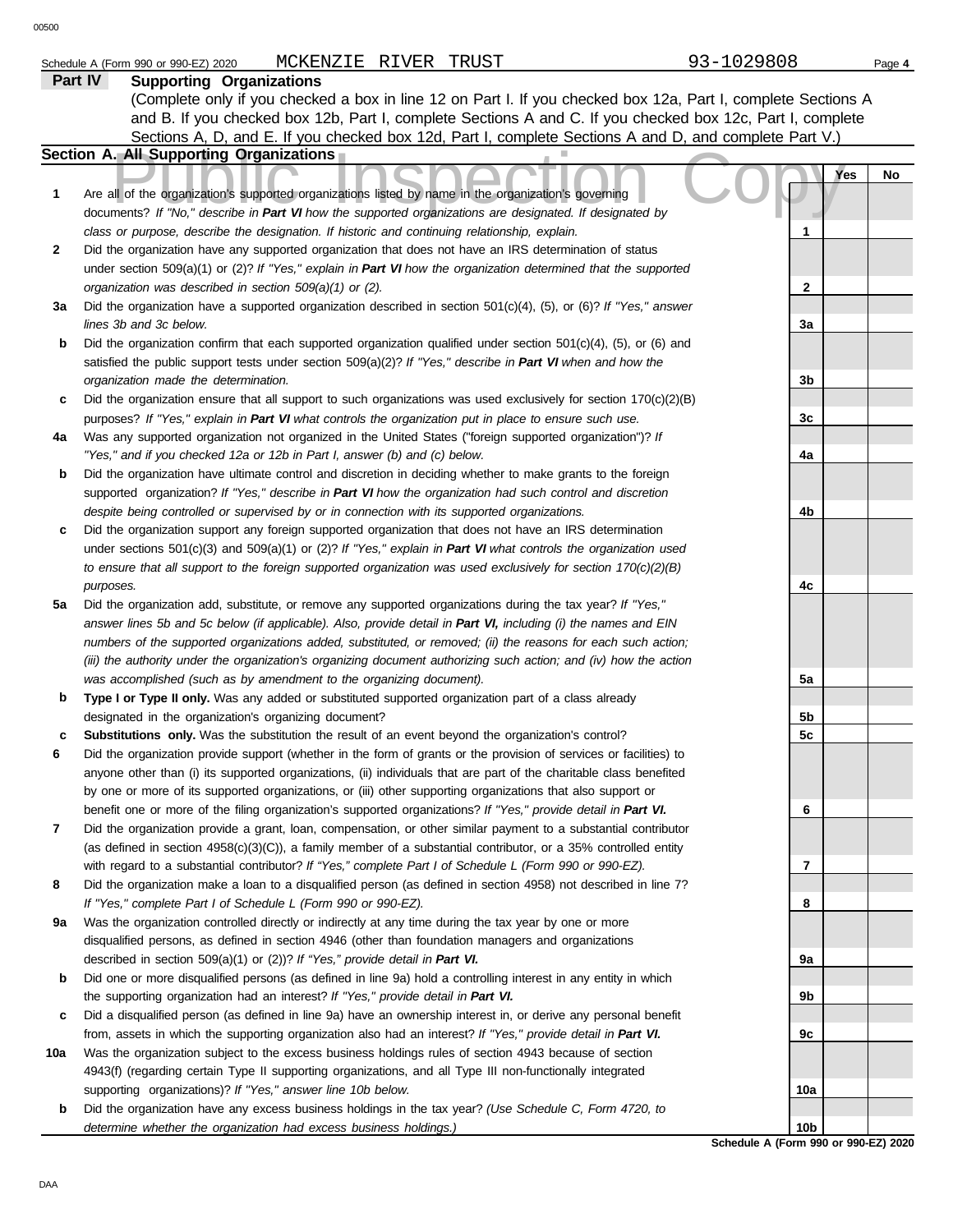|    | MCKENZIE RIVER<br>TRUST<br>Schedule A (Form 990 or 990-EZ) 2020                                                                                                                                                              | 93-1029808      |     | Page 5 |
|----|------------------------------------------------------------------------------------------------------------------------------------------------------------------------------------------------------------------------------|-----------------|-----|--------|
|    | <b>Supporting Organizations (continued)</b><br>Part IV                                                                                                                                                                       |                 |     |        |
|    |                                                                                                                                                                                                                              |                 | Yes | No     |
| 11 | Has the organization accepted a gift or contribution from any of the following persons?                                                                                                                                      |                 |     |        |
| а  | A person who directly or indirectly controls, either alone or together with persons described in lines 11b and                                                                                                               |                 |     |        |
|    | 11c below, the governing body of a supported organization?                                                                                                                                                                   | 11a             |     |        |
| b  | A family member of a person described in line 11a above?                                                                                                                                                                     | 11 <sub>b</sub> |     |        |
| с  | A 35% controlled entity of a person described in line 11a or 11b above? If "Yes" to line 11a, 11b, or 11c, provide                                                                                                           |                 |     |        |
|    | detail in Part VI.                                                                                                                                                                                                           | 11 <sub>c</sub> |     |        |
|    | Section B. Type I Supporting Organizations                                                                                                                                                                                   |                 |     |        |
|    |                                                                                                                                                                                                                              |                 | Yes | No     |
| 1  | Did the governing body, members of the governing body, officers acting in their official capacity, or membership of one or                                                                                                   |                 |     |        |
|    | more supported organizations have the power to regularly appoint or elect at least a majority of the organization's officers,                                                                                                |                 |     |        |
|    | directors, or trustees at all times during the tax year? If "No," describe in Part VI how the supported organization(s)                                                                                                      |                 |     |        |
|    | effectively operated, supervised, or controlled the organization's activities. If the organization had more than one supported                                                                                               |                 |     |        |
|    | organization, describe how the powers to appoint and/or remove officers, directors, or trustees were allocated among the                                                                                                     |                 |     |        |
|    | supported organizations and what conditions or restrictions, if any, applied to such powers during the tax year.                                                                                                             | 1               |     |        |
| 2  | Did the organization operate for the benefit of any supported organization other than the supported                                                                                                                          |                 |     |        |
|    | organization(s) that operated, supervised, or controlled the supporting organization? If "Yes," explain in Part                                                                                                              |                 |     |        |
|    | VI how providing such benefit carried out the purposes of the supported organization(s) that operated,                                                                                                                       |                 |     |        |
|    | supervised, or controlled the supporting organization.                                                                                                                                                                       | $\mathbf{2}$    |     |        |
|    | Section C. Type II Supporting Organizations                                                                                                                                                                                  |                 |     |        |
|    |                                                                                                                                                                                                                              |                 | Yes | No     |
| 1  | Were a majority of the organization's directors or trustees during the tax year also a majority of the directors                                                                                                             |                 |     |        |
|    | or trustees of each of the organization's supported organization(s)? If "No," describe in Part VI how control                                                                                                                |                 |     |        |
|    | or management of the supporting organization was vested in the same persons that controlled or managed                                                                                                                       |                 |     |        |
|    |                                                                                                                                                                                                                              |                 |     |        |
|    | the supported organization(s).                                                                                                                                                                                               | 1               |     |        |
|    | Section D. All Type III Supporting Organizations                                                                                                                                                                             |                 |     |        |
|    |                                                                                                                                                                                                                              |                 | Yes | No     |
| 1  | Did the organization provide to each of its supported organizations, by the last day of the fifth month of the                                                                                                               |                 |     |        |
|    | organization's tax year, (i) a written notice describing the type and amount of support provided during the prior tax                                                                                                        |                 |     |        |
|    | year, (ii) a copy of the Form 990 that was most recently filed as of the date of notification, and (iii) copies of the                                                                                                       |                 |     |        |
|    | organization's governing documents in effect on the date of notification, to the extent not previously provided?                                                                                                             | 1               |     |        |
| 2  | Were any of the organization's officers, directors, or trustees either (i) appointed or elected by the supported                                                                                                             |                 |     |        |
|    | organization(s) or (ii) serving on the governing body of a supported organization? If "No," explain in Part VI how                                                                                                           |                 |     |        |
|    | the organization maintained a close and continuous working relationship with the supported organization(s).                                                                                                                  | 2               |     |        |
| 3  | By reason of the relationship described in line 2, above, did the organization's supported organizations have                                                                                                                |                 |     |        |
|    | a significant voice in the organization's investment policies and in directing the use of the organization's                                                                                                                 |                 |     |        |
|    | income or assets at all times during the tax year? If "Yes," describe in Part VI the role the organization's                                                                                                                 |                 |     |        |
|    | supported organizations played in this regard.                                                                                                                                                                               | 3               |     |        |
|    | Section E. Type III Functionally-Integrated Supporting Organizations                                                                                                                                                         |                 |     |        |
| 1  | Check the box next to the method that the organization used to satisfy the Integral Part Test during the year (see instructions).                                                                                            |                 |     |        |
| a  | The organization satisfied the Activities Test. Complete line 2 below.                                                                                                                                                       |                 |     |        |
| b  | The organization is the parent of each of its supported organizations. Complete line 3 below.                                                                                                                                |                 |     |        |
| c  | The organization supported a governmental entity. Describe in Part VI how you supported a governmental entity (see instructions).                                                                                            |                 |     |        |
| 2  | Activities Test. Answer lines 2a and 2b below.                                                                                                                                                                               |                 | Yes | No     |
| а  | Did substantially all of the organization's activities during the tax year directly further the exempt purposes of                                                                                                           |                 |     |        |
|    | the supported organization(s) to which the organization was responsive? If "Yes," then in Part VI identify                                                                                                                   |                 |     |        |
|    | those supported organizations and explain how these activities directly furthered their exempt purposes,                                                                                                                     |                 |     |        |
|    | how the organization was responsive to those supported organizations, and how the organization determined                                                                                                                    |                 |     |        |
|    | that these activities constituted substantially all of its activities.                                                                                                                                                       | 2a              |     |        |
| b  | Did the activities described in line 2a, above, constitute activities that, but for the organization's involvement,                                                                                                          |                 |     |        |
|    | one or more of the organization's supported organization(s) would have been engaged in? If "Yes," explain in<br>Part VI the reasons for the organization's position that its supported organization(s) would have engaged in |                 |     |        |

- **3** *these activities but for the organization's involvement.* Parent of Supported Organizations. *Answer lines 3a and 3b below.*
- **a** Did the organization have the power to regularly appoint or elect a majority of the officers, directors, or trustees of each of the supported organizations? *If "Yes" or "No," provide details in Part VI.*
- **b** Did the organization exercise a substantial degree of direction over the policies, programs, and activities of each of its supported organizations? *If "Yes," describe in Part VI the role played by the organization in this regard.*

DAA **Schedule A (Form 990 or 990-EZ) 2020 3b**

**2b**

**3a**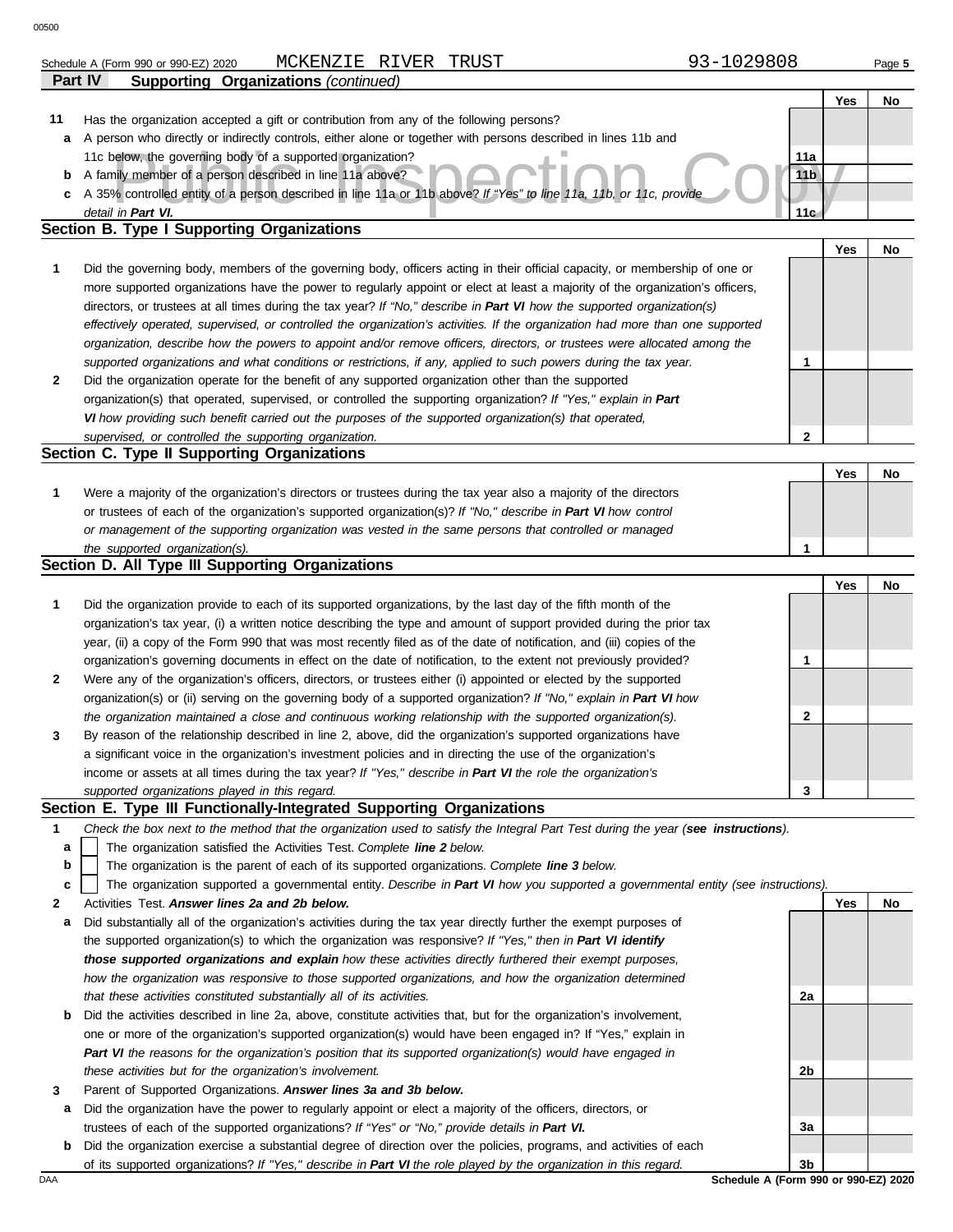| MCKENZIE RIVER TRUST<br>Schedule A (Form 990 or 990-EZ) 2020                                                                                    |                | 93-1029808     | Page 6                         |
|-------------------------------------------------------------------------------------------------------------------------------------------------|----------------|----------------|--------------------------------|
| <b>Part V</b><br>Type III Non-Functionally Integrated 509(a)(3) Supporting Organizations                                                        |                |                |                                |
| Check here if the organization satisfied the Integral Part Test as a qualifying trust on Nov. 20, 1970 (explain in Part VI). See<br>$\mathbf 1$ |                |                |                                |
| instructions. All other Type III non-functionally integrated supporting organizations must complete Sections A through E.                       |                |                |                                |
| Section A - Adjusted Net Income                                                                                                                 |                | (A) Prior Year | (B) Current Year<br>(optional) |
| Net short-term capital gain<br>1                                                                                                                | $\mathbf{1}$   |                |                                |
| $\mathbf{2}$<br>Recoveries of prior-year distributions                                                                                          | $\overline{2}$ |                |                                |
| 3<br>Other gross income (see instructions)                                                                                                      | 3              |                |                                |
| Add lines 1 through 3.<br>4                                                                                                                     | 4              |                |                                |
| 5<br>Depreciation and depletion                                                                                                                 | 5              |                |                                |
| Portion of operating expenses paid or incurred for production or collection of<br>6                                                             |                |                |                                |
| gross income or for management, conservation, or maintenance of property                                                                        |                |                |                                |
| held for production of income (see instructions)                                                                                                | 6              |                |                                |
| Other expenses (see instructions)<br>7                                                                                                          | $\overline{7}$ |                |                                |
| Adjusted Net Income (subtract lines 5, 6, and 7 from line 4)<br>8                                                                               | 8              |                |                                |
| Section B - Minimum Asset Amount                                                                                                                |                | (A) Prior Year | (B) Current Year<br>(optional) |
| Aggregate fair market value of all non-exempt-use assets (see<br>1                                                                              |                |                |                                |
| instructions for short tax year or assets held for part of year):                                                                               |                |                |                                |
| a Average monthly value of securities                                                                                                           | 1a             |                |                                |
| <b>b</b> Average monthly cash balances                                                                                                          | 1 <sub>b</sub> |                |                                |
| c Fair market value of other non-exempt-use assets                                                                                              | 1c             |                |                                |
| <b>d Total</b> (add lines 1a, 1b, and 1c)                                                                                                       | 1d             |                |                                |
| <b>e</b> Discount claimed for blockage or other factors                                                                                         |                |                |                                |
| (explain in detail in Part VI):                                                                                                                 |                |                |                                |
| $\mathbf{2}$<br>Acquisition indebtedness applicable to non-exempt-use assets                                                                    | $\mathbf{2}$   |                |                                |
| 3<br>Subtract line 2 from line 1d.                                                                                                              | 3              |                |                                |
| Cash deemed held for exempt use. Enter 0.015 of line 3 (for greater amount,<br>4                                                                |                |                |                                |
| see instructions).                                                                                                                              | 4              |                |                                |
| 5<br>Net value of non-exempt-use assets (subtract line 4 from line 3)                                                                           | 5              |                |                                |
| 6<br>Multiply line 5 by 0.035.                                                                                                                  | 6              |                |                                |
| 7<br>Recoveries of prior-year distributions                                                                                                     | $\overline{7}$ |                |                                |
| 8<br>Minimum Asset Amount (add line 7 to line 6)                                                                                                | 8              |                |                                |
| Section C - Distributable Amount                                                                                                                |                |                | Current Year                   |
| Adjusted net income for prior year (from Section A, line 8, column A)<br>1                                                                      | 1              |                |                                |
| $\mathbf{2}$<br>Enter 0.85 of line 1.                                                                                                           | $\mathbf{2}$   |                |                                |
| Minimum asset amount for prior year (from Section B, line 8, column A)<br>3                                                                     | 3              |                |                                |
| Enter greater of line 2 or line 3.<br>4                                                                                                         | 4              |                |                                |

**5**

**7** emergency temporary reduction (see instructions). (see instructions). Check here if the current year is the organization's first as a non-functionally integrated Type III supporting organization **6**

**Schedule A (Form 990 or 990-EZ) 2020**

**6**

**5** Income tax imposed in prior year

**Distributable Amount.** Subtract line 5 from line 4, unless subject to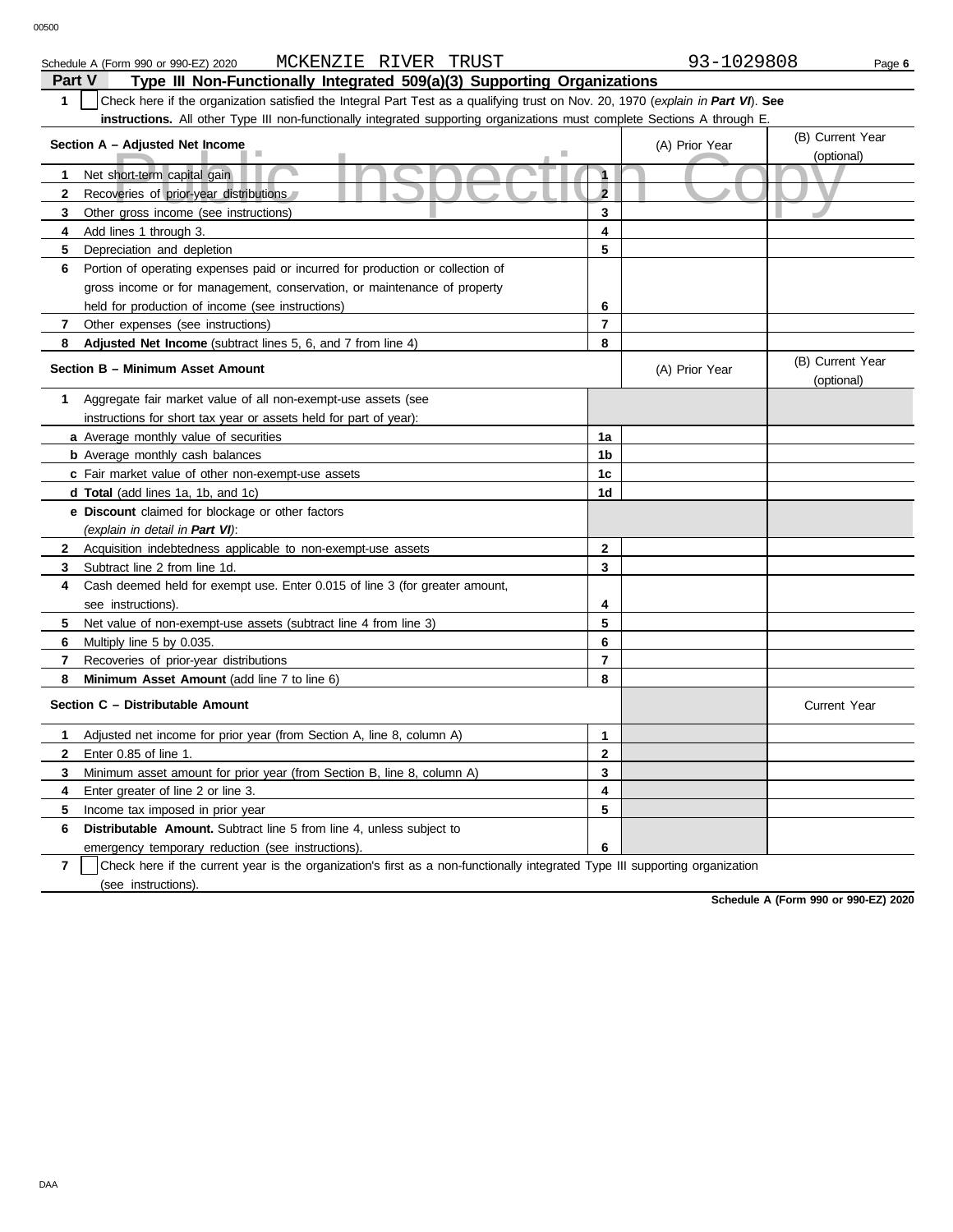| ган v        | rype in Non-Functionary integrated 509(a)(5) Supporting Organizations ( <i>continued</i> ) |                             |                                       |                                         |  |  |  |  |
|--------------|--------------------------------------------------------------------------------------------|-----------------------------|---------------------------------------|-----------------------------------------|--|--|--|--|
|              | Section D - Distributions                                                                  |                             |                                       | <b>Current Year</b>                     |  |  |  |  |
| 1            | Amounts paid to supported organizations to accomplish exempt purposes                      |                             |                                       |                                         |  |  |  |  |
| $\mathbf{2}$ | Amounts paid to perform activity that directly furthers exempt purposes of supported       |                             |                                       |                                         |  |  |  |  |
|              | organizations, in excess of income from activity                                           |                             |                                       |                                         |  |  |  |  |
| 3            | Administrative expenses paid to accomplish exempt purposes of supported organizations      |                             |                                       |                                         |  |  |  |  |
| 4            | Amounts paid to acquire exempt-use assets                                                  |                             |                                       |                                         |  |  |  |  |
| 5            | Qualified set-aside amounts (prior IRS approval required—provide details in Part VI)       |                             |                                       |                                         |  |  |  |  |
| 6            | Other distributions (describe in Part VI). See instructions.                               |                             |                                       |                                         |  |  |  |  |
| 7            | <b>Total annual distributions.</b> Add lines 1 through 6.                                  |                             |                                       |                                         |  |  |  |  |
| 8            | Distributions to attentive supported organizations to which the organization is responsive |                             |                                       |                                         |  |  |  |  |
|              | (provide details in Part VI). See instructions.                                            |                             |                                       |                                         |  |  |  |  |
| 9            | Distributable amount for 2020 from Section C, line 6                                       |                             |                                       |                                         |  |  |  |  |
| 10           | Line 8 amount divided by line 9 amount                                                     |                             |                                       |                                         |  |  |  |  |
|              |                                                                                            | (i)                         | (ii)                                  | (iii)                                   |  |  |  |  |
|              | <b>Section E - Distribution Allocations (see instructions)</b>                             | <b>Excess Distributions</b> | <b>Underdistributions</b><br>Pre-2020 | <b>Distributable</b><br>Amount for 2020 |  |  |  |  |
| 1            | Distributable amount for 2020 from Section C, line 6                                       |                             |                                       |                                         |  |  |  |  |
| $\mathbf{2}$ | Underdistributions, if any, for years prior to 2020                                        |                             |                                       |                                         |  |  |  |  |
|              | (reasonable cause required-explain in Part VI). See                                        |                             |                                       |                                         |  |  |  |  |
|              | instructions.                                                                              |                             |                                       |                                         |  |  |  |  |
| 3            | Excess distributions carryover, if any, to 2020                                            |                             |                                       |                                         |  |  |  |  |
|              |                                                                                            |                             |                                       |                                         |  |  |  |  |
|              |                                                                                            |                             |                                       |                                         |  |  |  |  |
|              |                                                                                            |                             |                                       |                                         |  |  |  |  |
|              |                                                                                            |                             |                                       |                                         |  |  |  |  |
|              |                                                                                            |                             |                                       |                                         |  |  |  |  |
|              | f Total of lines 3a through 3e                                                             |                             |                                       |                                         |  |  |  |  |
|              | g Applied to underdistributions of prior years                                             |                             |                                       |                                         |  |  |  |  |
|              | h Applied to 2020 distributable amount                                                     |                             |                                       |                                         |  |  |  |  |
| Ť.           | Carryover from 2015 not applied (see instructions)                                         |                             |                                       |                                         |  |  |  |  |
|              | Remainder. Subtract lines 3g, 3h, and 3i from line 3f.                                     |                             |                                       |                                         |  |  |  |  |
| 4            | Distributions for 2020 from                                                                |                             |                                       |                                         |  |  |  |  |
|              | \$<br>Section D, line 7:                                                                   |                             |                                       |                                         |  |  |  |  |
|              | a Applied to underdistributions of prior years                                             |                             |                                       |                                         |  |  |  |  |
|              | <b>b</b> Applied to 2020 distributable amount                                              |                             |                                       |                                         |  |  |  |  |
|              | <b>c</b> Remainder. Subtract lines 4a and 4b from line 4.                                  |                             |                                       |                                         |  |  |  |  |
| 5            | Remaining underdistributions for years prior to 2020, if                                   |                             |                                       |                                         |  |  |  |  |
|              | any. Subtract lines 3g and 4a from line 2. For result                                      |                             |                                       |                                         |  |  |  |  |
|              | greater than zero, explain in Part VI. See instructions.                                   |                             |                                       |                                         |  |  |  |  |
| 6            | Remaining underdistributions for 2020 Subtract lines 3h                                    |                             |                                       |                                         |  |  |  |  |
|              | and 4b from line 1. For result greater than zero, explain in                               |                             |                                       |                                         |  |  |  |  |
|              | Part VI. See instructions.                                                                 |                             |                                       |                                         |  |  |  |  |
| 7            | Excess distributions carryover to 2021. Add lines 3j                                       |                             |                                       |                                         |  |  |  |  |
|              | and 4c.                                                                                    |                             |                                       |                                         |  |  |  |  |
| 8            | Breakdown of line 7:                                                                       |                             |                                       |                                         |  |  |  |  |
|              | a Excess from 2016                                                                         |                             |                                       |                                         |  |  |  |  |
|              |                                                                                            |                             |                                       |                                         |  |  |  |  |
|              | c Excess from 2018                                                                         |                             |                                       |                                         |  |  |  |  |
|              | d Excess from 2019                                                                         |                             |                                       |                                         |  |  |  |  |
|              | e Excess from 2020                                                                         |                             |                                       |                                         |  |  |  |  |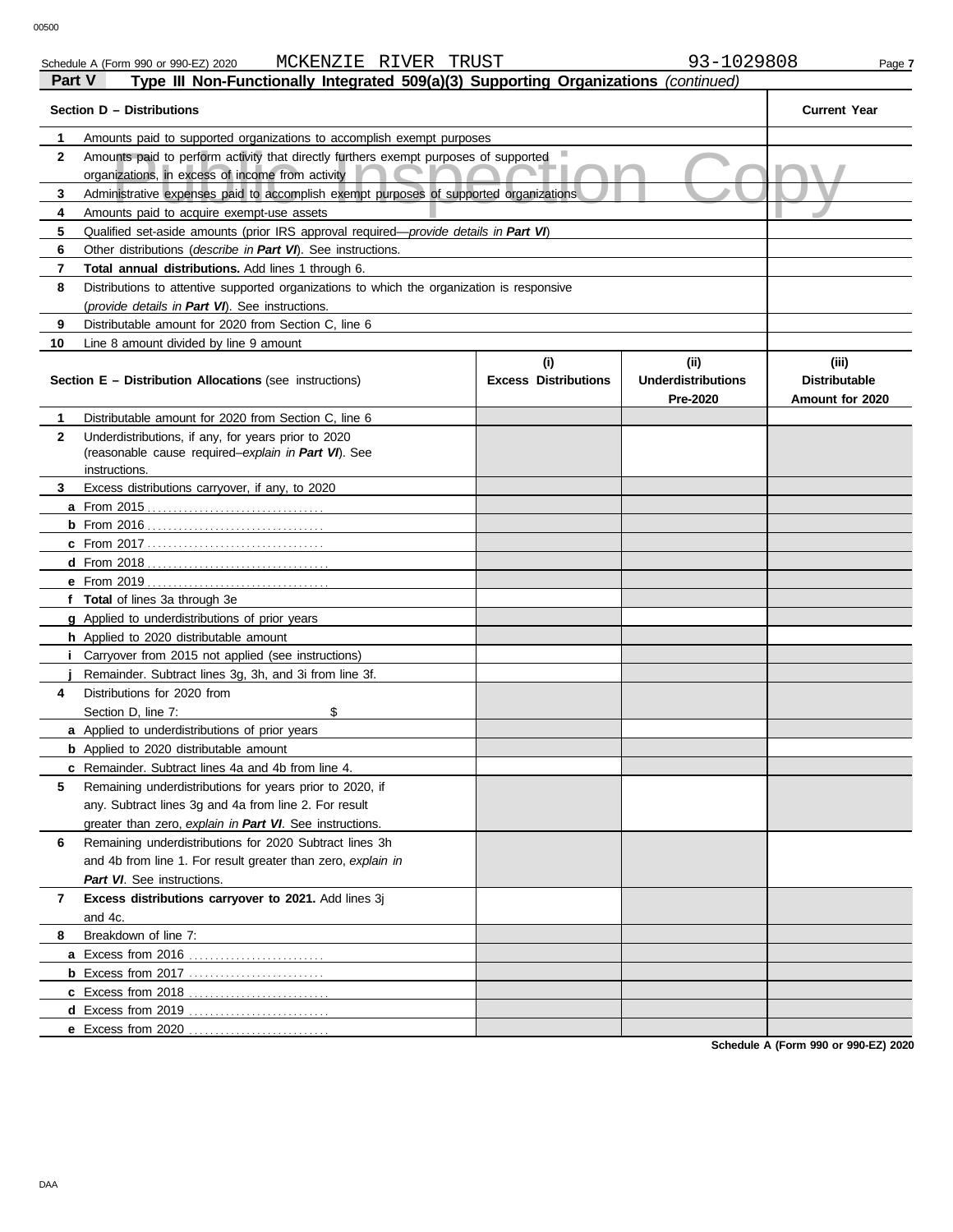| Part VI | Schedule A (Form 990 or 990-EZ) 2020 | MCKENZIE RIVER TRUST |                                                                                                | 93-1029808<br>Supplemental Information. Provide the explanations required by Part II, line 10; Part II, line 17a or 17b; Part<br>III, line 12; Part IV, Section A, lines 1, 2, 3b, 3c, 4b, 4c, 5a, 6, 9a, 9b, 9c, 11a, 11b, and 11c; Part IV, Section<br>B, lines 1 and 2; Part IV, Section C, line 1; Part IV, Section D, lines 2 and 3; Part IV, Section E, lines 1c, 2a, 2b,<br>3a, and 3b; Part V, line 1; Part V, Section B, line 1e; Part V, Section D, lines 5, 6, and 8; and Part V, Section E, | Page 8 |
|---------|--------------------------------------|----------------------|------------------------------------------------------------------------------------------------|---------------------------------------------------------------------------------------------------------------------------------------------------------------------------------------------------------------------------------------------------------------------------------------------------------------------------------------------------------------------------------------------------------------------------------------------------------------------------------------------------------|--------|
|         |                                      |                      | lines 2, 5, and 6. Also complete this part for any additional information. (See instructions.) |                                                                                                                                                                                                                                                                                                                                                                                                                                                                                                         |        |
| PART    | II, LINE 10 - OTHER INCOME DETAIL    |                      |                                                                                                |                                                                                                                                                                                                                                                                                                                                                                                                                                                                                                         |        |
|         | OTHER INCOME                         |                      | 500                                                                                            |                                                                                                                                                                                                                                                                                                                                                                                                                                                                                                         |        |
|         |                                      |                      |                                                                                                |                                                                                                                                                                                                                                                                                                                                                                                                                                                                                                         |        |
|         |                                      |                      |                                                                                                |                                                                                                                                                                                                                                                                                                                                                                                                                                                                                                         |        |
|         |                                      |                      |                                                                                                |                                                                                                                                                                                                                                                                                                                                                                                                                                                                                                         |        |
|         |                                      |                      |                                                                                                |                                                                                                                                                                                                                                                                                                                                                                                                                                                                                                         |        |
|         |                                      |                      |                                                                                                |                                                                                                                                                                                                                                                                                                                                                                                                                                                                                                         |        |
|         |                                      |                      |                                                                                                |                                                                                                                                                                                                                                                                                                                                                                                                                                                                                                         |        |
|         |                                      |                      |                                                                                                |                                                                                                                                                                                                                                                                                                                                                                                                                                                                                                         |        |
|         |                                      |                      |                                                                                                |                                                                                                                                                                                                                                                                                                                                                                                                                                                                                                         |        |
|         |                                      |                      |                                                                                                |                                                                                                                                                                                                                                                                                                                                                                                                                                                                                                         |        |
|         |                                      |                      |                                                                                                |                                                                                                                                                                                                                                                                                                                                                                                                                                                                                                         |        |
|         |                                      |                      |                                                                                                |                                                                                                                                                                                                                                                                                                                                                                                                                                                                                                         |        |
|         |                                      |                      |                                                                                                |                                                                                                                                                                                                                                                                                                                                                                                                                                                                                                         |        |
|         |                                      |                      |                                                                                                |                                                                                                                                                                                                                                                                                                                                                                                                                                                                                                         |        |
|         |                                      |                      |                                                                                                |                                                                                                                                                                                                                                                                                                                                                                                                                                                                                                         |        |
|         |                                      |                      |                                                                                                |                                                                                                                                                                                                                                                                                                                                                                                                                                                                                                         |        |
|         |                                      |                      |                                                                                                |                                                                                                                                                                                                                                                                                                                                                                                                                                                                                                         |        |
|         |                                      |                      |                                                                                                |                                                                                                                                                                                                                                                                                                                                                                                                                                                                                                         |        |
|         |                                      |                      |                                                                                                |                                                                                                                                                                                                                                                                                                                                                                                                                                                                                                         |        |
|         |                                      |                      |                                                                                                |                                                                                                                                                                                                                                                                                                                                                                                                                                                                                                         |        |
|         |                                      |                      |                                                                                                |                                                                                                                                                                                                                                                                                                                                                                                                                                                                                                         |        |
|         |                                      |                      |                                                                                                |                                                                                                                                                                                                                                                                                                                                                                                                                                                                                                         |        |
|         |                                      |                      |                                                                                                |                                                                                                                                                                                                                                                                                                                                                                                                                                                                                                         |        |
|         |                                      |                      |                                                                                                |                                                                                                                                                                                                                                                                                                                                                                                                                                                                                                         |        |
|         |                                      |                      |                                                                                                |                                                                                                                                                                                                                                                                                                                                                                                                                                                                                                         |        |
|         |                                      |                      |                                                                                                |                                                                                                                                                                                                                                                                                                                                                                                                                                                                                                         |        |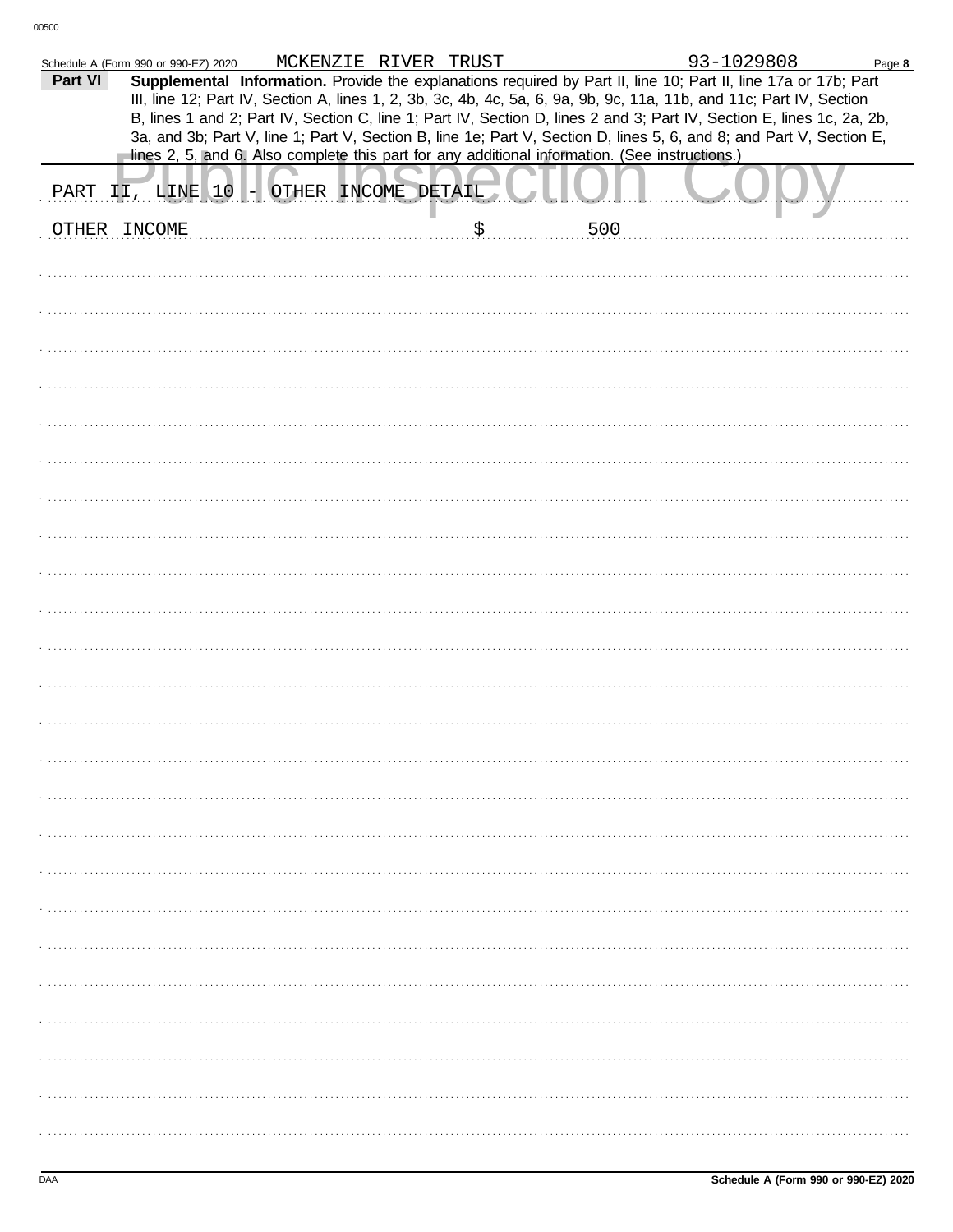| <b>Schedule B</b><br>(Form 990, 990-EZ,                              | <b>Schedule of Contributors</b>                                                                               |            | OMB No. 1545-0047              |
|----------------------------------------------------------------------|---------------------------------------------------------------------------------------------------------------|------------|--------------------------------|
| or 990-PF)<br>Department of the Treasury<br>Internal Revenue Service | u Attach to Form 990, Form 990-EZ, or Form 990-PF.<br>u Go to www.irs.gov/Form990 for the latest information. |            | 2020                           |
| Name of the organization                                             |                                                                                                               |            | Employer identification number |
| MCKENZIE<br>RIVER                                                    | <b>TRUST</b>                                                                                                  | 93-1029808 |                                |
| Organization type (check one):                                       |                                                                                                               |            |                                |
| Filers of:                                                           | Section:                                                                                                      |            |                                |
| Form 990 or 990-EZ                                                   | ΙXΙ<br>) (enter number) organization<br>501(c)<br>3.                                                          |            |                                |
|                                                                      | 4947(a)(1) nonexempt charitable trust not treated as a private foundation                                     |            |                                |
|                                                                      | 527 political organization                                                                                    |            |                                |
| Form 990-PF                                                          | 501(c)(3) exempt private foundation                                                                           |            |                                |
|                                                                      | 4947(a)(1) nonexempt charitable trust treated as a private foundation                                         |            |                                |
|                                                                      | $501(c)(3)$ taxable private foundation                                                                        |            |                                |

Check if your organization is covered by the **General Rule** or a **Special Rule. Note:** Only a section 501(c)(7), (8), or (10) organization can check boxes for both the General Rule and a Special Rule. See instructions.

### **General Rule**

00500

For an organization filing Form 990, 990-EZ, or 990-PF that received, during the year, contributions totaling \$5,000 or more (in money or property) from any one contributor. Complete Parts I and II. See instructions for determining a contributor's total contributions.

#### **Special Rules**

| $X$ For an organization described in section 501(c)(3) filing Form 990 or 990-EZ that met the 33 <sup>1</sup> /3% support test of the |
|---------------------------------------------------------------------------------------------------------------------------------------|
| regulations under sections 509(a)(1) and 170(b)(1)(A)(vi), that checked Schedule A (Form 990 or 990-EZ), Part II, line                |
| 13, 16a, or 16b, and that received from any one contributor, during the year, total contributions of the greater of (1)               |
| \$5,000; or (2) 2% of the amount on (i) Form 990, Part VIII, line 1h; or (ii) Form 990-EZ, line 1. Complete Parts I and II.           |

literary, or educational purposes, or for the prevention of cruelty to children or animals. Complete Parts I (entering For an organization described in section  $501(c)(7)$ ,  $(8)$ , or  $(10)$  filing Form 990 or 990-EZ that received from any one contributor, during the year, total contributions of more than \$1,000 *exclusively* for religious, charitable, scientific, "N/A" in column (b) instead of the contributor name and address), II, and III.

For an organization described in section 501(c)(7), (8), or (10) filing Form 990 or 990-EZ that received from any one contributor, during the year, contributions *exclusively* for religious, charitable, etc., purposes, but no such contributions totaled more than \$1,000. If this box is checked, enter here the total contributions that were received during the year for an *exclusively* religious, charitable, etc., purpose. Don't complete any of the parts unless the **General Rule** applies to this organization because it received *nonexclusively* religious, charitable, etc., contributions totaling \$5,000 or more during the year . . . . . . . . . . . . . . . . . . . . . . . . . . . . . . . . . . . . . . . . . . . . . . . . . . . . . . . . . . . . . . . . . . . . . . . . . . . . . . . .

990-EZ, or 990-PF), but it **must** answer "No" on Part IV, line 2, of its Form 990; or check the box on line H of its Form 990-EZ or on its Form 990-PF, Part I, line 2, to certify that it doesn't meet the filing requirements of Schedule B (Form 990, 990-EZ, or 990-PF). **Caution:** An organization that isn't covered by the General Rule and/or the Special Rules doesn't file Schedule B (Form 990,

**For Paperwork Reduction Act Notice, see the instructions for Form 990, 990-EZ, or 990-PF.**

\$ . . . . . . . . . . . . . . . . . . . . . . . . . . .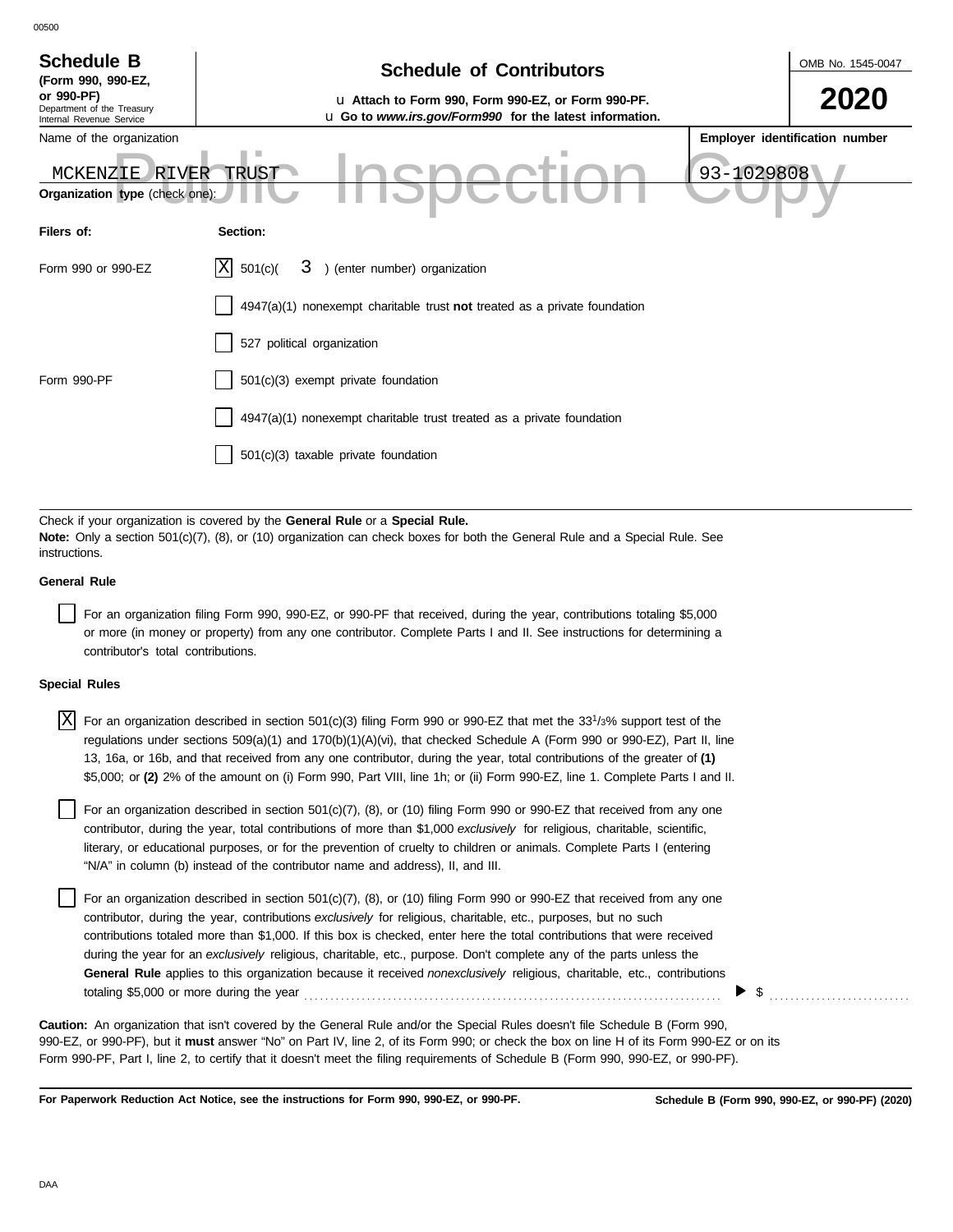|                             | Schedule B (Form 990, 990-EZ, or 990-PF) (2020)                                                                                  |                                                              | $\overline{2}$<br>PAGE 1 OF<br>Page 2                                                                                              |
|-----------------------------|----------------------------------------------------------------------------------------------------------------------------------|--------------------------------------------------------------|------------------------------------------------------------------------------------------------------------------------------------|
| Name of organization        |                                                                                                                                  |                                                              | Employer identification number                                                                                                     |
| Part I                      | MCKENZIE RIVER<br>TRUST<br><b>Contributors</b> (see instructions). Use duplicate copies of Part I if additional space is needed. |                                                              | 93-1029808                                                                                                                         |
| (a)<br>No.<br>$\frac{1}{2}$ | (b)<br>Name, address, and ZIP + 4                                                                                                | (c)<br><b>Total contributions</b><br>94,827<br>$\frac{1}{2}$ | (d)<br>Type of contribution<br>Χ<br><b>Person</b><br>Payroll<br><b>Noncash</b><br>(Complete Part II for<br>noncash contributions.) |
| (a)<br>No.                  | (b)<br>Name, address, and ZIP + 4                                                                                                | (c)<br><b>Total contributions</b>                            | (d)<br>Type of contribution                                                                                                        |
| $\frac{2}{2}$ .             |                                                                                                                                  | 45,000<br>\$                                                 | Person<br>Payroll<br><b>Noncash</b><br>(Complete Part II for<br>noncash contributions.)                                            |
| (a)<br>No.                  | (b)<br>Name, address, and ZIP + 4                                                                                                | (c)<br><b>Total contributions</b>                            | (d)<br>Type of contribution                                                                                                        |
| $\overline{3}$              |                                                                                                                                  | 230,220<br>\$                                                | Person<br>Payroll<br><b>Noncash</b><br>(Complete Part II for<br>noncash contributions.)                                            |
| (a)<br>No.                  | (b)<br>Name, address, and ZIP + 4                                                                                                | (c)<br><b>Total contributions</b>                            | (d)<br>Type of contribution                                                                                                        |
| 4                           |                                                                                                                                  | 76,000<br>\$                                                 | Person<br>Payroll<br>Noncash<br>(Complete Part II for<br>noncash contributions.)                                                   |
| (a)<br>No.                  | (b)<br>Name, address, and ZIP + 4                                                                                                | (c)<br><b>Total contributions</b>                            | (d)<br>Type of contribution                                                                                                        |
| $\overline{5}$              |                                                                                                                                  | 44,000<br>$\mathsf{s}$ .                                     | Person<br>Payroll<br><b>Noncash</b><br>(Complete Part II for<br>noncash contributions.)                                            |
| (a)<br>No.                  | (b)<br>Name, address, and ZIP + 4                                                                                                | (c)<br><b>Total contributions</b>                            | (d)<br>Type of contribution                                                                                                        |
| $6 \overline{6}$            |                                                                                                                                  |                                                              | $\overline{\mathrm{x}}$<br>Person                                                                                                  |

. . . . . . . . . . . . . . . . . . . . . . . . . . . . . . . . . . . . . . . . . . . . . . . . . . . . . . . . . . . . . . . . . . . . . . . . . . . . . . . . . . . . . . . . . . . . . . . . . . . . . . . . . . . . . . . . . . . . . . . . . . . . . . . . . . . . . . . . . . . . . . . . . . . . . . . . . .

(Complete Part II for noncash contributions.)

**Person Payroll Noncash**

 $$\dots \dots $169,000$\,.}$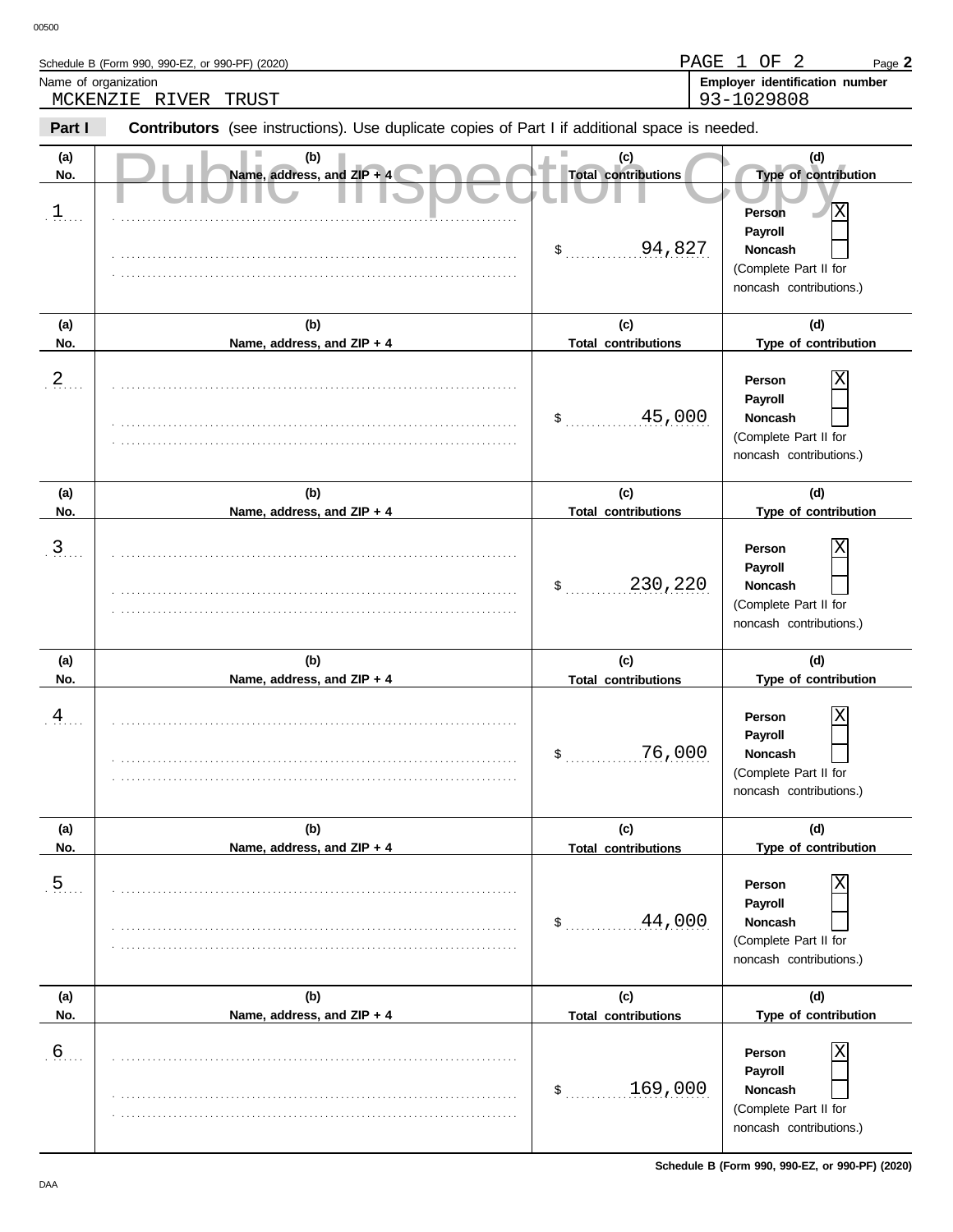|                      | Schedule B (Form 990, 990-EZ, or 990-PF) (2020)                                                |                                                               | PAGE 2 OF 2<br>Page 2                                                                                                        |
|----------------------|------------------------------------------------------------------------------------------------|---------------------------------------------------------------|------------------------------------------------------------------------------------------------------------------------------|
| Name of organization | MCKENZIE RIVER<br>TRUST                                                                        |                                                               | Employer identification number<br>93-1029808                                                                                 |
| Part I               | Contributors (see instructions). Use duplicate copies of Part I if additional space is needed. |                                                               |                                                                                                                              |
| (a)<br>No.<br>7      | (b)<br>Name, address, and ZIP + 4                                                              | (c)<br><b>Total contributions</b><br>100,000<br>$\frac{1}{2}$ | (d)<br>Type of contribution<br>ΙX<br><b>Person</b><br>Payroll<br>Noncash<br>(Complete Part II for<br>noncash contributions.) |
| (a)<br>No.           | (b)<br>Name, address, and ZIP + 4                                                              | (c)<br><b>Total contributions</b>                             | (d)<br>Type of contribution                                                                                                  |
| 8                    |                                                                                                | 167,300<br>$\mathsf{S}$                                       | Person<br>Payroll<br>Noncash<br>(Complete Part II for<br>noncash contributions.)                                             |
| (a)<br>No.           | (b)<br>Name, address, and ZIP + 4                                                              | (c)<br><b>Total contributions</b>                             | (d)<br>Type of contribution                                                                                                  |
|                      |                                                                                                | \$                                                            | Person<br>Payroll<br>Noncash<br>(Complete Part II for<br>noncash contributions.)                                             |
| (a)<br>No.           | (b)<br>Name, address, and ZIP + 4                                                              | (c)<br><b>Total contributions</b>                             | (d)<br>Type of contribution                                                                                                  |
|                      |                                                                                                | \$                                                            | Person<br>Payroll<br>Noncash<br>(Complete Part II for<br>noncash contributions.)                                             |
| (a)<br>No.           | (b)<br>Name, address, and ZIP + 4                                                              | (c)<br><b>Total contributions</b>                             | (d)<br>Type of contribution                                                                                                  |
| .                    |                                                                                                | \$                                                            | Person<br>Payroll<br>Noncash<br>(Complete Part II for<br>noncash contributions.)                                             |
| (a)<br>No.           | (b)<br>Name, address, and ZIP + 4                                                              | (c)<br><b>Total contributions</b>                             | (d)<br>Type of contribution                                                                                                  |
|                      |                                                                                                |                                                               | Person                                                                                                                       |

 $\mathfrak{S}$ 

. . . . . . . . . . . . . . . . . . . . . . . . . . . . . . . . . . . . . . . . . . . . . . . . . . . . . . . . . . . . . . . . . . . . . . . . . . . . . . . . . . . . . . . . . . . . . . . . . . . . . . . . . . . . . . . . . . . . . . . . . . . . . . . . . . . . . . . . . . . . . . . . . . . . . . . . . .

(Complete Part II for noncash contributions.)

**Payroll Noncash**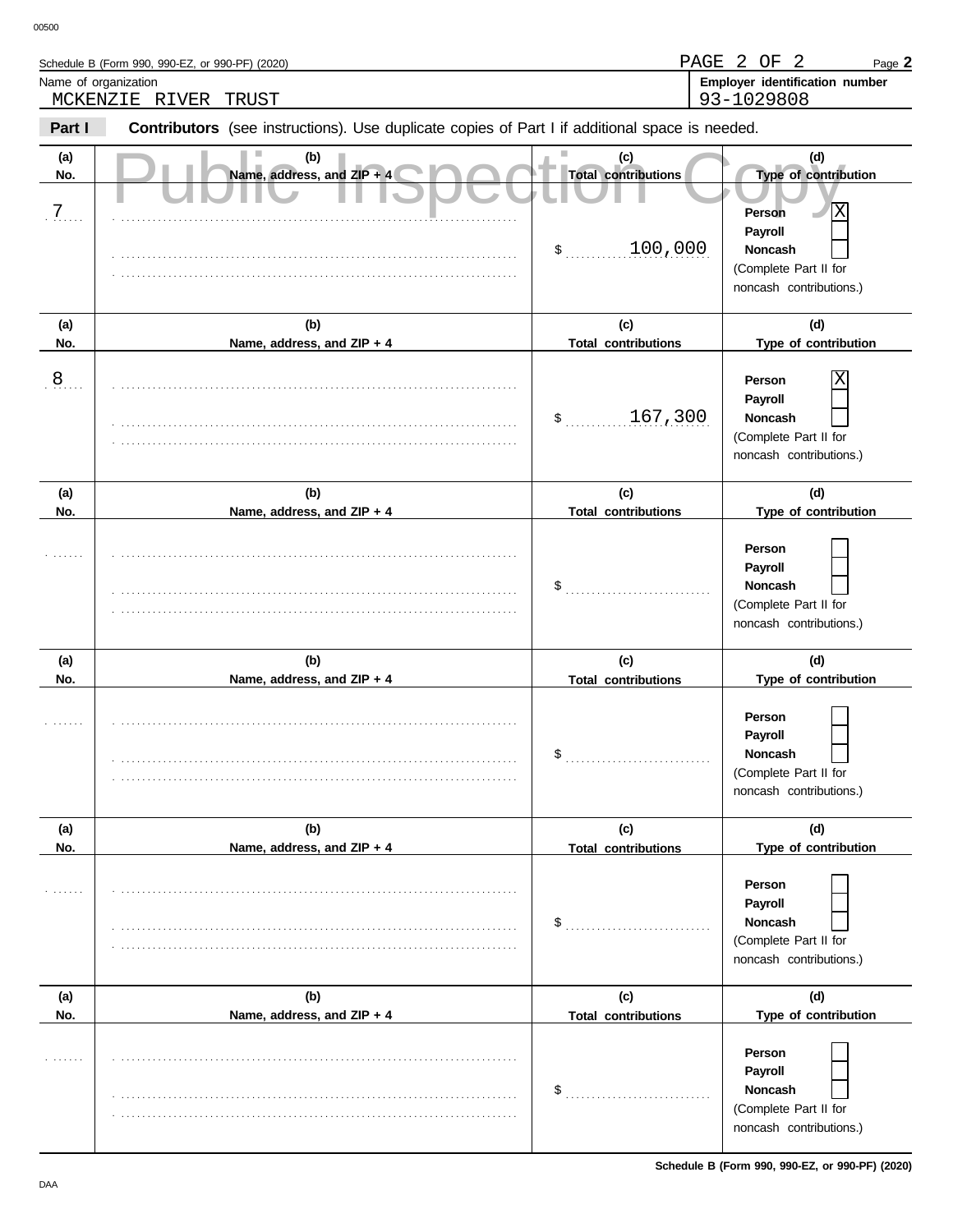| <b>SCHEDULE C</b>                                                    |                                                                                                                                                                                                                                                                                                                                                                                                                                                                                                                                                                                      | <b>Political Campaign and Lobbying Activities</b>                               |                                       |                                                                             | OMB No. 1545-0047                                                                                                                                           |  |  |
|----------------------------------------------------------------------|--------------------------------------------------------------------------------------------------------------------------------------------------------------------------------------------------------------------------------------------------------------------------------------------------------------------------------------------------------------------------------------------------------------------------------------------------------------------------------------------------------------------------------------------------------------------------------------|---------------------------------------------------------------------------------|---------------------------------------|-----------------------------------------------------------------------------|-------------------------------------------------------------------------------------------------------------------------------------------------------------|--|--|
| (Form 990 or 990-EZ)                                                 | For Organizations Exempt From Income Tax Under section 501(c) and section 527                                                                                                                                                                                                                                                                                                                                                                                                                                                                                                        |                                                                                 |                                       |                                                                             |                                                                                                                                                             |  |  |
|                                                                      |                                                                                                                                                                                                                                                                                                                                                                                                                                                                                                                                                                                      |                                                                                 | L1 Attach to Form 990 or Form 990-EZ. |                                                                             | <b>Open to Public</b>                                                                                                                                       |  |  |
| Department of the Treasury<br>Internal Revenue Service               | La Complete if the organization is described below.                                                                                                                                                                                                                                                                                                                                                                                                                                                                                                                                  | <b>u</b> Go to www.irs.gov/Form990 for instructions and the latest information. |                                       |                                                                             | Inspection                                                                                                                                                  |  |  |
|                                                                      | If the organization answered "Yes," on Form 990, Part IV, line 3, or Form 990-EZ, Part V, line 46 (Political Campaign Activities), then<br>• Section 501(c)(3) organizations: Complete Parts I-A and B. Do not complete Part I-C.<br>• Section 501(c) (other than section 501(c)(3)) organizations: Complete Parts I-A and C below. Do not complete Part I-B.<br>• Section 527 organizations: Complete Part I-A only.                                                                                                                                                                |                                                                                 |                                       |                                                                             |                                                                                                                                                             |  |  |
| Tax) (See separate instructions), then                               | If the organization answered "Yes," on Form 990, Part IV, line 4, or Form 990-EZ, Part VI, line 47 (Lobbying Activities), then<br>• Section 501(c)(3) organizations that have filed Form 5768 (election under section 501(h)): Complete Part II-A. Do not complete Part II-B.<br>• Section 501(c)(3) organizations that have NOT filed Form 5768 (election under section 501(h)): Complete Part II-B. Do not complete Part II-A.<br>If the organization answered "Yes," on Form 990, Part IV, line 5 (Proxy Tax) (See separate instructions) or Form 990-EZ, Part V, line 35c (Proxy |                                                                                 |                                       |                                                                             |                                                                                                                                                             |  |  |
|                                                                      | • Section 501(c)(4), (5), or (6) organizations: Complete Part III.                                                                                                                                                                                                                                                                                                                                                                                                                                                                                                                   |                                                                                 |                                       |                                                                             |                                                                                                                                                             |  |  |
| Name of organization                                                 |                                                                                                                                                                                                                                                                                                                                                                                                                                                                                                                                                                                      |                                                                                 |                                       |                                                                             | Employer identification number                                                                                                                              |  |  |
|                                                                      | MCKENZIE RIVER TRUST                                                                                                                                                                                                                                                                                                                                                                                                                                                                                                                                                                 |                                                                                 |                                       | 93-1029808                                                                  |                                                                                                                                                             |  |  |
| Part I-A                                                             | Complete if the organization is exempt under section 501(c) or is a section 527 organization.                                                                                                                                                                                                                                                                                                                                                                                                                                                                                        |                                                                                 |                                       |                                                                             |                                                                                                                                                             |  |  |
| $\mathbf 1$<br>definition of "political campaign activities")        | Provide a description of the organization's direct and indirect political campaign activities in Part IV. (See instructions for                                                                                                                                                                                                                                                                                                                                                                                                                                                      |                                                                                 |                                       |                                                                             |                                                                                                                                                             |  |  |
| 2<br>3                                                               | Political campaign activity expenditures (See instructions)                                                                                                                                                                                                                                                                                                                                                                                                                                                                                                                          |                                                                                 |                                       |                                                                             |                                                                                                                                                             |  |  |
| Part I-B                                                             | Complete if the organization is exempt under section 501(c)(3).                                                                                                                                                                                                                                                                                                                                                                                                                                                                                                                      |                                                                                 |                                       |                                                                             |                                                                                                                                                             |  |  |
| 1.                                                                   | Enter the amount of any excise tax incurred by the organization under section 4955 [[[[[[[[[[[[[[[[[[[[[[[[[[[                                                                                                                                                                                                                                                                                                                                                                                                                                                                       |                                                                                 |                                       |                                                                             |                                                                                                                                                             |  |  |
| 2                                                                    |                                                                                                                                                                                                                                                                                                                                                                                                                                                                                                                                                                                      |                                                                                 |                                       |                                                                             |                                                                                                                                                             |  |  |
| 3                                                                    | If the organization incurred a section 4955 tax, did it file Form 4720 for this year?                                                                                                                                                                                                                                                                                                                                                                                                                                                                                                |                                                                                 |                                       |                                                                             | Yes<br>No                                                                                                                                                   |  |  |
| 4a Was a correction made?<br><b>b</b> If "Yes," describe in Part IV. |                                                                                                                                                                                                                                                                                                                                                                                                                                                                                                                                                                                      |                                                                                 |                                       |                                                                             | Yes<br>No                                                                                                                                                   |  |  |
| Part I-C                                                             | Complete if the organization is exempt under section 501(c), except section 501(c)(3).                                                                                                                                                                                                                                                                                                                                                                                                                                                                                               |                                                                                 |                                       |                                                                             |                                                                                                                                                             |  |  |
| $\mathbf 1$<br>activities                                            | Enter the amount directly expended by the filing organization for section 527 exempt function                                                                                                                                                                                                                                                                                                                                                                                                                                                                                        |                                                                                 |                                       | u \$                                                                        |                                                                                                                                                             |  |  |
| 2<br>527 exempt function activities                                  | Enter the amount of the filing organization's funds contributed to other organizations for section                                                                                                                                                                                                                                                                                                                                                                                                                                                                                   |                                                                                 |                                       | $\mathbf{u}$ s                                                              |                                                                                                                                                             |  |  |
| 3<br>line 17b                                                        | Total exempt function expenditures. Add lines 1 and 2. Enter here and on Form 1120-POL,                                                                                                                                                                                                                                                                                                                                                                                                                                                                                              |                                                                                 |                                       | $\mathbf{u}$ \$                                                             |                                                                                                                                                             |  |  |
|                                                                      | Did the filing organization file Form 1120-POL for this year?                                                                                                                                                                                                                                                                                                                                                                                                                                                                                                                        |                                                                                 |                                       |                                                                             | Yes<br>No                                                                                                                                                   |  |  |
| 5                                                                    | Enter the names, addresses and employer identification number (EIN) of all section 527 political organizations to which the filing<br>organization made payments. For each organization listed, enter the amount paid from the filing organization's funds. Also enter                                                                                                                                                                                                                                                                                                               |                                                                                 |                                       |                                                                             |                                                                                                                                                             |  |  |
|                                                                      | the amount of political contributions received that were promptly and directly delivered to a separate political organization, such<br>as a separate segregated fund or a political action committee (PAC). If additional space is needed, provide information in Part IV.                                                                                                                                                                                                                                                                                                           |                                                                                 |                                       |                                                                             |                                                                                                                                                             |  |  |
|                                                                      | (a) Name                                                                                                                                                                                                                                                                                                                                                                                                                                                                                                                                                                             | (b) Address                                                                     | (c) EIN                               | (d) Amount paid from<br>filing organization's<br>funds. If none, enter -0-. | (e) Amount of political<br>contributions received and<br>promptly and directly<br>delivered to a separate<br>political organization.<br>If none, enter -0-. |  |  |
| (1)                                                                  |                                                                                                                                                                                                                                                                                                                                                                                                                                                                                                                                                                                      |                                                                                 |                                       |                                                                             |                                                                                                                                                             |  |  |
| (2)                                                                  |                                                                                                                                                                                                                                                                                                                                                                                                                                                                                                                                                                                      |                                                                                 |                                       |                                                                             |                                                                                                                                                             |  |  |
| (3)                                                                  |                                                                                                                                                                                                                                                                                                                                                                                                                                                                                                                                                                                      |                                                                                 |                                       |                                                                             |                                                                                                                                                             |  |  |
| (4)                                                                  |                                                                                                                                                                                                                                                                                                                                                                                                                                                                                                                                                                                      |                                                                                 |                                       |                                                                             |                                                                                                                                                             |  |  |
| (5)                                                                  |                                                                                                                                                                                                                                                                                                                                                                                                                                                                                                                                                                                      |                                                                                 |                                       |                                                                             |                                                                                                                                                             |  |  |
| (6)                                                                  |                                                                                                                                                                                                                                                                                                                                                                                                                                                                                                                                                                                      |                                                                                 |                                       |                                                                             |                                                                                                                                                             |  |  |

**For Paperwork Reduction Act Notice, see the Instructions for Form 990 or 990-EZ.**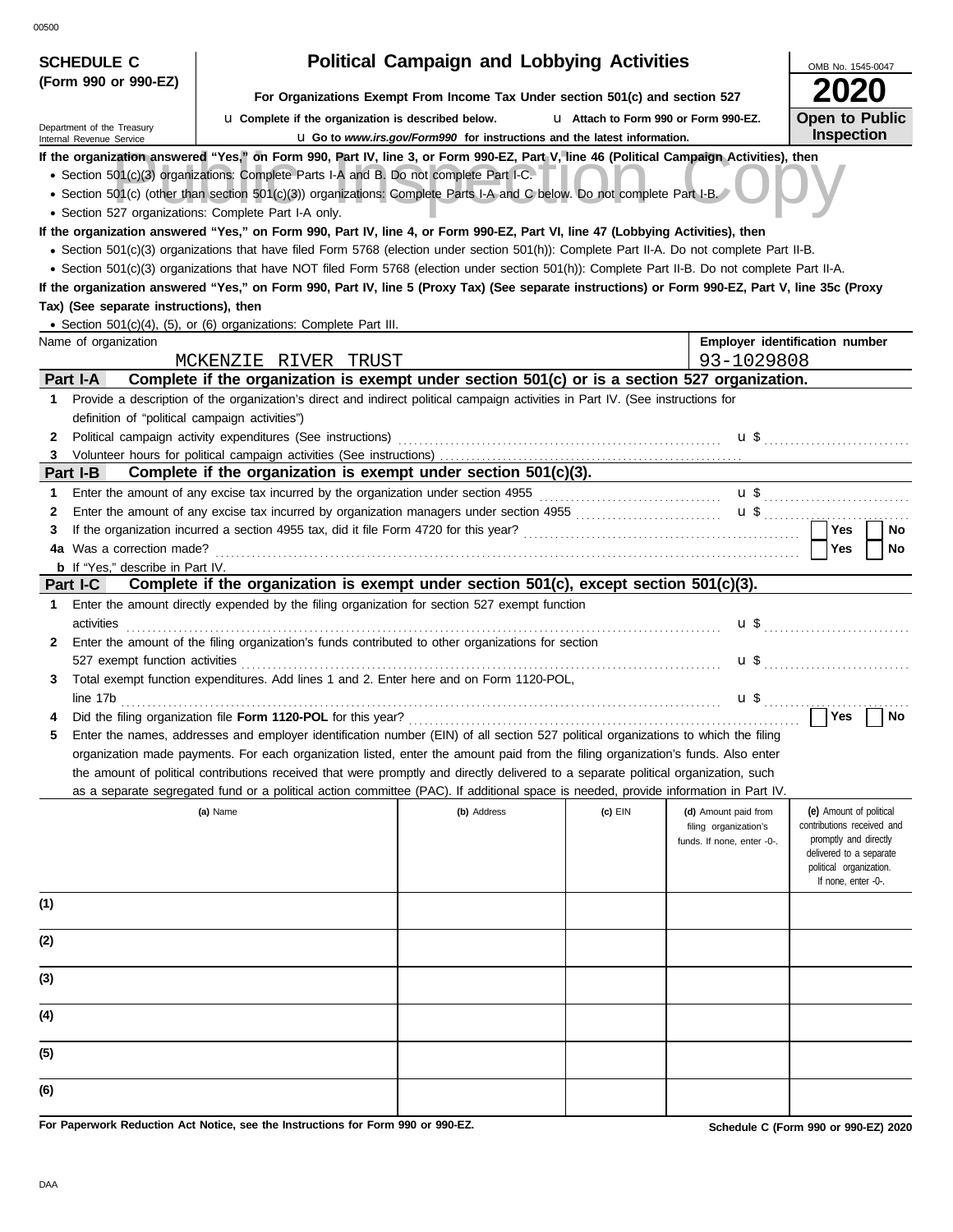|                | Schedule C (Form 990 or 990-EZ) 2020 MCKENZIE RIVER TRUST |                                                                     |  |                                                                                  | 93-1029808                                                                                                                                 | Page 2 |
|----------------|-----------------------------------------------------------|---------------------------------------------------------------------|--|----------------------------------------------------------------------------------|--------------------------------------------------------------------------------------------------------------------------------------------|--------|
| Part II-A      |                                                           |                                                                     |  |                                                                                  | Complete if the organization is exempt under section 501(c)(3) and filed Form 5768 (election under                                         |        |
|                | section 501(h)).                                          |                                                                     |  |                                                                                  |                                                                                                                                            |        |
|                |                                                           |                                                                     |  |                                                                                  | A Check $\mathbf{u}$   if the filing organization belongs to an affiliated group (and list in Part IV each affiliated group member's name, |        |
|                |                                                           | address, EIN, expenses, and share of excess lobbying expenditures). |  |                                                                                  |                                                                                                                                            |        |
| <b>B</b> Check | 11                                                        |                                                                     |  | if the filing organization checked box A and "limited control" provisions apply. |                                                                                                                                            |        |

| Check<br>$\mathbf{u}$                                                            | if the filing organization checked box A and "limited control" provisions apply.                          |                                     |                                |
|----------------------------------------------------------------------------------|-----------------------------------------------------------------------------------------------------------|-------------------------------------|--------------------------------|
|                                                                                  | <b>Limits on Lobbying Expenditures</b><br>(The term "expenditures" means amounts paid or incurred.)       | (a) Filing<br>organization's totals | (b) Affiliated<br>group totals |
| 1a Total lobbying expenditures to influence public opinion (grassroots lobbying) |                                                                                                           | 0                                   |                                |
|                                                                                  | <b>b</b> Total lobbying expenditures to influence a legislative body (direct lobbying)                    | 3,723                               |                                |
|                                                                                  |                                                                                                           | 3,723                               |                                |
|                                                                                  | 1,771,754                                                                                                 |                                     |                                |
|                                                                                  |                                                                                                           | 1,775,477                           |                                |
| f Lobbying nontaxable amount. Enter the amount from the following table in both  |                                                                                                           |                                     |                                |
| columns.                                                                         |                                                                                                           | 238,774                             |                                |
| If the amount on line 1e, column (a) or (b) is:                                  | The lobbying nontaxable amount is:                                                                        |                                     |                                |
| Not over \$500,000                                                               | 20% of the amount on line 1e.                                                                             |                                     |                                |
| Over \$500,000 but not over \$1,000,000                                          | \$100,000 plus 15% of the excess over \$500,000.                                                          |                                     |                                |
| Over \$1,000,000 but not over \$1,500,000                                        | \$175,000 plus 10% of the excess over \$1,000,000.                                                        |                                     |                                |
| Over \$1,500,000 but not over \$17,000,000                                       | \$225,000 plus 5% of the excess over \$1,500,000.                                                         |                                     |                                |
| Over \$17,000,000                                                                | \$1,000,000.                                                                                              |                                     |                                |
|                                                                                  |                                                                                                           | 59,694                              |                                |
|                                                                                  |                                                                                                           |                                     |                                |
| i Subtract line 1f from line 1c. If zero or less, enter -0-                      |                                                                                                           | 0                                   |                                |
|                                                                                  | j If there is an amount other than zero on either line 1h or line 1i, did the organization file Form 4720 |                                     |                                |
| reporting section 4911 tax for this year?                                        |                                                                                                           |                                     | Yes<br>No                      |

**4-Year Averaging Period Under Section 501(h)**

**(Some organizations that made a section 501(h) election do not have to complete all of the five columns below. See the separate instructions for lines 2a through 2f.)**

| Lobbying Expenditures During 4-Year Averaging Period                                   |            |            |            |            |           |  |  |  |  |  |  |
|----------------------------------------------------------------------------------------|------------|------------|------------|------------|-----------|--|--|--|--|--|--|
| Calendar year (or fiscal year<br>beginning in)                                         | (a) $2017$ | $(b)$ 2018 | $(c)$ 2019 | $(d)$ 2020 | (e) Total |  |  |  |  |  |  |
| 2a Lobbying nontaxable amount                                                          | 404,891    | 237,549    | 246,985    | 238,774    | 1,128,199 |  |  |  |  |  |  |
| <b>b</b> Lobbying ceiling amount<br>$(150\% \text{ of line } 2a, \text{ column } (e))$ |            |            |            |            | 1,692,299 |  |  |  |  |  |  |
| c Total lobbying expenditures                                                          | 2,000      | 3,000      | 3,000      | 3,723      | 11,723    |  |  |  |  |  |  |
| <b>d</b> Grassroots nontaxable amount                                                  | 101,223    | 59,387     | 61,746     | 59,694     | 282,050   |  |  |  |  |  |  |
| e Grassroots ceiling amount<br>$(150\% \text{ of line } 2d, \text{ column } (e))$      |            |            |            |            | 423,075   |  |  |  |  |  |  |
| f Grassroots lobbying expenditures                                                     |            |            |            |            |           |  |  |  |  |  |  |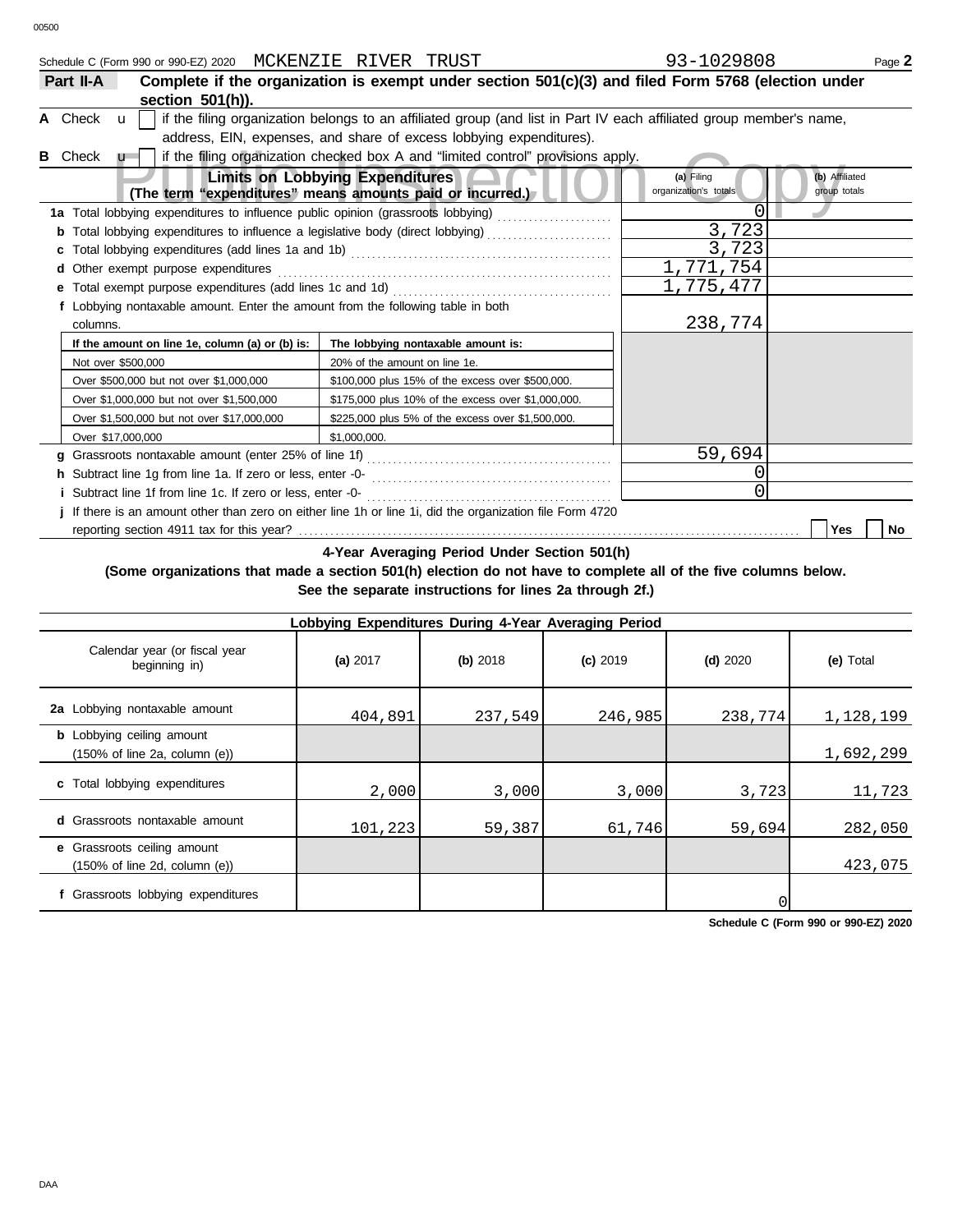|         | Schedule C (Form 990 or 990-EZ) 2020 MCKENZIE RIVER TRUST                                                                                             | 93-1029808 |     |    |              |     | Page 3 |
|---------|-------------------------------------------------------------------------------------------------------------------------------------------------------|------------|-----|----|--------------|-----|--------|
|         | Complete if the organization is exempt under section 501(c)(3) and has NOT filed Form 5768<br>Part II-B                                               |            |     |    |              |     |        |
|         | (election under section 501(h)).                                                                                                                      |            |     |    |              |     |        |
|         | For each "Yes," response on lines 1a through 1i below, provide in Part IV a detailed                                                                  |            | (a) |    | (b)          |     |        |
|         | description of the lobbying activity.                                                                                                                 |            | Yes | No | Amount       |     |        |
|         |                                                                                                                                                       |            |     |    |              |     |        |
| 1.      | During the year, did the filing organization attempt to influence foreign, national, state, or local                                                  |            |     |    |              |     |        |
|         | legislation, including any attempt to influence public opinion on a legislative matter or                                                             |            |     |    |              |     |        |
|         | referendum, through the use of:                                                                                                                       |            |     |    |              |     |        |
|         | a Volunteers?                                                                                                                                         |            |     |    |              |     |        |
|         | Paid staff or management (include compensation in expenses reported on lines 1c through 1i)?                                                          |            |     |    |              |     |        |
|         | Media advertisements?                                                                                                                                 |            |     |    |              |     |        |
|         | d Mailings to members, legislators, or the public?                                                                                                    |            |     |    |              |     |        |
|         | e Publications, or published or broadcast statements?                                                                                                 |            |     |    |              |     |        |
|         | f Grants to other organizations for lobbying purposes?                                                                                                |            |     |    |              |     |        |
|         |                                                                                                                                                       |            |     |    |              |     |        |
|         | h Rallies, demonstrations, seminars, conventions, speeches, lectures, or any similar means?<br><i>i</i> Other activities?                             |            |     |    |              |     |        |
|         |                                                                                                                                                       |            |     |    |              |     |        |
|         | j Total. Add lines 1c through 1i                                                                                                                      |            |     |    |              |     |        |
|         | <b>b</b> If "Yes," enter the amount of any tax incurred under section 4912                                                                            |            |     |    |              |     |        |
|         | c If "Yes," enter the amount of any tax incurred by organization managers under section 4912                                                          |            |     |    |              |     |        |
|         |                                                                                                                                                       |            |     |    |              |     |        |
|         | Complete if the organization is exempt under section 501(c)(4), section 501(c)(5), or section<br>Part III-A                                           |            |     |    |              |     |        |
|         | $501(c)(6)$ .                                                                                                                                         |            |     |    |              |     |        |
|         |                                                                                                                                                       |            |     |    |              | Yes | No     |
| 1.      | Were substantially all (90% or more) dues received nondeductible by members?                                                                          |            |     |    | $\mathbf 1$  |     |        |
| 2       | Did the organization make only in-house lobbying expenditures of \$2,000 or less?                                                                     |            |     |    | $\mathbf{2}$ |     |        |
| 3       | Did the organization agree to carry over lobbying and political campaign activity expenditures from the prior year?                                   |            |     |    | 3            |     |        |
|         | Complete if the organization is exempt under section 501(c)(4), section 501(c)(5), or section<br>Part III-B                                           |            |     |    |              |     |        |
|         | 501(c)(6) and if either (a) BOTH Part III-A, lines 1 and 2, are answered "No" OR (b) Part III-A, line 3, is                                           |            |     |    |              |     |        |
|         | answered "Yes."                                                                                                                                       |            |     |    |              |     |        |
| 1       | Dues, assessments and similar amounts from members                                                                                                    |            |     | 1  |              |     |        |
| 2       | Section 162(e) nondeductible lobbying and political expenditures (do not include amounts of                                                           |            |     |    |              |     |        |
|         | political expenses for which the section 527(f) tax was paid).                                                                                        |            |     |    |              |     |        |
|         | Current year                                                                                                                                          |            |     | 2a |              |     |        |
|         |                                                                                                                                                       |            |     | 2b |              |     |        |
|         | Total                                                                                                                                                 |            |     | 2C |              |     |        |
| З       | Aggregate amount reported in section 6033(e)(1)(A) notices of nondeductible section 162(e) dues                                                       |            |     | 3  |              |     |        |
| 4       | If notices were sent and the amount on line 2c exceeds the amount on line 3, what portion of the                                                      |            |     |    |              |     |        |
|         | excess does the organization agree to carryover to the reasonable estimate of nondeductible lobbying                                                  |            |     |    |              |     |        |
|         | and political expenditure next year?                                                                                                                  |            |     | 4  |              |     |        |
| -5      |                                                                                                                                                       |            |     | 5  |              |     |        |
| Part IV | Supplemental Information                                                                                                                              |            |     |    |              |     |        |
|         | Provide the descriptions required for Part I-A, line 1; Part I-B, line 4; Part I-C, line 5; Part II-A (affiliated group list); Part II-A, lines 1 and |            |     |    |              |     |        |
|         | 2 (See instructions); and Part II-B, line 1. Also, complete this part for any additional information.                                                 |            |     |    |              |     |        |
|         |                                                                                                                                                       |            |     |    |              |     |        |
|         |                                                                                                                                                       |            |     |    |              |     |        |
|         |                                                                                                                                                       |            |     |    |              |     |        |
|         |                                                                                                                                                       |            |     |    |              |     |        |
|         |                                                                                                                                                       |            |     |    |              |     |        |
|         |                                                                                                                                                       |            |     |    |              |     |        |
|         |                                                                                                                                                       |            |     |    |              |     |        |
|         |                                                                                                                                                       |            |     |    |              |     |        |
|         |                                                                                                                                                       |            |     |    |              |     |        |
|         |                                                                                                                                                       |            |     |    |              |     |        |
|         |                                                                                                                                                       |            |     |    |              |     |        |
|         |                                                                                                                                                       |            |     |    |              |     |        |
|         |                                                                                                                                                       |            |     |    |              |     |        |
|         |                                                                                                                                                       |            |     |    |              |     |        |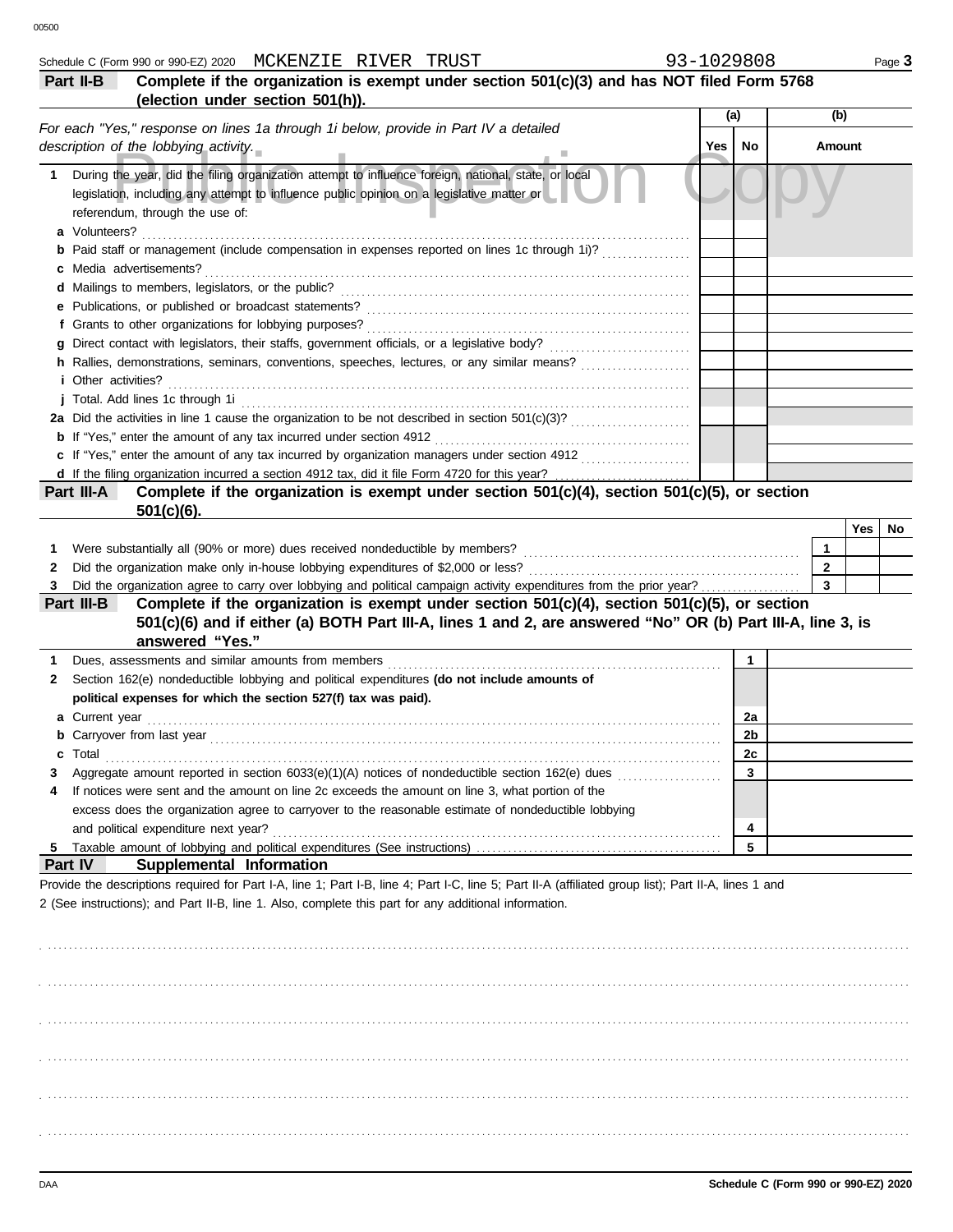|         |  | Schedule C (Form 990 or 990-EZ) 2020 MCKENZIE RIVER TRUST |  |  | 93-1029808<br>Page 4 |  |  |  |
|---------|--|-----------------------------------------------------------|--|--|----------------------|--|--|--|
| Part IV |  | Supplemental Information (continued)                      |  |  |                      |  |  |  |
|         |  |                                                           |  |  |                      |  |  |  |
|         |  |                                                           |  |  |                      |  |  |  |
|         |  |                                                           |  |  |                      |  |  |  |
|         |  | Public Inspection Copy                                    |  |  |                      |  |  |  |
|         |  |                                                           |  |  |                      |  |  |  |
|         |  |                                                           |  |  |                      |  |  |  |
|         |  |                                                           |  |  |                      |  |  |  |
|         |  |                                                           |  |  |                      |  |  |  |
|         |  |                                                           |  |  |                      |  |  |  |
|         |  |                                                           |  |  |                      |  |  |  |
|         |  |                                                           |  |  |                      |  |  |  |
|         |  |                                                           |  |  |                      |  |  |  |
|         |  |                                                           |  |  |                      |  |  |  |
|         |  |                                                           |  |  |                      |  |  |  |
|         |  |                                                           |  |  |                      |  |  |  |
|         |  |                                                           |  |  |                      |  |  |  |
|         |  |                                                           |  |  |                      |  |  |  |
|         |  |                                                           |  |  |                      |  |  |  |
|         |  |                                                           |  |  |                      |  |  |  |
|         |  |                                                           |  |  |                      |  |  |  |
|         |  |                                                           |  |  |                      |  |  |  |
|         |  |                                                           |  |  |                      |  |  |  |
|         |  |                                                           |  |  |                      |  |  |  |
|         |  |                                                           |  |  |                      |  |  |  |
|         |  |                                                           |  |  |                      |  |  |  |
|         |  |                                                           |  |  |                      |  |  |  |
|         |  |                                                           |  |  |                      |  |  |  |
|         |  |                                                           |  |  |                      |  |  |  |
|         |  |                                                           |  |  |                      |  |  |  |
|         |  |                                                           |  |  |                      |  |  |  |
|         |  |                                                           |  |  |                      |  |  |  |
|         |  |                                                           |  |  |                      |  |  |  |
|         |  |                                                           |  |  |                      |  |  |  |
|         |  |                                                           |  |  |                      |  |  |  |
|         |  |                                                           |  |  |                      |  |  |  |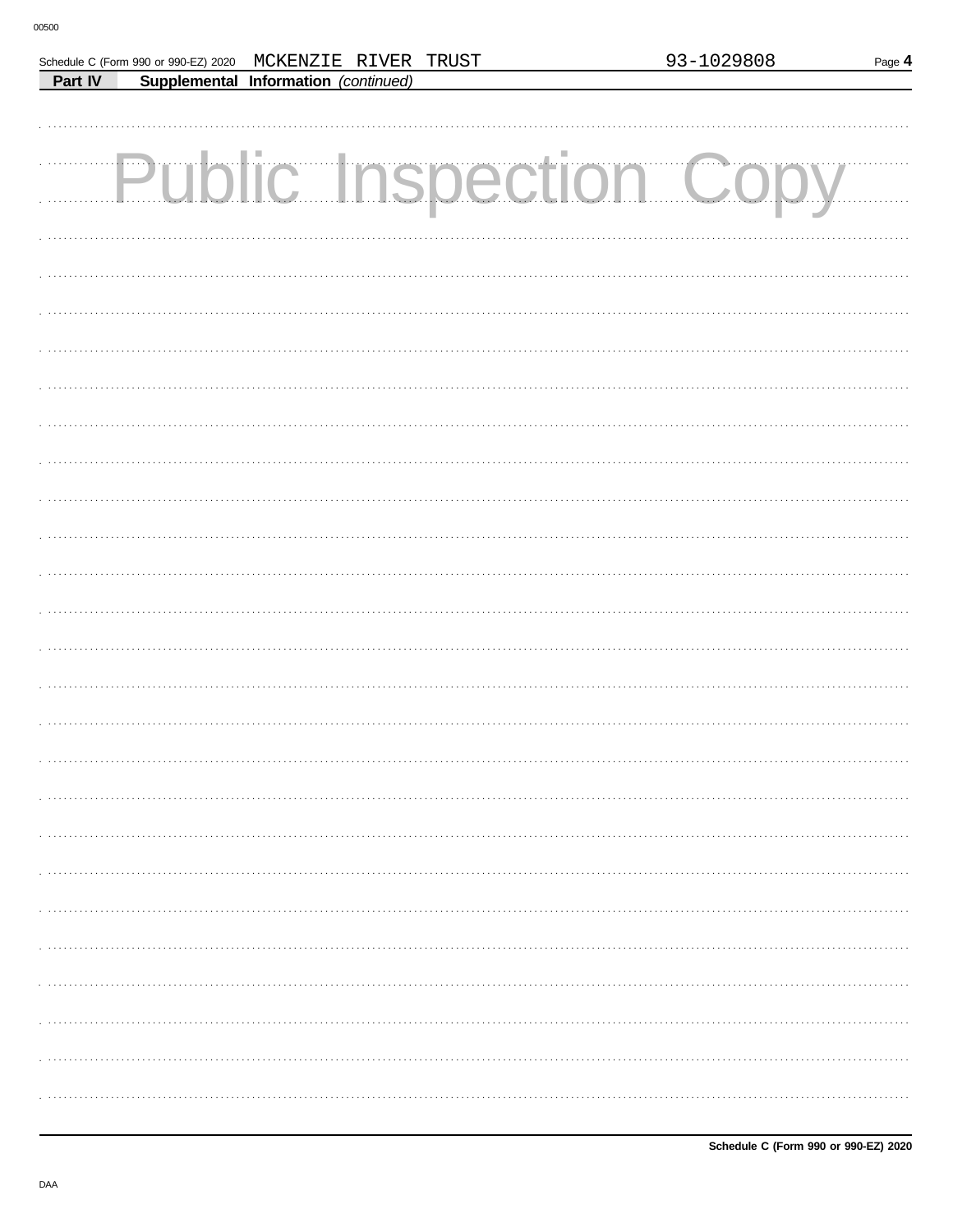|   | <b>SCHEDULE D</b>                                                                                           |                                                                                                                                                                           |                                                                                                                                        | Supplemental Financial Statements                  |  |    |                                | OMB No. 1545-0047               |
|---|-------------------------------------------------------------------------------------------------------------|---------------------------------------------------------------------------------------------------------------------------------------------------------------------------|----------------------------------------------------------------------------------------------------------------------------------------|----------------------------------------------------|--|----|--------------------------------|---------------------------------|
|   | (Form 990)                                                                                                  |                                                                                                                                                                           | u Complete if the organization answered "Yes" on Form 990,<br>Part IV, line 6, 7, 8, 9, 10, 11a, 11b, 11c, 11d, 11e, 11f, 12a, or 12b. |                                                    |  |    |                                |                                 |
|   | Department of the Treasury                                                                                  |                                                                                                                                                                           | u Attach to Form 990.                                                                                                                  |                                                    |  |    |                                | Open to Public                  |
|   | Internal Revenue Service<br><b>u</b> Go to www.irs.gov/Form990 for instructions and the latest information. |                                                                                                                                                                           |                                                                                                                                        |                                                    |  |    |                                | <b>Inspection</b>               |
|   | Name of the organization                                                                                    |                                                                                                                                                                           |                                                                                                                                        |                                                    |  |    | Employer identification number |                                 |
|   | MCKENZIE RIVER TRUST                                                                                        |                                                                                                                                                                           |                                                                                                                                        |                                                    |  |    | 93-1029808                     |                                 |
|   | Part I                                                                                                      | Organizations Maintaining Donor Advised Funds or Other Similar Funds or Accounts.<br>Complete if the organization answered "Yes" on Form 990, Part IV, line 6.            |                                                                                                                                        |                                                    |  |    |                                |                                 |
|   |                                                                                                             |                                                                                                                                                                           |                                                                                                                                        | (a) Donor advised funds                            |  |    |                                | (b) Funds and other accounts    |
| 1 | Total number at end of year                                                                                 |                                                                                                                                                                           |                                                                                                                                        |                                                    |  |    |                                |                                 |
| 2 |                                                                                                             | Aggregate value of contributions to (during year)                                                                                                                         |                                                                                                                                        |                                                    |  |    |                                |                                 |
| 3 |                                                                                                             | Aggregate value of grants from (during year)                                                                                                                              |                                                                                                                                        |                                                    |  |    |                                |                                 |
| 4 |                                                                                                             |                                                                                                                                                                           |                                                                                                                                        |                                                    |  |    |                                |                                 |
| 5 |                                                                                                             | Did the organization inform all donors and donor advisors in writing that the assets held in donor advised                                                                |                                                                                                                                        |                                                    |  |    |                                |                                 |
|   |                                                                                                             |                                                                                                                                                                           |                                                                                                                                        |                                                    |  |    |                                | Yes<br>No                       |
| 6 |                                                                                                             | Did the organization inform all grantees, donors, and donor advisors in writing that grant funds can be used                                                              |                                                                                                                                        |                                                    |  |    |                                |                                 |
|   |                                                                                                             | only for charitable purposes and not for the benefit of the donor or donor advisor, or for any other purpose                                                              |                                                                                                                                        |                                                    |  |    |                                |                                 |
|   |                                                                                                             |                                                                                                                                                                           |                                                                                                                                        |                                                    |  |    |                                | Yes<br>No                       |
|   | Part II                                                                                                     | <b>Conservation Easements.</b><br>Complete if the organization answered "Yes" on Form 990, Part IV, line 7.                                                               |                                                                                                                                        |                                                    |  |    |                                |                                 |
| 1 |                                                                                                             | Purpose(s) of conservation easements held by the organization (check all that apply).                                                                                     |                                                                                                                                        |                                                    |  |    |                                |                                 |
|   |                                                                                                             | Preservation of land for public use (for example, recreation or education)                                                                                                |                                                                                                                                        | Preservation of a historically important land area |  |    |                                |                                 |
|   | Χ<br>Protection of natural habitat                                                                          |                                                                                                                                                                           |                                                                                                                                        | Preservation of a certified historic structure     |  |    |                                |                                 |
|   | Preservation of open space                                                                                  |                                                                                                                                                                           |                                                                                                                                        |                                                    |  |    |                                |                                 |
| 2 |                                                                                                             | Complete lines 2a through 2d if the organization held a qualified conservation contribution in the form of a conservation                                                 |                                                                                                                                        |                                                    |  |    |                                |                                 |
|   |                                                                                                             | easement on the last day of the tax year.                                                                                                                                 |                                                                                                                                        |                                                    |  |    |                                | Held at the End of the Tax Year |
| а |                                                                                                             |                                                                                                                                                                           |                                                                                                                                        |                                                    |  | 2a |                                | 35                              |
| b |                                                                                                             |                                                                                                                                                                           |                                                                                                                                        |                                                    |  | 2b |                                | 4,383.00                        |
| c |                                                                                                             | Number of conservation easements on a certified historic structure included in (a) [[[[[ [ [ ]]]                                                                          |                                                                                                                                        |                                                    |  | 2c |                                |                                 |
| d |                                                                                                             | Number of conservation easements included in (c) acquired after 7/25/06, and not on a                                                                                     |                                                                                                                                        |                                                    |  |    |                                |                                 |
|   |                                                                                                             | historic structure listed in the National Register                                                                                                                        |                                                                                                                                        |                                                    |  | 2d |                                |                                 |
| 3 |                                                                                                             | Number of conservation easements modified, transferred, released, extinguished, or terminated by the organization during the                                              |                                                                                                                                        |                                                    |  |    |                                |                                 |
|   | tax year <b>u</b>                                                                                           | .                                                                                                                                                                         |                                                                                                                                        |                                                    |  |    |                                |                                 |
|   |                                                                                                             | Number of states where property subject to conservation easement is located $\mathbf{u}$ $1$                                                                              |                                                                                                                                        |                                                    |  |    |                                |                                 |
| 5 |                                                                                                             | Does the organization have a written policy regarding the periodic monitoring, inspection, handling of                                                                    |                                                                                                                                        |                                                    |  |    |                                | <b>No</b>                       |
|   |                                                                                                             | violations, and enforcement of the conservation easements it holds?<br>$\boxed{\text{X}}$ Yes                                                                             |                                                                                                                                        |                                                    |  |    |                                |                                 |
| 6 | $\mathbf{u}$ 650                                                                                            | Staff and volunteer hours devoted to monitoring, inspecting, handling of violations, and enforcing conservation easements during the year                                 |                                                                                                                                        |                                                    |  |    |                                |                                 |
| 7 |                                                                                                             | Amount of expenses incurred in monitoring, inspecting, handling of violations, and enforcing conservation easements during the year                                       |                                                                                                                                        |                                                    |  |    |                                |                                 |
|   | u\$ 30,835                                                                                                  |                                                                                                                                                                           |                                                                                                                                        |                                                    |  |    |                                |                                 |
| 8 |                                                                                                             | Does each conservation easement reported on line 2(d) above satisfy the requirements of section 170(h)(4)(B)(i)                                                           |                                                                                                                                        |                                                    |  |    |                                |                                 |
|   |                                                                                                             |                                                                                                                                                                           |                                                                                                                                        |                                                    |  |    |                                | Yes<br>No                       |
| 9 |                                                                                                             | In Part XIII, describe how the organization reports conservation easements in its revenue and expense statement and                                                       |                                                                                                                                        |                                                    |  |    |                                |                                 |
|   |                                                                                                             | balance sheet, and include, if applicable, the text of the footnote to the organization's financial statements that describes the                                         |                                                                                                                                        |                                                    |  |    |                                |                                 |
|   |                                                                                                             | organization's accounting for conservation easements.                                                                                                                     |                                                                                                                                        |                                                    |  |    |                                |                                 |
|   | Part III                                                                                                    | Organizations Maintaining Collections of Art, Historical Treasures, or Other Similar Assets.<br>Complete if the organization answered "Yes" on Form 990, Part IV, line 8. |                                                                                                                                        |                                                    |  |    |                                |                                 |
|   |                                                                                                             | 1a If the organization elected, as permitted under FASB ASC 958, not to report in its revenue statement and balance sheet works                                           |                                                                                                                                        |                                                    |  |    |                                |                                 |
|   |                                                                                                             | of art, historical treasures, or other similar assets held for public exhibition, education, or research in furtherance of public                                         |                                                                                                                                        |                                                    |  |    |                                |                                 |
|   |                                                                                                             | service, provide in Part XIII the text of the footnote to its financial statements that describes these items.                                                            |                                                                                                                                        |                                                    |  |    |                                |                                 |
| b |                                                                                                             | If the organization elected, as permitted under FASB ASC 958, to report in its revenue statement and balance sheet works of                                               |                                                                                                                                        |                                                    |  |    |                                |                                 |
|   |                                                                                                             | art, historical treasures, or other similar assets held for public exhibition, education, or research in furtherance of public service,                                   |                                                                                                                                        |                                                    |  |    |                                |                                 |
|   |                                                                                                             | provide the following amounts relating to these items:                                                                                                                    |                                                                                                                                        |                                                    |  |    |                                |                                 |
|   | (i)                                                                                                         |                                                                                                                                                                           |                                                                                                                                        |                                                    |  |    |                                |                                 |
|   |                                                                                                             |                                                                                                                                                                           |                                                                                                                                        |                                                    |  |    |                                | $\mathbf{u}$ \$                 |
| 2 |                                                                                                             | If the organization received or held works of art, historical treasures, or other similar assets for financial gain, provide the                                          |                                                                                                                                        |                                                    |  |    |                                |                                 |
|   |                                                                                                             | following amounts required to be reported under FASB ASC 958 relating to these items:                                                                                     |                                                                                                                                        |                                                    |  |    |                                |                                 |
|   |                                                                                                             | a Revenue included on Form 990, Part VIII, line 1                                                                                                                         |                                                                                                                                        |                                                    |  |    |                                |                                 |
|   |                                                                                                             |                                                                                                                                                                           |                                                                                                                                        |                                                    |  |    |                                |                                 |

**For Paperwork Reduction Act Notice, see the Instructions for Form 990.**<br><sub>DAA</sub>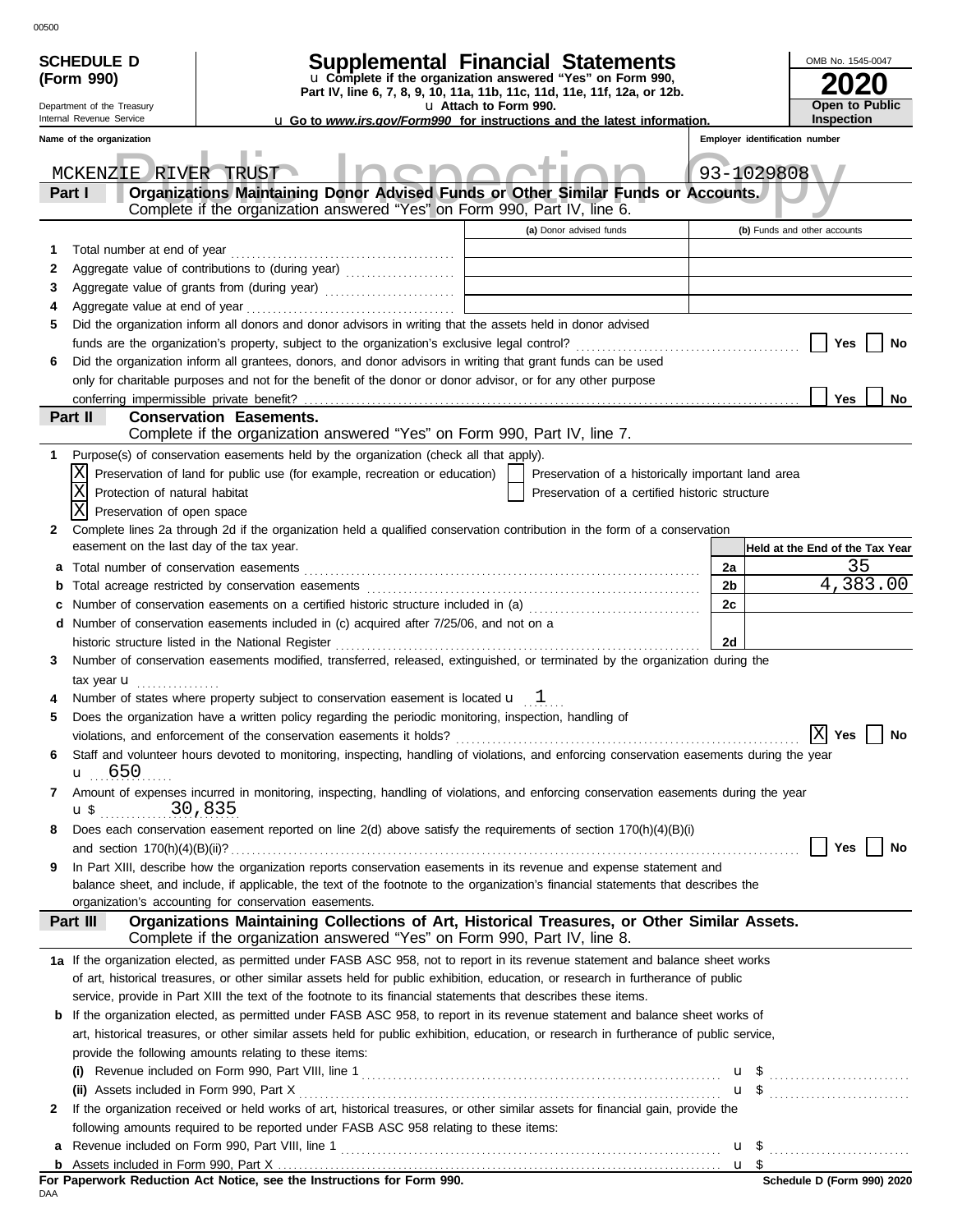00500

|    | Schedule D (Form 990) 2020 MCKENZIE RIVER TRUST                                                                                                                                                                                                        |                                         |                          |                                    | 93-1029808                      |                      |                |                     | Page 2    |
|----|--------------------------------------------------------------------------------------------------------------------------------------------------------------------------------------------------------------------------------------------------------|-----------------------------------------|--------------------------|------------------------------------|---------------------------------|----------------------|----------------|---------------------|-----------|
| 3  | Organizations Maintaining Collections of Art, Historical Treasures, or Other Similar Assets (continued)<br>Part III<br>Using the organization's acquisition, accession, and other records, check any of the following that make significant use of its |                                         |                          |                                    |                                 |                      |                |                     |           |
|    | collection items (check all that apply):                                                                                                                                                                                                               |                                         |                          |                                    |                                 |                      |                |                     |           |
| a  | Public exhibition                                                                                                                                                                                                                                      | d                                       | Loan or exchange program |                                    |                                 |                      |                |                     |           |
| b  | Scholarly research<br>Preservation for future generations                                                                                                                                                                                              | е                                       | Other                    |                                    |                                 |                      |                |                     |           |
| c  | Provide a description of the organization's collections and explain how they further the organization's exempt purpose in Part                                                                                                                         |                                         |                          |                                    |                                 |                      |                |                     |           |
|    | XIII.                                                                                                                                                                                                                                                  |                                         |                          |                                    |                                 |                      |                |                     |           |
| 5. | During the year, did the organization solicit or receive donations of art, historical treasures, or other similar                                                                                                                                      |                                         |                          |                                    |                                 |                      |                |                     |           |
|    | assets to be sold to raise funds rather than to be maintained as part of the organization's collection?                                                                                                                                                |                                         |                          |                                    |                                 |                      | <b>Yes</b>     |                     | No        |
|    | Part IV<br><b>Escrow and Custodial Arrangements.</b>                                                                                                                                                                                                   |                                         |                          |                                    |                                 |                      |                |                     |           |
|    | Complete if the organization answered "Yes" on Form 990, Part IV, line 9, or reported an amount on Form                                                                                                                                                |                                         |                          |                                    |                                 |                      |                |                     |           |
|    | 990, Part X, line 21.                                                                                                                                                                                                                                  |                                         |                          |                                    |                                 |                      |                |                     |           |
|    | 1a Is the organization an agent, trustee, custodian or other intermediary for contributions or other assets not                                                                                                                                        |                                         |                          |                                    |                                 |                      |                |                     |           |
|    |                                                                                                                                                                                                                                                        |                                         |                          |                                    |                                 |                      | Yes            |                     | No        |
|    | <b>b</b> If "Yes," explain the arrangement in Part XIII and complete the following table:                                                                                                                                                              |                                         |                          |                                    |                                 |                      |                |                     |           |
|    |                                                                                                                                                                                                                                                        |                                         |                          |                                    |                                 |                      | Amount         |                     |           |
|    | c Beginning balance <b>contract to the contract of the set of the contract of the contract of the contract of the contract of the contract of the contract of the contract of the contract of the contract of the contract of th</b>                   |                                         |                          |                                    |                                 | 1c                   |                |                     |           |
|    |                                                                                                                                                                                                                                                        |                                         |                          |                                    |                                 | 1d                   |                |                     |           |
| е  |                                                                                                                                                                                                                                                        |                                         |                          |                                    |                                 | 1e                   |                |                     |           |
| f  | Ending balance <b>construction and the construction of the construction</b> of the construction of the construction of the construction of the construction of the construction of the construction of the construction of the cons                    |                                         |                          |                                    |                                 | 1f                   | <b>Yes</b>     |                     |           |
|    |                                                                                                                                                                                                                                                        |                                         |                          |                                    |                                 |                      |                |                     | <b>No</b> |
|    | <b>Part V</b><br><b>Endowment Funds.</b>                                                                                                                                                                                                               |                                         |                          |                                    |                                 |                      |                |                     |           |
|    | Complete if the organization answered "Yes" on Form 990, Part IV, line 10.                                                                                                                                                                             |                                         |                          |                                    |                                 |                      |                |                     |           |
|    |                                                                                                                                                                                                                                                        | (a) Current year                        | (b) Prior year           | (c) Two years back                 |                                 | (d) Three years back |                | (e) Four years back |           |
|    | 1a Beginning of year balance                                                                                                                                                                                                                           | <u> 1990 - Jan Alexandria (</u>         |                          |                                    |                                 |                      |                |                     |           |
|    | <b>b</b> Contributions <b>contributions</b>                                                                                                                                                                                                            |                                         |                          |                                    |                                 |                      |                |                     |           |
|    | <b>c</b> Net investment earnings, gains, and                                                                                                                                                                                                           |                                         |                          |                                    |                                 |                      |                |                     |           |
|    |                                                                                                                                                                                                                                                        |                                         |                          |                                    |                                 |                      |                |                     |           |
|    | d Grants or scholarships                                                                                                                                                                                                                               |                                         |                          |                                    |                                 |                      |                |                     |           |
|    | e Other expenditures for facilities and                                                                                                                                                                                                                |                                         |                          |                                    |                                 |                      |                |                     |           |
|    |                                                                                                                                                                                                                                                        |                                         |                          |                                    |                                 |                      |                |                     |           |
|    | f Administrative expenses                                                                                                                                                                                                                              |                                         |                          |                                    |                                 |                      |                |                     |           |
| g  |                                                                                                                                                                                                                                                        |                                         |                          |                                    |                                 |                      |                |                     |           |
|    | Provide the estimated percentage of the current year end balance (line 1g, column (a)) held as:                                                                                                                                                        |                                         |                          |                                    |                                 |                      |                |                     |           |
|    | a Board designated or quasi-endowment <b>u</b> %                                                                                                                                                                                                       |                                         |                          |                                    |                                 |                      |                |                     |           |
|    | Permanent endowment <b>u</b> %                                                                                                                                                                                                                         |                                         |                          |                                    |                                 |                      |                |                     |           |
|    | c Term endowment <b>u</b> %                                                                                                                                                                                                                            |                                         |                          |                                    |                                 |                      |                |                     |           |
|    | The percentages on lines 2a, 2b, and 2c should equal 100%.                                                                                                                                                                                             |                                         |                          |                                    |                                 |                      |                |                     |           |
|    | 3a Are there endowment funds not in the possession of the organization that are held and administered for the                                                                                                                                          |                                         |                          |                                    |                                 |                      |                |                     |           |
|    | organization by:                                                                                                                                                                                                                                       |                                         |                          |                                    |                                 |                      |                | Yes                 | No.       |
|    |                                                                                                                                                                                                                                                        |                                         |                          |                                    |                                 |                      | 3a(i)          |                     |           |
|    | (ii) Related organizations <b>constants</b> and constant of the constant of the constant of the constant of the constant of the constant of the constant of the constant of the constant of the constant of the constant of the con                    |                                         |                          |                                    |                                 |                      | 3a(ii)         |                     |           |
|    |                                                                                                                                                                                                                                                        |                                         |                          |                                    |                                 |                      | 3b             |                     |           |
|    | Describe in Part XIII the intended uses of the organization's endowment funds.                                                                                                                                                                         |                                         |                          |                                    |                                 |                      |                |                     |           |
|    | Land, Buildings, and Equipment.<br><b>Part VI</b>                                                                                                                                                                                                      |                                         |                          |                                    |                                 |                      |                |                     |           |
|    | Complete if the organization answered "Yes" on Form 990, Part IV, line 11a. See Form 990, Part X, line 10.                                                                                                                                             |                                         |                          |                                    |                                 |                      |                |                     |           |
|    | Description of property                                                                                                                                                                                                                                | (a) Cost or other basis<br>(investment) |                          | (b) Cost or other basis<br>(other) | (c) Accumulated<br>depreciation |                      | (d) Book value |                     |           |
|    |                                                                                                                                                                                                                                                        |                                         |                          |                                    |                                 |                      |                |                     |           |
|    |                                                                                                                                                                                                                                                        |                                         |                          | 3,831,322<br>321,438               |                                 | 111,449              | 3,831,322      | 209,989             |           |
|    |                                                                                                                                                                                                                                                        |                                         |                          |                                    |                                 |                      |                |                     |           |
|    | c Leasehold improvements                                                                                                                                                                                                                               |                                         |                          | 229,638                            |                                 | 117,378              |                | 112,260             |           |
|    | e Other                                                                                                                                                                                                                                                |                                         |                          | 349,593                            |                                 | 108,904              |                | 240,689             |           |
|    | Total. Add lines 1a through 1e. (Column (d) must equal Form 990, Part X, column (B), line 10c.)                                                                                                                                                        |                                         |                          |                                    |                                 | u                    | 4,394,260      |                     |           |
|    |                                                                                                                                                                                                                                                        |                                         |                          |                                    |                                 |                      |                |                     |           |

**Schedule D (Form 990) 2020**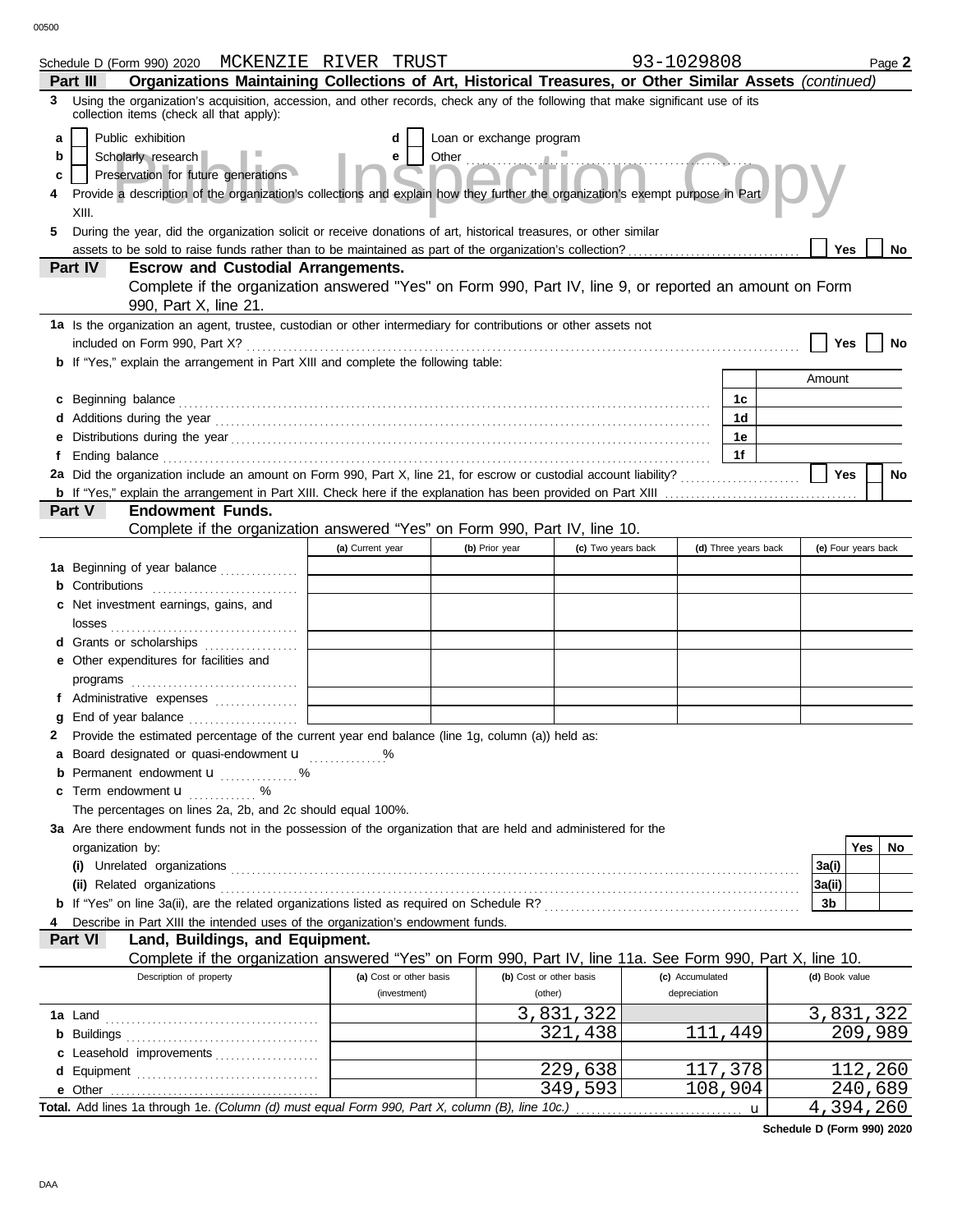|                           | MCKENZIE RIVER<br>TRUST<br>Schedule D (Form 990) 2020                                                      |                | 93-1029808                       | Page 3         |
|---------------------------|------------------------------------------------------------------------------------------------------------|----------------|----------------------------------|----------------|
| Part VII                  | <b>Investments - Other Securities.</b>                                                                     |                |                                  |                |
|                           | Complete if the organization answered "Yes" on Form 990, Part IV, line 11b. See Form 990, Part X, line 12. |                |                                  |                |
|                           | (a) Description of security or category                                                                    | (b) Book value | (c) Method of valuation:         |                |
|                           | (including name of security)                                                                               |                | Cost or end-of-year market value |                |
| (1) Financial derivatives | Ш                                                                                                          |                |                                  |                |
|                           | (2) Closely held equity interests                                                                          |                |                                  |                |
|                           | (3) Other BENEFICIAL INTEREST IN OCF                                                                       | 663,262        | <b>MARKET</b>                    |                |
| (A)                       |                                                                                                            |                |                                  |                |
| (B)                       |                                                                                                            |                |                                  |                |
| (C)                       |                                                                                                            |                |                                  |                |
| (D)                       |                                                                                                            |                |                                  |                |
| (E)                       |                                                                                                            |                |                                  |                |
| (F)                       |                                                                                                            |                |                                  |                |
| (G)                       |                                                                                                            |                |                                  |                |
| (H)                       |                                                                                                            |                |                                  |                |
|                           | Total. (Column (b) must equal Form 990, Part X, col. (B) line 12.)<br>u                                    | 663,262        |                                  |                |
| Part VIII                 | Investments - Program Related.                                                                             |                |                                  |                |
|                           | Complete if the organization answered "Yes" on Form 990, Part IV, line 11c. See Form 990, Part X, line 13. |                |                                  |                |
|                           | (a) Description of investment                                                                              | (b) Book value | (c) Method of valuation:         |                |
|                           |                                                                                                            |                | Cost or end-of-year market value |                |
| (1)                       |                                                                                                            |                |                                  |                |
| (2)                       |                                                                                                            |                |                                  |                |
| (3)                       |                                                                                                            |                |                                  |                |
| (4)                       |                                                                                                            |                |                                  |                |
| (5)                       |                                                                                                            |                |                                  |                |
| (6)                       |                                                                                                            |                |                                  |                |
| (7)                       |                                                                                                            |                |                                  |                |
| (8)                       |                                                                                                            |                |                                  |                |
| (9)                       | Total. (Column (b) must equal Form 990, Part X, col. (B) line 13.) $\ldots$ u                              |                |                                  |                |
| Part IX                   | Other Assets.                                                                                              |                |                                  |                |
|                           | Complete if the organization answered "Yes" on Form 990, Part IV, line 11d. See Form 990, Part X, line 15. |                |                                  |                |
|                           | (a) Description                                                                                            |                |                                  | (b) Book value |
| (1)                       |                                                                                                            |                |                                  |                |
| (2)                       |                                                                                                            |                |                                  |                |
| (3)                       |                                                                                                            |                |                                  |                |
| (4)                       |                                                                                                            |                |                                  |                |
| (5)                       |                                                                                                            |                |                                  |                |
| (6)                       |                                                                                                            |                |                                  |                |
| (7)                       |                                                                                                            |                |                                  |                |
| (8)                       |                                                                                                            |                |                                  |                |
| (9)                       |                                                                                                            |                |                                  |                |
|                           |                                                                                                            |                | u                                |                |
| Part X                    | Other Liabilities.                                                                                         |                |                                  |                |
|                           | Complete if the organization answered "Yes" on Form 990, Part IV, line 11e or 11f. See Form 990, Part X,   |                |                                  |                |
|                           | line 25.                                                                                                   |                |                                  |                |
| 1.                        | (a) Description of liability                                                                               |                |                                  | (b) Book value |
| (1)                       | Federal income taxes                                                                                       |                |                                  |                |
| (2)                       |                                                                                                            |                |                                  |                |
| (3)                       |                                                                                                            |                |                                  |                |
| (4)                       |                                                                                                            |                |                                  |                |
| (5)                       |                                                                                                            |                |                                  |                |
| (6)                       |                                                                                                            |                |                                  |                |
| (7)                       |                                                                                                            |                |                                  |                |
| (8)                       |                                                                                                            |                |                                  |                |
| (9)                       |                                                                                                            |                |                                  |                |

Total. (Column (b) must equal Form 990, Part X, col. (B) line 25.) .

Liability for uncertain tax positions. In Part XIII, provide the text of the footnote to the organization's financial statements that reports the **2.** organization's liability for uncertain tax positions under FASB ASC 740. Check here if the text of the footnote has been provided in Part XIII

u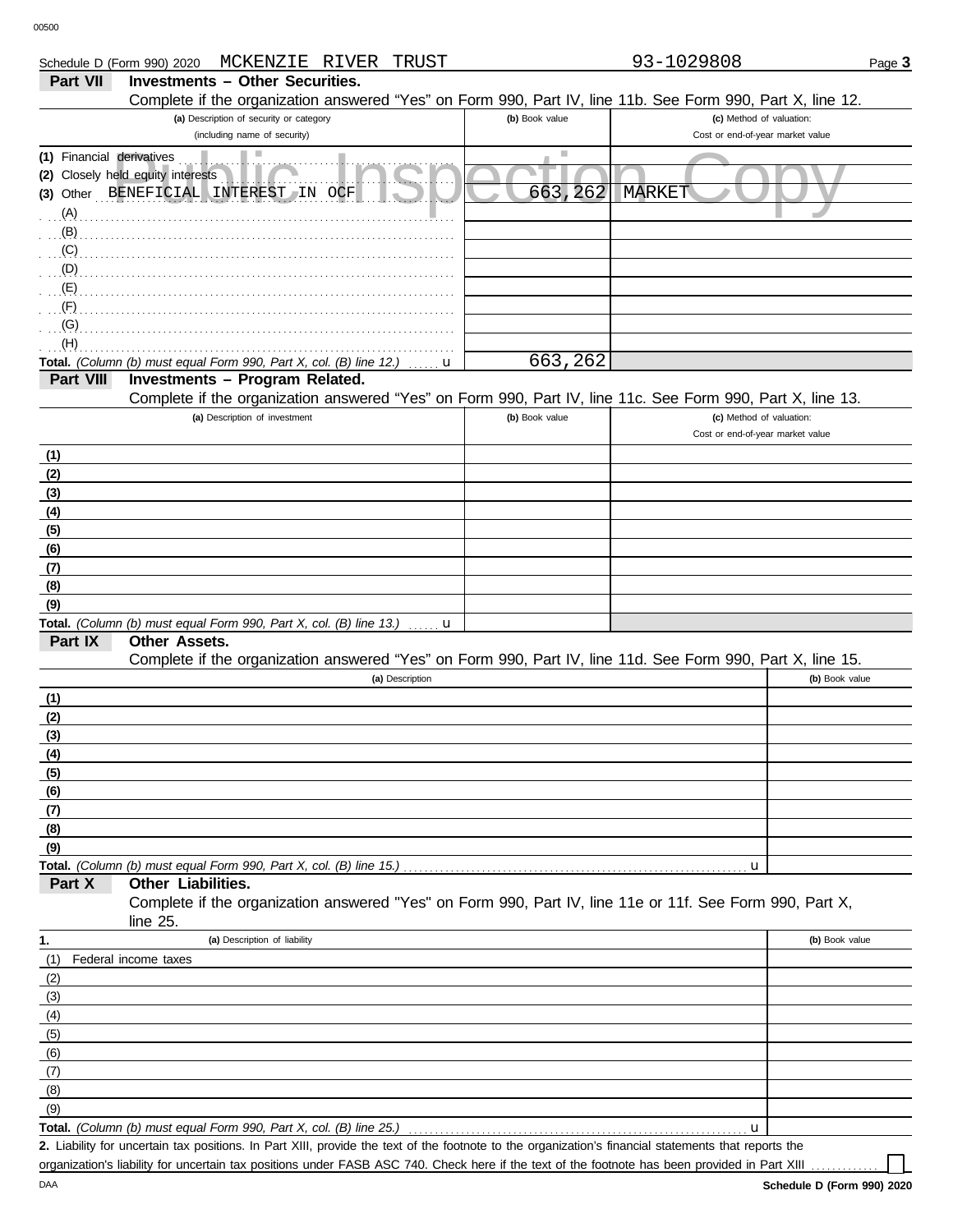|         | Schedule D (Form 990) 2020 MCKENZIE RIVER TRUST                                                                                                                                                                                |                | 93-1029808 |              | Page 4                |
|---------|--------------------------------------------------------------------------------------------------------------------------------------------------------------------------------------------------------------------------------|----------------|------------|--------------|-----------------------|
|         | Reconciliation of Revenue per Audited Financial Statements With Revenue per Return.<br>Part XI                                                                                                                                 |                |            |              |                       |
|         | Complete if the organization answered "Yes" on Form 990, Part IV, line 12a.                                                                                                                                                    |                |            |              | 3,536,647             |
| 1.<br>2 | Total revenue, gains, and other support per audited financial statements<br>Amounts included on line 1 but not on Form 990, Part VIII, line 12:                                                                                |                |            | $\mathbf{1}$ |                       |
| a       | Net unrealized gains (losses) on investments                                                                                                                                                                                   | 2a             | 1,189,316  |              |                       |
| b       | Donated services and use of facilities                                                                                                                                                                                         | 2 <sub>b</sub> | 19,943     |              |                       |
| c       | Recoveries of prior year grants <b>All Constitution</b> and the coveries of prior year grants <b>All Coveries</b>                                                                                                              | 2c             |            |              |                       |
| d       |                                                                                                                                                                                                                                | 2d             |            |              |                       |
| е       |                                                                                                                                                                                                                                |                |            | 2e           | 1,209,259             |
| 3       |                                                                                                                                                                                                                                |                |            | 3            | 2,327,388             |
| 4       | Amounts included on Form 990, Part VIII, line 12, but not on line 1:                                                                                                                                                           |                |            |              |                       |
| a       |                                                                                                                                                                                                                                | 4a             | 47,833     |              |                       |
| b       |                                                                                                                                                                                                                                | 4 <sub>b</sub> |            |              |                       |
| c<br>5  | Add lines 4a and 4b                                                                                                                                                                                                            |                |            | 4с<br>5      | 47,833<br>2,375,221   |
|         | Reconciliation of Expenses per Audited Financial Statements With Expenses per Return.<br>Part XII                                                                                                                              |                |            |              |                       |
|         | Complete if the organization answered "Yes" on Form 990, Part IV, line 12a.                                                                                                                                                    |                |            |              |                       |
| 1.      | Total expenses and losses per audited financial statements                                                                                                                                                                     |                |            | $\mathbf 1$  | 1,747,585             |
| 2       | Amounts included on line 1 but not on Form 990, Part IX, line 25:                                                                                                                                                              |                |            |              |                       |
| a       |                                                                                                                                                                                                                                | 2a             | 19,943     |              |                       |
| b       |                                                                                                                                                                                                                                | 2 <sub>b</sub> |            |              |                       |
| с       | Other losses                                                                                                                                                                                                                   | 2c             |            |              |                       |
| d       |                                                                                                                                                                                                                                | 2d             |            |              |                       |
| е       | Add lines 2a through 2d [11] Martin Martin Martin Martin Martin Martin Martin Martin Martin Martin Martin Martin Martin Martin Martin Martin Martin Martin Martin Martin Martin Martin Martin Martin Martin Martin Martin Mart |                |            | 2e           | 19,943<br>1,727,642   |
| 3<br>4  | Amounts included on Form 990, Part IX, line 25, but not on line 1:                                                                                                                                                             |                |            | 3            |                       |
| a       |                                                                                                                                                                                                                                | 4a             | 47,833     |              |                       |
| b       |                                                                                                                                                                                                                                | 4 <sub>b</sub> |            |              |                       |
| c       | Add lines 4a and 4b                                                                                                                                                                                                            |                |            | 4c           | 47,833                |
| 5.      |                                                                                                                                                                                                                                |                |            | 5            | 1,775,475             |
|         | Part XIII Supplemental Information.                                                                                                                                                                                            |                |            |              |                       |
|         | Provide the descriptions required for Part II, lines 3, 5, and 9; Part III, lines 1a and 4; Part IV, lines 1b and 2b; Part V, line 4; Part X, line                                                                             |                |            |              |                       |
|         | 2; Part XI, lines 2d and 4b; and Part XII, lines 2d and 4b. Also complete this part to provide any additional information.<br>PART II, LINE 5 - MONITORING AND ENFORCEMENT POLICY                                              |                |            |              |                       |
|         |                                                                                                                                                                                                                                |                |            |              |                       |
|         | MRT'S GENERAL EASEMENT POLICY STATES THAT WE WILL MAINTAIN CONSTRUCTIVE,                                                                                                                                                       |                |            |              |                       |
|         | REGULAR . FACE-TO-FACE AND WRITTEN CONTACT WITH LANDOWNERS OF EACH                                                                                                                                                             |                |            |              |                       |
|         |                                                                                                                                                                                                                                |                |            |              |                       |
|         | CONSERVATION EASEMENT HELD BY THE TRUST. AT A MINIMUM, MRT ANNUALLY                                                                                                                                                            |                |            |              |                       |
|         | MONITORS AND DOCUMENTS<br>THE<br>CONDITIONS ON PROPERTIES SUBJECT TO CONSERVATION                                                                                                                                              |                |            |              |                       |
|         | EASEMENTS.<br>MONITORING<br>INCLUDES VISITING WITH LANDOWNERS,                                                                                                                                                                 |                |            |              | TAKING PHOTOGRAPHS    |
| OF      | AND BOUNDARY INSPECTIONS AS THEY PERTAIN<br>THE PROPERTY.                                                                                                                                                                      |                |            | TO THE       | TERMS OF              |
|         | THE<br>EASEMENT.<br>LANDOWNERS ARE PROVIDED A WRITTEN REPORT OF                                                                                                                                                                |                |            |              | THE MONITORING        |
|         |                                                                                                                                                                                                                                |                |            |              |                       |
|         | MRT'S VIOLATION POLICY LAYS OUT THE STEPS THE ORGANIZATION SHOULD<br>VISIT.                                                                                                                                                    |                |            |              |                       |
|         | EVENT OF A SUSPECTED OR DOCUMENTED VIOLATION, INCLUDING<br>TAKE<br>THE<br>TN                                                                                                                                                   |                |            |              |                       |
|         | NOTIFICATION,<br>DOCUMENTATION, AND NEGOTIATION WITH                                                                                                                                                                           |                | THE        |              | LANDOWNER. PROCEDURES |
|         | SUCH AS LEGAL ACTION, ARBITRATION, AND MEDIATION ARE ALSO WRITTEN                                                                                                                                                              |                |            |              | INTO                  |
|         |                                                                                                                                                                                                                                |                |            |              |                       |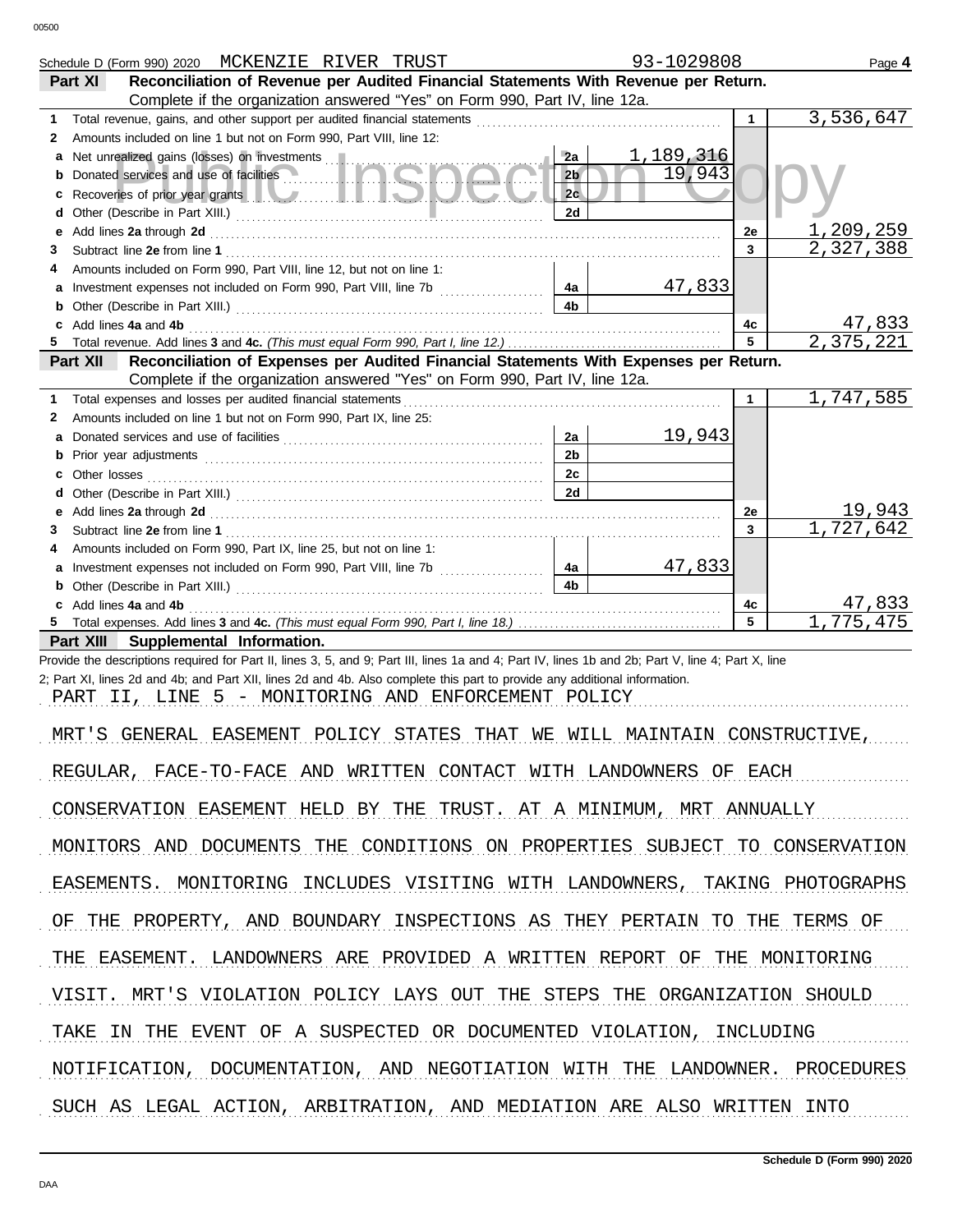| MCKENZIE RIVER TRUST<br>Schedule D (Form 990) 2020                  | 93-1029808<br>Page 5                         |
|---------------------------------------------------------------------|----------------------------------------------|
| Supplemental Information (continued)<br>Part XIII                   |                                              |
| THE<br>EASEMENT<br>TO<br>HANDLE VIOLATIONS AND                      | ENFORCEMENTS.<br>THE<br>EASEMENT<br>GRANTOR  |
| THESE <b>AGREEMENTS</b><br>WHEN<br>THE<br>SIGNS<br>ONTO             | EASEMENT IS FINALIZED AND RECORDED.          |
| 9 - ACCOUNTING FOR CONSERVATION EASEMENTS<br>PART<br>LINE<br>II,    |                                              |
|                                                                     |                                              |
| HELD<br>CONSERVATION: PURCHASED LAND<br>LAND<br>FOR                 | IS RECORDED AT COST.<br>DONATED              |
| RECORDED AS A CONTRIBUTION AT<br>ITS<br>LAND<br>IS                  | ESTIMATED FAIR MARKET<br>VALUE AT            |
| DATE<br>GIFT.<br>THE<br>BOARD MAY FROM TIME<br>THE<br>OF            | TO TIME<br>THE<br>CARRYING<br>EVALUATE       |
| LAND HELD FOR CONSERVATION, AND<br>ΙF<br>VALUE<br>OF                | THE<br>VALUE<br>OF<br>THE<br>PROPERTY        |
| IMPAIRED<br>BASED<br>UPON RESTRICTIONS<br>APPEARS                   | IMPOSED<br>BY<br>THE<br>BOARD<br>OR A THIRD- |
| PARTY FUNDING SOURCE,<br>THE<br>BOARD MAY ADJUST THE VALUE          | ΟF<br>THE<br>LAND<br>BASED ON                |
| RESTRICTIONS<br>IMPOSED.<br>WHILE<br>PROFESSIONAL APPRAISALS<br>THE | ARE<br>USED<br>TO                            |
| A FAIR MARKET VALUE FOR CONSERVATION EASEMENTS<br>DETERMINE         | HELD BY<br>THE<br>TRUST,                     |
| VALUE<br>IS<br>NOT<br>CONVERTIBLE BY THE<br>THAT                    | TRUST AND HOLDING THE<br>EASEMENT            |
| INCREASES<br>THE<br>TRUST'S<br>STEWARDSHIP OBLIGATIONS.             | CONSEQUENTLY, EASEMENTS ARE                  |
| RECORDED AT A NOMINAL<br>\$1 VALUE FOR TRACKING PURPOSES ONLY.      |                                              |
|                                                                     |                                              |
|                                                                     |                                              |
|                                                                     |                                              |
|                                                                     |                                              |
|                                                                     |                                              |
|                                                                     |                                              |
|                                                                     |                                              |
|                                                                     |                                              |
|                                                                     |                                              |
|                                                                     |                                              |
|                                                                     |                                              |
|                                                                     |                                              |
|                                                                     |                                              |
|                                                                     |                                              |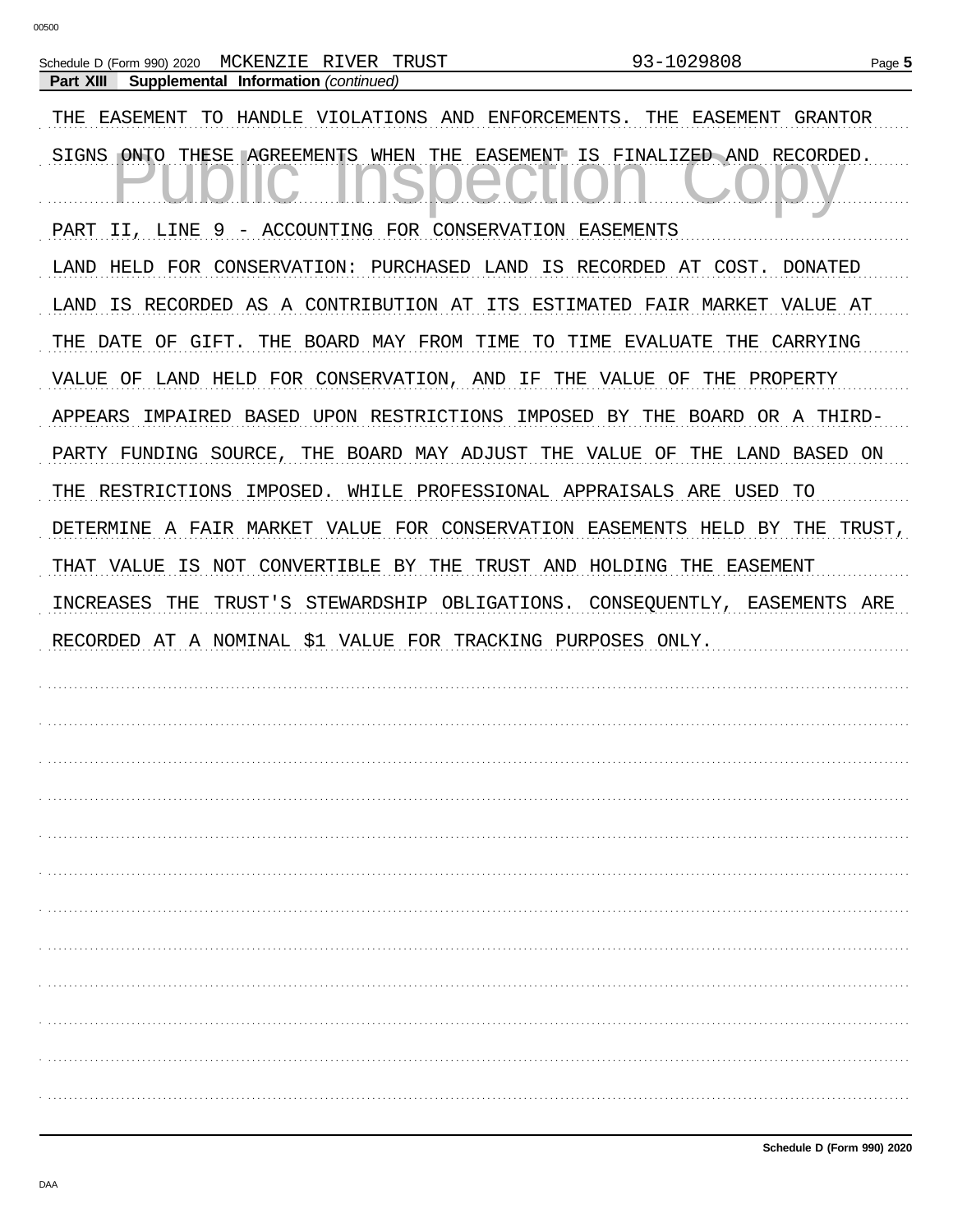| <b>SCHEDULE I</b>                                                                                                                                                                                                                                                                    |                                                                                                                                       |                                         | Grants and Other Assistance to Organizations,           |                                       |                                                             |                                          |                                  | OMB No. 1545-0047                     |  |
|--------------------------------------------------------------------------------------------------------------------------------------------------------------------------------------------------------------------------------------------------------------------------------------|---------------------------------------------------------------------------------------------------------------------------------------|-----------------------------------------|---------------------------------------------------------|---------------------------------------|-------------------------------------------------------------|------------------------------------------|----------------------------------|---------------------------------------|--|
| (Form 990)                                                                                                                                                                                                                                                                           | Governments, and Individuals in the United States<br>Complete if the organization answered "Yes" on Form 990, Part IV, line 21 or 22. |                                         |                                                         |                                       |                                                             |                                          |                                  |                                       |  |
| Department of the Treasury                                                                                                                                                                                                                                                           |                                                                                                                                       |                                         | <b>Open to Public</b>                                   |                                       |                                                             |                                          |                                  |                                       |  |
| Internal Revenue Service<br>Name of the organization                                                                                                                                                                                                                                 |                                                                                                                                       |                                         | u Go to www.irs.gov/Form990 for the latest information. |                                       |                                                             |                                          | Employer identification number   | Inspection                            |  |
| <b>TRUST</b><br>93-1029808<br>MCKENZIE RIVER                                                                                                                                                                                                                                         |                                                                                                                                       |                                         |                                                         |                                       |                                                             |                                          |                                  |                                       |  |
| <b>General Information on Grants and Assistance</b><br>Part I                                                                                                                                                                                                                        |                                                                                                                                       |                                         |                                                         |                                       |                                                             |                                          |                                  |                                       |  |
| 1 Does the organization maintain records to substantiate the amount of the grants or assistance, the grantees' eligibility for the grants or assistance, and<br>2 Describe in Part IV the organization's procedures for monitoring the use of grant funds in the United States.      |                                                                                                                                       |                                         |                                                         |                                       |                                                             |                                          | <b>X</b>                         | $ $ No<br>Yes                         |  |
| Grants and Other Assistance to Domestic Organizations and Domestic Governments. Complete if the organization answered "Yes" on Form 990,<br>Part II<br>Part IV, line 21, for any recipient that received more than \$5,000. Part II can be duplicated if additional space is needed. |                                                                                                                                       |                                         |                                                         |                                       |                                                             |                                          |                                  |                                       |  |
| (a) Name and address of organization<br>-1<br>or government                                                                                                                                                                                                                          | $(b)$ EIN                                                                                                                             | $(c)$ IRC<br>section<br>(if applicable) | (d) Amount of cash<br>grant                             | (e) Amount of non-<br>cash assistance | (f) Method of valuation<br>(book, FMV, appraisal,<br>other) | (q) Description of<br>noncash assistance |                                  | (h) Purpose of grant<br>or assistance |  |
| (1) MIDDLE FORK WILLAMETTE<br>PO BOX 27<br>OR 97452<br>LOWELL                                                                                                                                                                                                                        | 26-0813058   501C3                                                                                                                    |                                         | 5,729                                                   |                                       |                                                             |                                          | PROGRAM SUPPORT                  |                                       |  |
| (2) CITY OF EUGENE PARKS AND REC<br>1820 ROOSEVELT BLVD<br>ROSEBURG<br>OR 97402                                                                                                                                                                                                      |                                                                                                                                       | GOV                                     | 10,000                                                  |                                       |                                                             |                                          | PROGRAM SUPPORT                  |                                       |  |
| (3) LONG TOM WATERSHED COUNCIL<br>11 E. 27TH AVE<br>OR 97405<br><b>EUGENE</b>                                                                                                                                                                                                        | 20-8049325   501C3                                                                                                                    |                                         | 6,550                                                   |                                       |                                                             |                                          | PROGRAM SUPPORT                  |                                       |  |
| (4) XCAPE DANCE COMPANY<br>1590 WILLAMETTE ST<br>OR 97401<br><b>EUGENE</b>                                                                                                                                                                                                           | 81-4292935   501C3                                                                                                                    |                                         | 6,550                                                   |                                       |                                                             |                                          | PROGRAM SUPPORT                  |                                       |  |
| (5)                                                                                                                                                                                                                                                                                  |                                                                                                                                       |                                         |                                                         |                                       |                                                             |                                          |                                  |                                       |  |
| (6)                                                                                                                                                                                                                                                                                  |                                                                                                                                       |                                         |                                                         |                                       |                                                             |                                          |                                  |                                       |  |
| (7)                                                                                                                                                                                                                                                                                  |                                                                                                                                       |                                         |                                                         |                                       |                                                             |                                          |                                  |                                       |  |
| (8)                                                                                                                                                                                                                                                                                  |                                                                                                                                       |                                         |                                                         |                                       |                                                             |                                          |                                  |                                       |  |
| (9)                                                                                                                                                                                                                                                                                  |                                                                                                                                       |                                         |                                                         |                                       |                                                             |                                          |                                  |                                       |  |
| Enter total number of section 501(c)(3) and government organizations listed in the line 1 table<br>$\mathbf{2}$<br>3<br>For Paperwork Reduction Act Notice, see the Instructions for Form 990.                                                                                       |                                                                                                                                       |                                         |                                                         |                                       |                                                             |                                          | u <sub>3</sub><br>u <sub>1</sub> | Schedule I (Form 990) (2020)          |  |

DAA

00500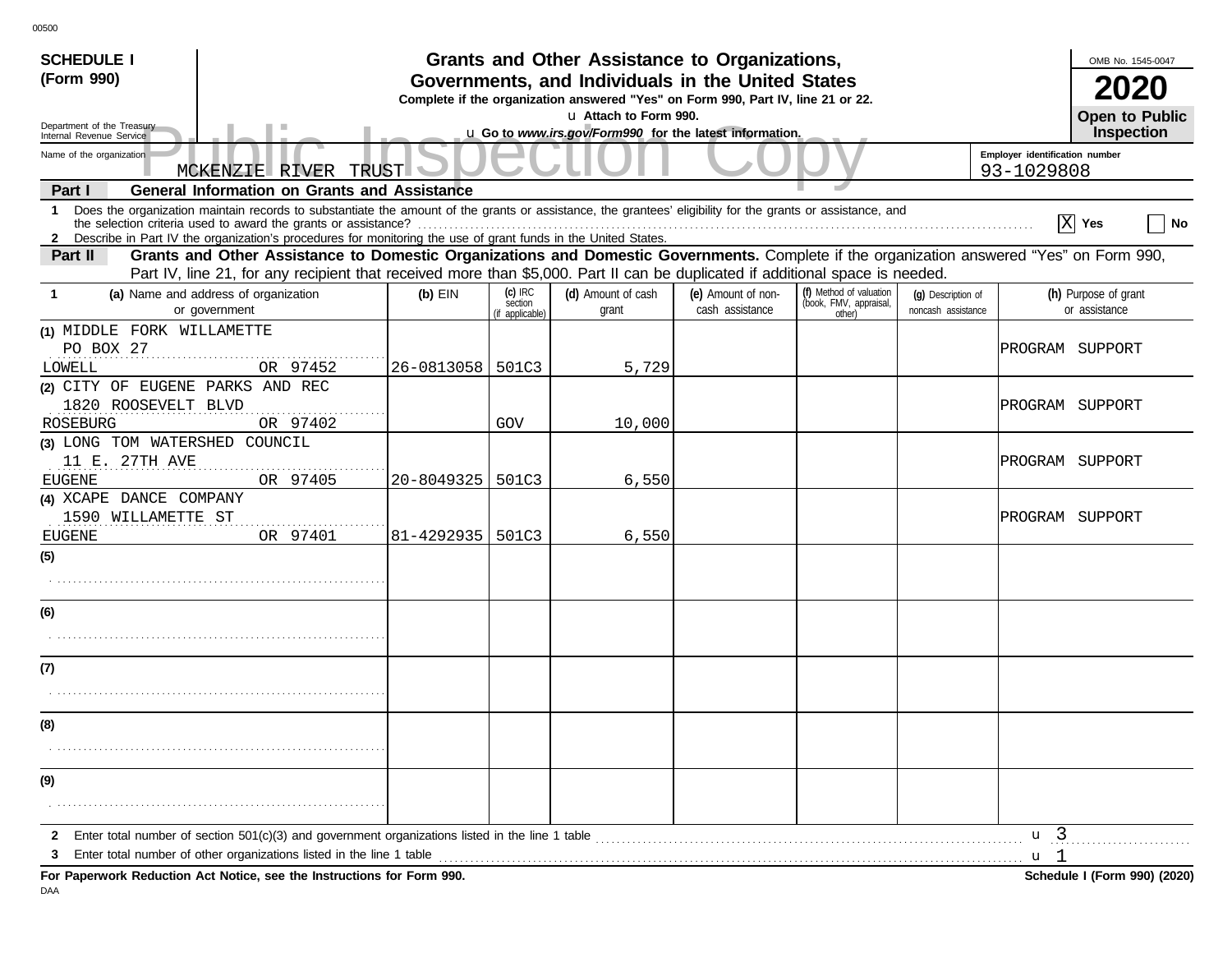|              | Schedule I (Form 990) (2020) MCKENZIE RIVER TRUST                                                                                         |               |               | 93-1029808         |                                | Page 2                                |
|--------------|-------------------------------------------------------------------------------------------------------------------------------------------|---------------|---------------|--------------------|--------------------------------|---------------------------------------|
| Part III     | Grants and Other Assistance to Domestic Individuals. Complete if the organization answered "Yes" on Form 990, Part IV, line 22.           |               |               |                    |                                |                                       |
|              | Part III can be duplicated if additional space is needed.                                                                                 |               |               |                    |                                |                                       |
|              | (a) Type of grant or assistance                                                                                                           | (b) Number of | (c) Amount of | (d) Amount of      | (e) Method of valuation (book, | (f) Description of noncash assistance |
|              |                                                                                                                                           | recipients    | cash grant    | noncash assistance | FMV, appraisal, other)         |                                       |
|              |                                                                                                                                           |               |               |                    |                                |                                       |
|              |                                                                                                                                           |               |               |                    |                                |                                       |
|              |                                                                                                                                           |               |               |                    |                                |                                       |
| $\mathbf{2}$ |                                                                                                                                           |               |               |                    |                                |                                       |
|              |                                                                                                                                           |               |               |                    |                                |                                       |
| 3            |                                                                                                                                           |               |               |                    |                                |                                       |
|              |                                                                                                                                           |               |               |                    |                                |                                       |
|              |                                                                                                                                           |               |               |                    |                                |                                       |
|              |                                                                                                                                           |               |               |                    |                                |                                       |
| 5            |                                                                                                                                           |               |               |                    |                                |                                       |
|              |                                                                                                                                           |               |               |                    |                                |                                       |
| 6            |                                                                                                                                           |               |               |                    |                                |                                       |
| 7            |                                                                                                                                           |               |               |                    |                                |                                       |
| Part IV      | Supplemental Information. Provide the information required in Part I, line 2; Part III, column (b); and any other additional information. |               |               |                    |                                |                                       |
|              |                                                                                                                                           |               |               |                    |                                |                                       |
|              |                                                                                                                                           |               |               |                    |                                |                                       |
|              |                                                                                                                                           |               |               |                    |                                |                                       |
|              |                                                                                                                                           |               |               |                    |                                |                                       |
|              |                                                                                                                                           |               |               |                    |                                |                                       |
|              |                                                                                                                                           |               |               |                    |                                |                                       |
|              |                                                                                                                                           |               |               |                    |                                |                                       |
|              |                                                                                                                                           |               |               |                    |                                |                                       |
|              |                                                                                                                                           |               |               |                    |                                |                                       |
|              |                                                                                                                                           |               |               |                    |                                |                                       |
|              |                                                                                                                                           |               |               |                    |                                |                                       |
|              |                                                                                                                                           |               |               |                    |                                |                                       |
|              |                                                                                                                                           |               |               |                    |                                |                                       |
|              |                                                                                                                                           |               |               |                    |                                |                                       |
|              |                                                                                                                                           |               |               |                    |                                |                                       |
|              |                                                                                                                                           |               |               |                    |                                |                                       |
|              |                                                                                                                                           |               |               |                    |                                |                                       |
|              |                                                                                                                                           |               |               |                    |                                |                                       |
|              |                                                                                                                                           |               |               |                    |                                |                                       |
|              |                                                                                                                                           |               |               |                    |                                |                                       |
|              |                                                                                                                                           |               |               |                    |                                |                                       |
|              |                                                                                                                                           |               |               |                    |                                |                                       |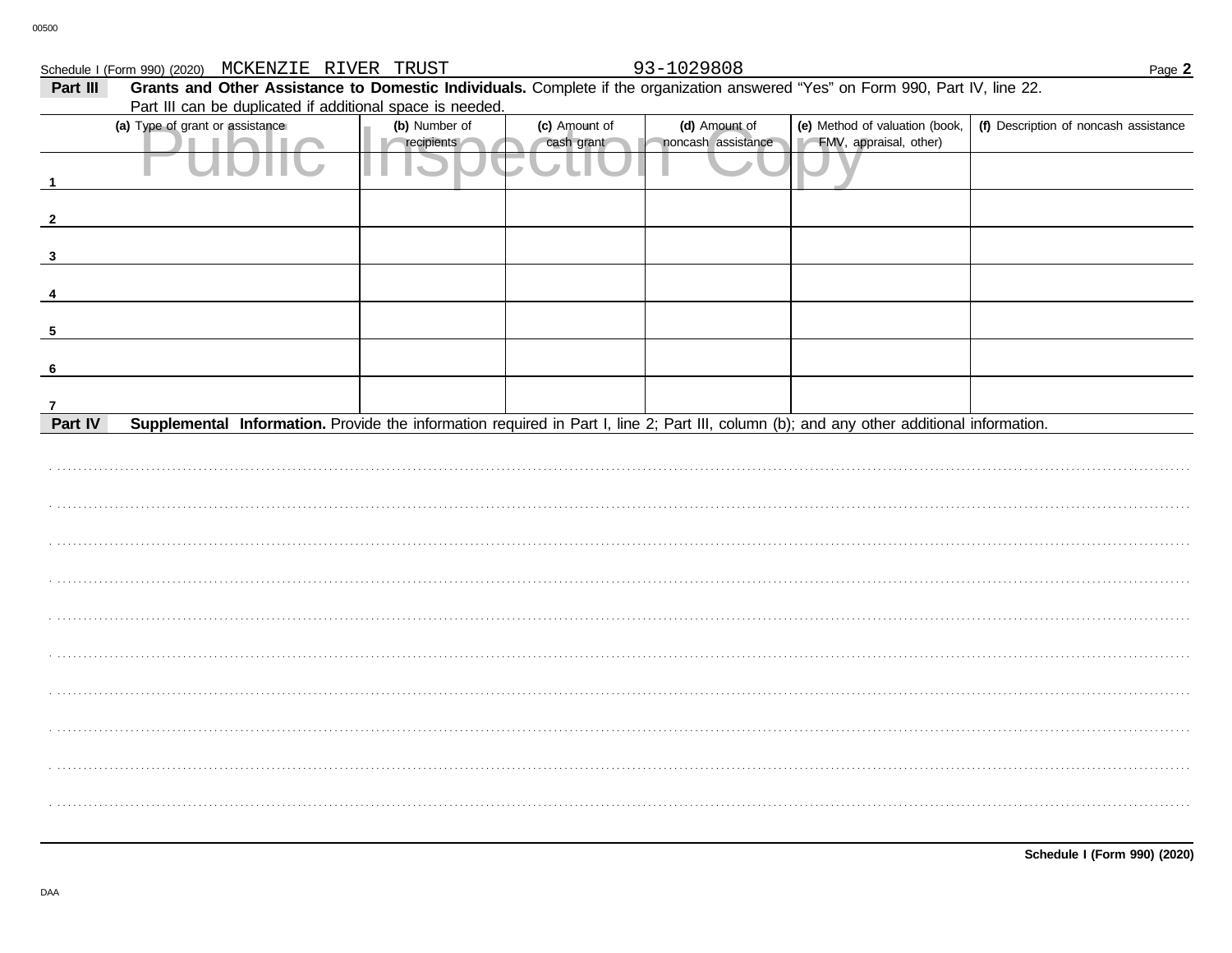|              | <b>SCHEDULE M</b>                                    |                         |  |                                                              |  |                                                                                                                       |              |                            |                                                                                                 |                                                                                                                    |    |           |  |                       |                                       |                         | OMB No. 1545-0047 |    |
|--------------|------------------------------------------------------|-------------------------|--|--------------------------------------------------------------|--|-----------------------------------------------------------------------------------------------------------------------|--------------|----------------------------|-------------------------------------------------------------------------------------------------|--------------------------------------------------------------------------------------------------------------------|----|-----------|--|-----------------------|---------------------------------------|-------------------------|-------------------|----|
|              | (Form 990)                                           |                         |  |                                                              |  | <b>Noncash Contributions</b>                                                                                          |              |                            |                                                                                                 |                                                                                                                    |    |           |  |                       | 2020                                  |                         |                   |    |
|              |                                                      |                         |  |                                                              |  | La Complete if the organizations answered "Yes" on Form 990, Part IV, lines 29 or 30.<br><b>U Attach to Form 990.</b> |              |                            |                                                                                                 |                                                                                                                    |    |           |  |                       | <b>Open To Public</b>                 |                         |                   |    |
|              | Department of the Treasury                           |                         |  |                                                              |  |                                                                                                                       |              |                            |                                                                                                 | <b>u</b> Go to <i>www.irs.gov/Form990</i> for instructions and the latest information.                             |    |           |  |                       |                                       |                         | <b>Inspection</b> |    |
|              | Internal Revenue Service<br>Name of the organization |                         |  |                                                              |  |                                                                                                                       |              |                            |                                                                                                 |                                                                                                                    |    |           |  |                       | <b>Employer identification number</b> |                         |                   |    |
|              |                                                      |                         |  |                                                              |  | MCKENZIE RIVER                                                                                                        | TRUST        |                            |                                                                                                 |                                                                                                                    |    |           |  |                       | 93-1029808                            |                         |                   |    |
|              | Part I                                               |                         |  | <b>Types of Property</b>                                     |  |                                                                                                                       |              | $\blacksquare$             |                                                                                                 |                                                                                                                    |    |           |  |                       |                                       |                         |                   |    |
|              |                                                      |                         |  |                                                              |  | (a)                                                                                                                   |              | (b)                        |                                                                                                 | (c)                                                                                                                |    |           |  | (d)                   |                                       |                         |                   |    |
|              |                                                      |                         |  |                                                              |  | Check if                                                                                                              |              | Number of contributions or |                                                                                                 | Noncash contribution                                                                                               |    |           |  | Method of determining |                                       |                         |                   |    |
|              |                                                      |                         |  |                                                              |  | applicable                                                                                                            |              | items contributed          |                                                                                                 | amounts reported on<br>Form 990, Part VIII, line 1g                                                                |    |           |  |                       | noncash contribution amounts          |                         |                   |    |
| 1            |                                                      |                         |  | Art - Works of art                                           |  |                                                                                                                       |              |                            |                                                                                                 |                                                                                                                    |    |           |  |                       |                                       |                         |                   |    |
| $\mathbf{2}$ |                                                      |                         |  | Art - Historical treasures                                   |  |                                                                                                                       |              |                            |                                                                                                 |                                                                                                                    |    |           |  |                       |                                       |                         |                   |    |
| 3            |                                                      |                         |  | Art - Fractional interests                                   |  |                                                                                                                       |              |                            |                                                                                                 |                                                                                                                    |    |           |  |                       |                                       |                         |                   |    |
| 4            |                                                      |                         |  | Books and publications                                       |  |                                                                                                                       |              |                            |                                                                                                 |                                                                                                                    |    |           |  |                       |                                       |                         |                   |    |
| 5            |                                                      | Clothing and household  |  |                                                              |  |                                                                                                                       |              |                            |                                                                                                 |                                                                                                                    |    |           |  |                       |                                       |                         |                   |    |
|              |                                                      |                         |  |                                                              |  |                                                                                                                       |              |                            |                                                                                                 |                                                                                                                    |    |           |  |                       |                                       |                         |                   |    |
| 6            |                                                      |                         |  | Cars and other vehicles                                      |  |                                                                                                                       |              |                            |                                                                                                 |                                                                                                                    |    |           |  |                       |                                       |                         |                   |    |
| 7            |                                                      |                         |  | Boats and planes                                             |  |                                                                                                                       |              |                            |                                                                                                 |                                                                                                                    |    |           |  |                       |                                       |                         |                   |    |
| 8            |                                                      |                         |  |                                                              |  |                                                                                                                       |              |                            |                                                                                                 |                                                                                                                    |    |           |  |                       |                                       |                         |                   |    |
| 9            |                                                      |                         |  | Securities - Publicly traded                                 |  | $\mathbf X$                                                                                                           | 12           |                            |                                                                                                 | 76,641                                                                                                             |    |           |  |                       | FMV AT DATE OF DONATION               |                         |                   |    |
| 10           |                                                      |                         |  | Securities - Closely held stock                              |  |                                                                                                                       |              |                            |                                                                                                 |                                                                                                                    |    |           |  |                       |                                       |                         |                   |    |
| 11           |                                                      |                         |  | Securities - Partnership, LLC,                               |  |                                                                                                                       |              |                            |                                                                                                 |                                                                                                                    |    |           |  |                       |                                       |                         |                   |    |
|              |                                                      |                         |  | or trust interests                                           |  |                                                                                                                       |              |                            |                                                                                                 |                                                                                                                    |    |           |  |                       |                                       |                         |                   |    |
| 12           |                                                      |                         |  | Securities - Miscellaneous                                   |  |                                                                                                                       |              |                            |                                                                                                 |                                                                                                                    |    |           |  |                       |                                       |                         |                   |    |
| 13           |                                                      | Qualified conservation  |  |                                                              |  |                                                                                                                       |              |                            |                                                                                                 |                                                                                                                    |    |           |  |                       |                                       |                         |                   |    |
|              |                                                      | contribution - Historic |  |                                                              |  |                                                                                                                       |              |                            |                                                                                                 |                                                                                                                    |    |           |  |                       |                                       |                         |                   |    |
|              |                                                      |                         |  |                                                              |  |                                                                                                                       |              |                            |                                                                                                 |                                                                                                                    |    |           |  |                       |                                       |                         |                   |    |
| 14           |                                                      | Qualified conservation  |  |                                                              |  |                                                                                                                       |              |                            |                                                                                                 | 1                                                                                                                  |    |           |  |                       |                                       |                         |                   |    |
|              |                                                      |                         |  | contribution - Other                                         |  | X                                                                                                                     | ı            |                            |                                                                                                 |                                                                                                                    |    |           |  |                       |                                       | EASEMENT TRACKED AT \$1 |                   |    |
| 15<br>16     |                                                      |                         |  | Real estate - Residential<br>Real estate - Commercial        |  |                                                                                                                       |              |                            |                                                                                                 |                                                                                                                    |    |           |  |                       |                                       |                         |                   |    |
| 17           |                                                      |                         |  | Real estate - Other                                          |  |                                                                                                                       |              |                            |                                                                                                 |                                                                                                                    |    |           |  |                       |                                       |                         |                   |    |
| 18           |                                                      |                         |  |                                                              |  |                                                                                                                       |              |                            |                                                                                                 |                                                                                                                    |    |           |  |                       |                                       |                         |                   |    |
| 19           |                                                      |                         |  | Food inventory                                               |  |                                                                                                                       |              |                            |                                                                                                 |                                                                                                                    |    |           |  |                       |                                       |                         |                   |    |
| 20           |                                                      |                         |  | Drugs and medical supplies                                   |  |                                                                                                                       |              |                            |                                                                                                 |                                                                                                                    |    |           |  |                       |                                       |                         |                   |    |
| 21           | Taxidermy                                            |                         |  |                                                              |  |                                                                                                                       |              |                            |                                                                                                 |                                                                                                                    |    |           |  |                       |                                       |                         |                   |    |
| 22           |                                                      |                         |  | Historical artifacts                                         |  |                                                                                                                       |              |                            |                                                                                                 |                                                                                                                    |    |           |  |                       |                                       |                         |                   |    |
| 23           |                                                      |                         |  | Scientific specimens                                         |  |                                                                                                                       |              |                            |                                                                                                 |                                                                                                                    |    |           |  |                       |                                       |                         |                   |    |
| 24           |                                                      |                         |  | Archeological artifacts                                      |  |                                                                                                                       |              |                            |                                                                                                 |                                                                                                                    |    |           |  |                       |                                       |                         |                   |    |
| 25           |                                                      |                         |  | Other <b>u</b> (OTHER GOODS )                                |  | Χ                                                                                                                     | $\mathbf{1}$ |                            |                                                                                                 | 475                                                                                                                |    | ESTIMATED |  | FMV                   |                                       |                         |                   |    |
| 26           |                                                      |                         |  | Other $\mathbf{u}(\dots, \dots, \dots, \dots, \dots, \dots)$ |  |                                                                                                                       |              |                            |                                                                                                 |                                                                                                                    |    |           |  |                       |                                       |                         |                   |    |
| 27           |                                                      |                         |  | Other $\mathbf{u}(\dots, \dots, \dots, \dots, \dots)$        |  |                                                                                                                       |              |                            |                                                                                                 |                                                                                                                    |    |           |  |                       |                                       |                         |                   |    |
| 28           | Other $\mathbf{u}$ (                                 |                         |  |                                                              |  |                                                                                                                       |              |                            |                                                                                                 |                                                                                                                    |    |           |  |                       |                                       |                         |                   |    |
| 29           |                                                      |                         |  |                                                              |  |                                                                                                                       |              |                            | Number of Forms 8283 received by the organization during the tax year for contributions for     |                                                                                                                    |    |           |  |                       |                                       |                         |                   |    |
|              |                                                      |                         |  |                                                              |  |                                                                                                                       |              |                            | which the organization completed Form 8283, Part IV, Donee Acknowledgement                      |                                                                                                                    | 29 | 0         |  |                       |                                       |                         |                   |    |
|              |                                                      |                         |  |                                                              |  |                                                                                                                       |              |                            |                                                                                                 |                                                                                                                    |    |           |  |                       |                                       |                         | Yes               | No |
| 30a          |                                                      |                         |  |                                                              |  |                                                                                                                       |              |                            |                                                                                                 | During the year, did the organization receive by contribution any property reported in Part I, lines 1 through     |    |           |  |                       |                                       |                         |                   |    |
|              |                                                      |                         |  |                                                              |  |                                                                                                                       |              |                            |                                                                                                 | 28, that it must hold for at least three years from the date of the initial contribution, and which isn't required |    |           |  |                       |                                       |                         |                   |    |
|              |                                                      |                         |  |                                                              |  |                                                                                                                       |              |                            |                                                                                                 |                                                                                                                    |    |           |  |                       | 30a                                   |                         |                   | Χ  |
| b            |                                                      |                         |  | If "Yes," describe the arrangement in Part II.               |  |                                                                                                                       |              |                            |                                                                                                 |                                                                                                                    |    |           |  |                       |                                       |                         |                   |    |
| 31           |                                                      |                         |  |                                                              |  |                                                                                                                       |              |                            | Does the organization have a gift acceptance policy that requires the review of any nonstandard |                                                                                                                    |    |           |  |                       |                                       |                         |                   |    |
|              | contributions?                                       |                         |  |                                                              |  |                                                                                                                       |              |                            |                                                                                                 |                                                                                                                    |    |           |  |                       | 31                                    |                         | Χ                 |    |
| 32a          |                                                      |                         |  |                                                              |  |                                                                                                                       |              |                            |                                                                                                 | Does the organization hire or use third parties or related organizations to solicit, process, or sell noncash      |    |           |  |                       |                                       |                         |                   |    |
|              | contributions?                                       |                         |  |                                                              |  |                                                                                                                       |              |                            |                                                                                                 |                                                                                                                    |    |           |  |                       |                                       | 32a                     |                   | Χ  |
| b<br>33      | If "Yes," describe in Part II.                       |                         |  |                                                              |  |                                                                                                                       |              |                            |                                                                                                 | If the organization didn't report an amount in column (c) for a type of property for which column (a) is checked,  |    |           |  |                       |                                       |                         |                   |    |
|              |                                                      | describe in Part II.    |  |                                                              |  |                                                                                                                       |              |                            |                                                                                                 |                                                                                                                    |    |           |  |                       |                                       |                         |                   |    |

**For Paperwork Reduction Act Notice, see the Instructions for Form 990. Schedule M (Form 990) 2020**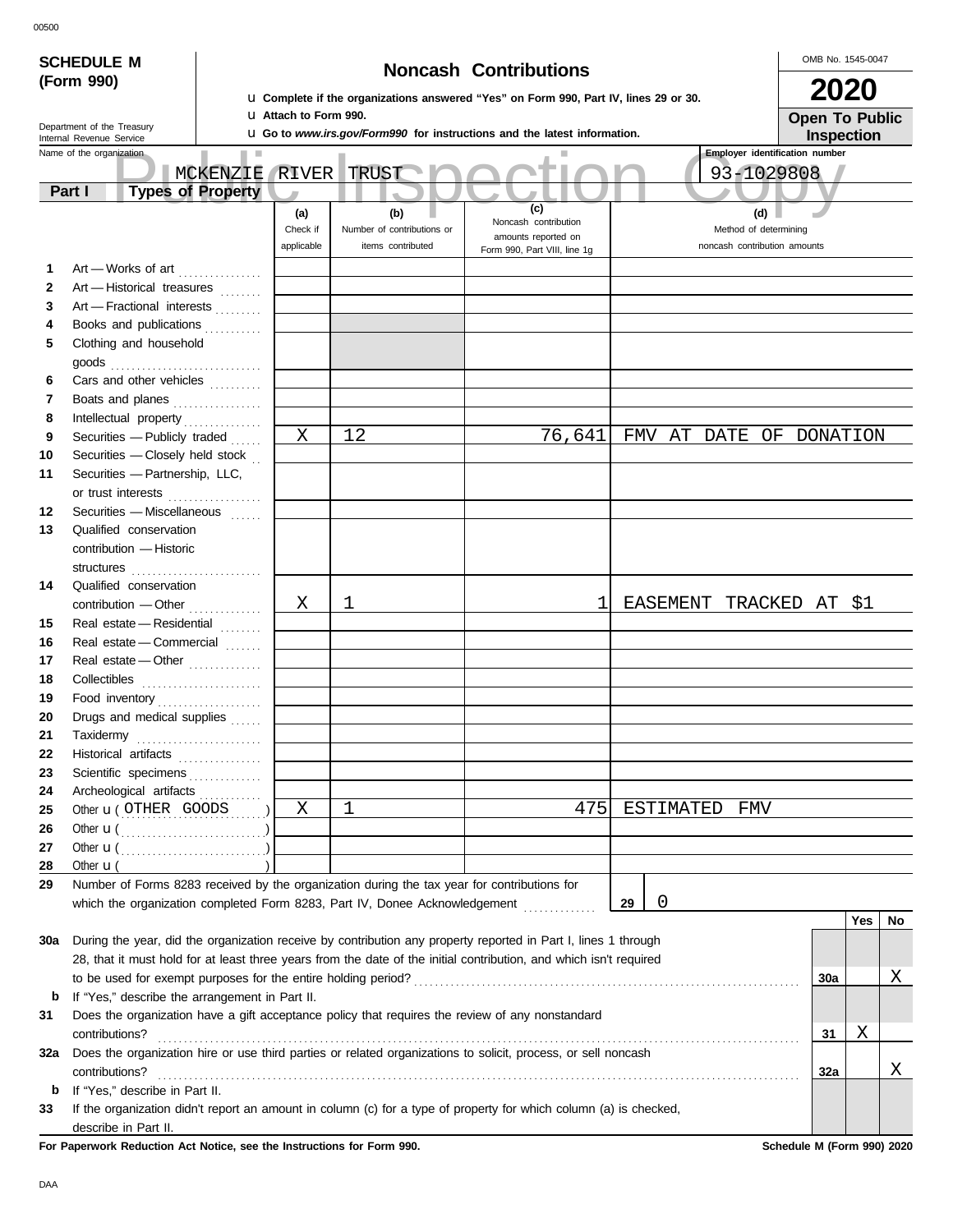| Supplemental Information. Provide the information required by Part I, lines 30b, 32b, and 33, and whether<br>Part II<br>the organization is reporting in Part I, column (b), the number of contributions, the number of items received,<br>or a combination of both. Also complete this part for any additional information.<br><b>Public Inspection Copy</b> | Schedule M (Form 990) 2020 MCKENZIE RIVER TRUST |  | 93-1029808 | Page 2 |
|---------------------------------------------------------------------------------------------------------------------------------------------------------------------------------------------------------------------------------------------------------------------------------------------------------------------------------------------------------------|-------------------------------------------------|--|------------|--------|
|                                                                                                                                                                                                                                                                                                                                                               |                                                 |  |            |        |
|                                                                                                                                                                                                                                                                                                                                                               |                                                 |  |            |        |
|                                                                                                                                                                                                                                                                                                                                                               |                                                 |  |            |        |
|                                                                                                                                                                                                                                                                                                                                                               |                                                 |  |            |        |
|                                                                                                                                                                                                                                                                                                                                                               |                                                 |  |            |        |
|                                                                                                                                                                                                                                                                                                                                                               |                                                 |  |            |        |
|                                                                                                                                                                                                                                                                                                                                                               |                                                 |  |            |        |
|                                                                                                                                                                                                                                                                                                                                                               |                                                 |  |            |        |
|                                                                                                                                                                                                                                                                                                                                                               |                                                 |  |            |        |
|                                                                                                                                                                                                                                                                                                                                                               |                                                 |  |            |        |
|                                                                                                                                                                                                                                                                                                                                                               |                                                 |  |            |        |
|                                                                                                                                                                                                                                                                                                                                                               |                                                 |  |            |        |
|                                                                                                                                                                                                                                                                                                                                                               |                                                 |  |            |        |
|                                                                                                                                                                                                                                                                                                                                                               |                                                 |  |            |        |
|                                                                                                                                                                                                                                                                                                                                                               |                                                 |  |            |        |
|                                                                                                                                                                                                                                                                                                                                                               |                                                 |  |            |        |
|                                                                                                                                                                                                                                                                                                                                                               |                                                 |  |            |        |
|                                                                                                                                                                                                                                                                                                                                                               |                                                 |  |            |        |
|                                                                                                                                                                                                                                                                                                                                                               |                                                 |  |            |        |
|                                                                                                                                                                                                                                                                                                                                                               |                                                 |  |            |        |
|                                                                                                                                                                                                                                                                                                                                                               |                                                 |  |            |        |
|                                                                                                                                                                                                                                                                                                                                                               |                                                 |  |            |        |
|                                                                                                                                                                                                                                                                                                                                                               |                                                 |  |            |        |
|                                                                                                                                                                                                                                                                                                                                                               |                                                 |  |            |        |
|                                                                                                                                                                                                                                                                                                                                                               |                                                 |  |            |        |
|                                                                                                                                                                                                                                                                                                                                                               |                                                 |  |            |        |
|                                                                                                                                                                                                                                                                                                                                                               |                                                 |  |            |        |
|                                                                                                                                                                                                                                                                                                                                                               |                                                 |  |            |        |
|                                                                                                                                                                                                                                                                                                                                                               |                                                 |  |            |        |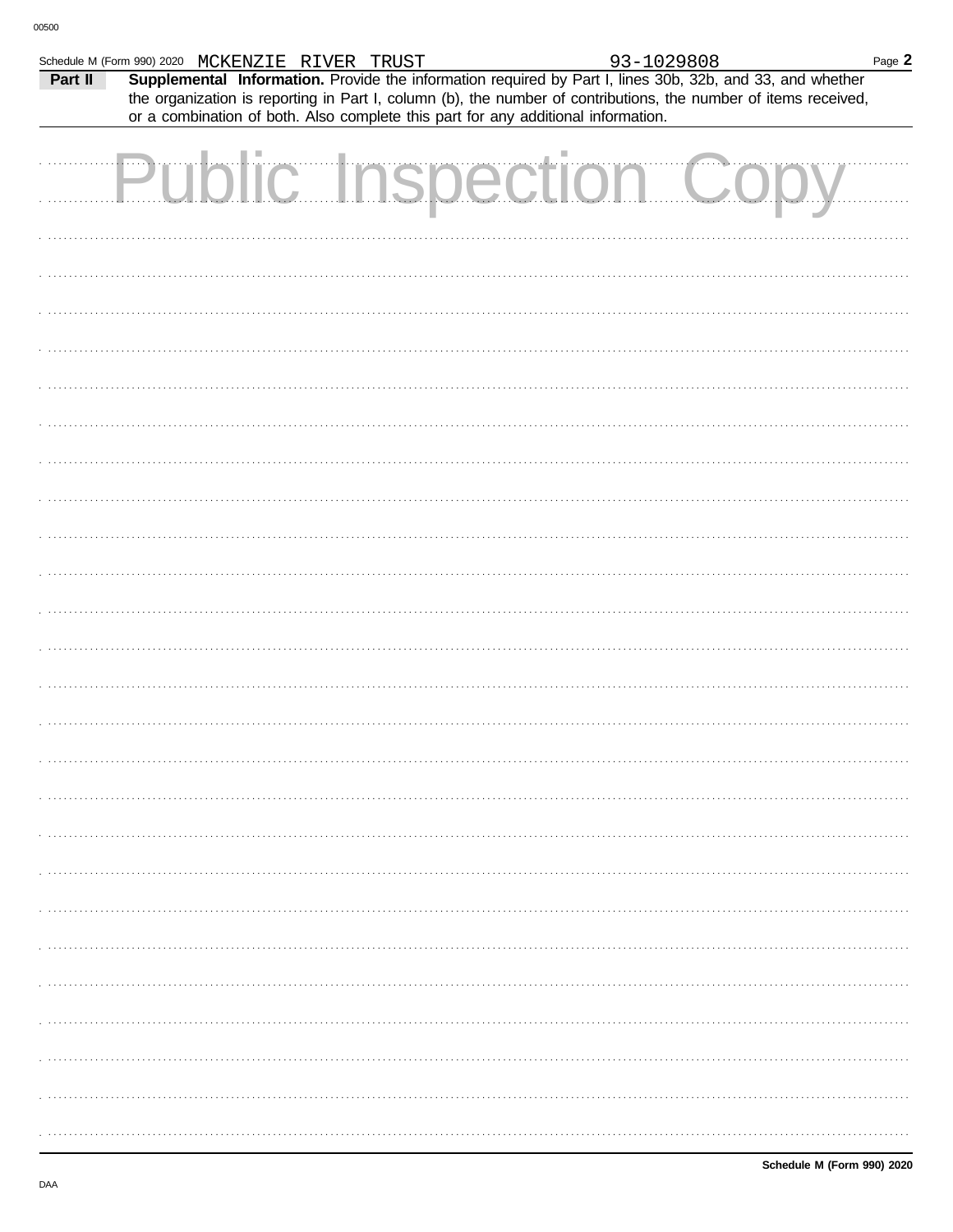00500

| <b>SCHEDULE O</b>                                      | OMB No. 1545-0047                                                                                                                                                                        |                                       |
|--------------------------------------------------------|------------------------------------------------------------------------------------------------------------------------------------------------------------------------------------------|---------------------------------------|
| (Form 990 or 990-EZ)                                   | Supplemental Information to Form 990 or 990-EZ<br>Complete to provide information for responses to specific questions on<br>Form 990 or 990-EZ or to provide any additional information. | 2020                                  |
| Department of the Treasury<br>Internal Revenue Service | La Attach to Form 990 or 990-EZ.<br>u Go to www.irs.gov/Form990 for the latest information.                                                                                              | Open to Public<br>Inspection          |
| Name of the organization                               |                                                                                                                                                                                          | <b>Employer identification number</b> |
|                                                        | MCKENZIE<br>RIVER<br>TRUST                                                                                                                                                               | 93-1029808                            |
| FORM 990, PART                                         | 6<br>LINE                                                                                                                                                                                |                                       |
| VOLUNTEERS                                             | HELP<br>STEWARDSHIP<br>ΟF<br>PROPERTIES<br>TREE<br>PLANTING,<br>WITH                                                                                                                     | WEED                                  |
| REMOVAL)<br>AND                                        | OUTREACH EVENTS.<br>ALSO<br>ASSIST<br>WITH<br>OFFICE<br>THEY                                                                                                                             | TASKS.                                |
|                                                        |                                                                                                                                                                                          |                                       |
| FORM 990,                                              | PART VI,<br>LINE<br>SIGNIFICANT<br>CHANGES<br>TО<br>ORGANIZATIONAL<br>4                                                                                                                  | DOCUMENTS                             |
| WERE<br>BYLAWS                                         | UPDATED<br>ALLOW<br>FOR BOARD<br>MEMBERS<br>TO VOTE VIA EMAIL.<br>TO                                                                                                                     |                                       |
| CONSISTENT                                             | WITH<br><b>CHANGES</b><br>TO.<br>THE<br>OREGON<br>STATUTE.                                                                                                                               |                                       |
|                                                        |                                                                                                                                                                                          |                                       |
| FORM 990,                                              | 11B<br>PART<br>LINE<br>ORGANIZATION'S<br>PROCESS<br>TO.<br>VI.                                                                                                                           | REVIEW<br>FORM 990                    |
| DRAFT<br>OF<br>A                                       | 990<br>FORM<br>ΙS<br>PROVIDED<br>FINANCE<br>COMMITTEE<br>THE<br>TO.<br>THE                                                                                                               | FC)<br>FOR THEIR                      |
| REVIEW.                                                | FORM 990<br><b>BEFORE</b><br>THE<br>FORM<br>FILED<br>THE<br>FC<br>REFERS<br>THE<br>ΙS                                                                                                    | TO<br>THE FULL                        |
| <b>BOARD</b><br>ΟF                                     | DIRECTORS FOR<br>ITS<br>REVIEW AND<br>DISCUSSION.                                                                                                                                        |                                       |
|                                                        |                                                                                                                                                                                          |                                       |
| FORM 990, PART VI,                                     | 12C<br>LINE<br>ENFORCEMENT<br>OF<br>CONFLICTS<br>POLICY                                                                                                                                  |                                       |
|                                                        | EACH DIRECTOR, PRINCIPAL OFFICER AND MEMBER OF A COMMITTEE WITH GOVERNING                                                                                                                |                                       |
|                                                        | BOARD DELEGATED POWERS SIGNS A STATEMENT UPON JOINING THE BOARD WHICH                                                                                                                    |                                       |
| AFFIRMS THEY HAVE:                                     |                                                                                                                                                                                          |                                       |
|                                                        | A) RECEIVED A COPY OF THE CONFLICT OF INTEREST POLICY                                                                                                                                    |                                       |
|                                                        | B) READ AND UNDERSTANDS THE POLICY                                                                                                                                                       |                                       |
|                                                        | C) AGREED TO COMPLY WITH THE POLICY                                                                                                                                                      |                                       |
|                                                        | D) UNDERSTAND THE ORGANIZATION IS CHARITABLE AND IN ORDER TO MAINTAIN ITS                                                                                                                |                                       |
|                                                        | FEDERAL TAX EXEMPTION IT MUST ENGAGE PRIMARILY IN ACITIVITIES WHICH                                                                                                                      |                                       |
|                                                        | ACCOMPLISH ONE OR MORE OF ITS TAX EXEMPT PURPOSES.                                                                                                                                       |                                       |
|                                                        | THE CONFLICT OF INTEREST POLICY IS REVIEWED ANNUALLY.                                                                                                                                    |                                       |
|                                                        |                                                                                                                                                                                          |                                       |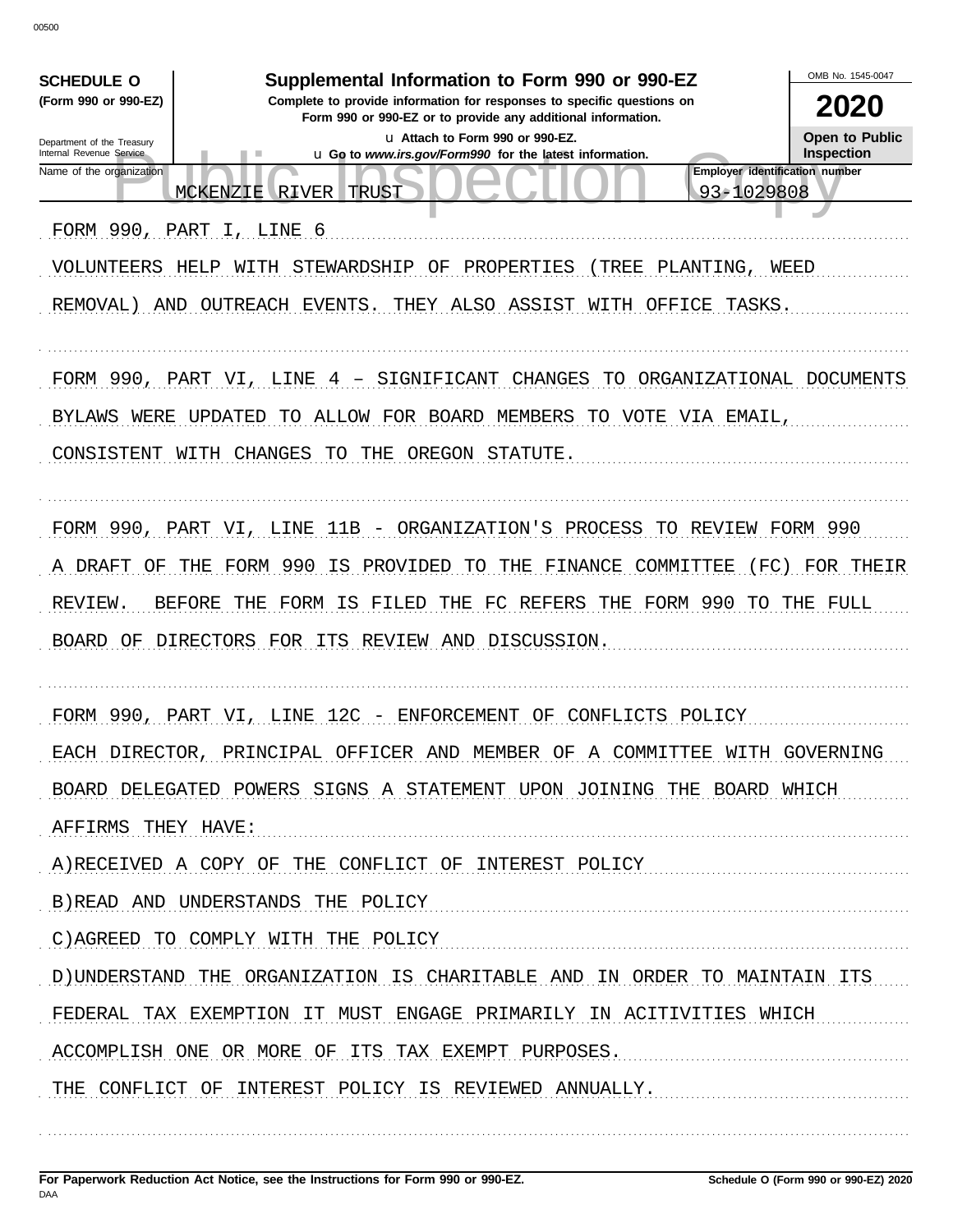| Schedule O (Form 990 or 990-EZ) 2020                                                                                                                       | Page 2                                       |
|------------------------------------------------------------------------------------------------------------------------------------------------------------|----------------------------------------------|
| Name of the organization<br>MCKENZIE RIVER<br>TRUST                                                                                                        | Employer identification number<br>93-1029808 |
| FORM 990,<br>LINE 15A - COMPENSATION PROCESS FOR TOP OFFICIAL<br>PART<br>VI,                                                                               |                                              |
| a.<br>ш<br>THE BOARD REVIEWS EXECUTIVE<br>COMMITTEE<br>ΟF<br>THE<br>EXECUTIVE<br>COMPENSATION AS PART OF<br>THE<br>ANNUAL REVIEW AND<br>SALARY ADJUSTMENT. | DIRECTOR                                     |
| COMPENSATION AGREEMENTS<br>BENEFITS<br>REVIEWED<br>AND<br>ARE                                                                                              | FOR REASONABLENESS,<br>BASED                 |
| ON COMPETENT SURVEY INFORMATION AND THE RESULT OF ARM'S LENGTH BARGAINING.                                                                                 |                                              |
| FORM 990, PART VI, LINE 15B - COMPENSATION PROCESS FOR OFFICERS                                                                                            |                                              |
| THE EXECUTIVE DIRECTOR REVIEWS MRT COMPENSATION DATA AS PART OF                                                                                            | EMPLOYEE                                     |
| ANNUAL REVIEWS.<br>OTHER<br>THAN THE<br>MANAGEMENT<br>EXECUTIVE                                                                                            | DIRECTOR HAVE<br>RECEIVED                    |
| COLA INCREASES GRANTED TO OTHER EMPLOYEES.<br>BOARD MEMBERS ARE NOT                                                                                        |                                              |
| COMPENSATED.                                                                                                                                               |                                              |
|                                                                                                                                                            |                                              |
| PART VI, LINE 19 - GOVERNING DOCUMENTS DISCLOSURE EXPLANATION<br>FORM 990,                                                                                 |                                              |
| DOCUMENTS ARE AVAILABLE UPON REQUEST.                                                                                                                      |                                              |
|                                                                                                                                                            |                                              |
|                                                                                                                                                            |                                              |
|                                                                                                                                                            |                                              |
|                                                                                                                                                            |                                              |
|                                                                                                                                                            |                                              |
|                                                                                                                                                            |                                              |
|                                                                                                                                                            |                                              |
|                                                                                                                                                            |                                              |
|                                                                                                                                                            |                                              |
|                                                                                                                                                            |                                              |
|                                                                                                                                                            |                                              |
|                                                                                                                                                            |                                              |
|                                                                                                                                                            |                                              |
|                                                                                                                                                            | DACF 1 OF 1                                  |